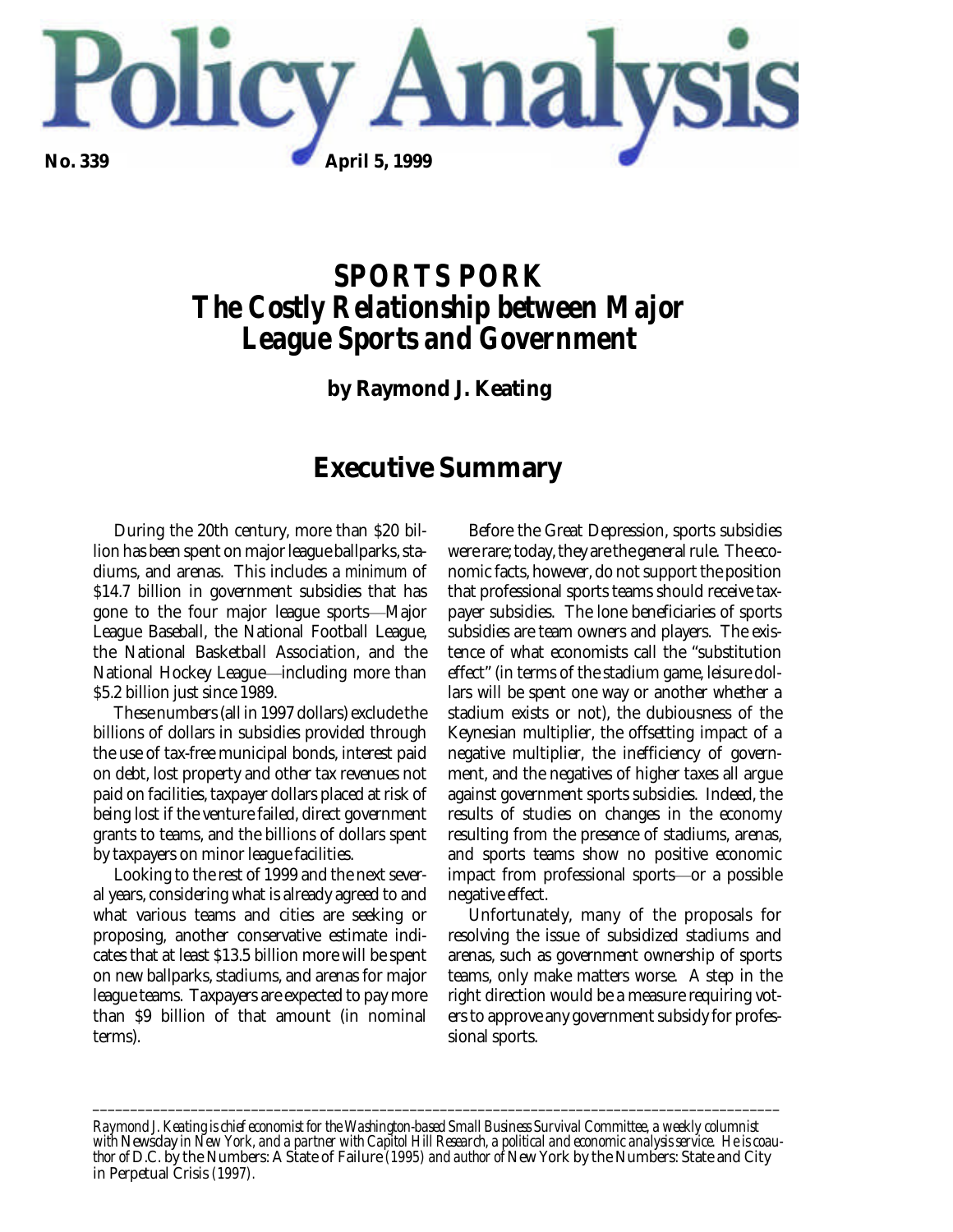**The home in which the Dolphins and Marlins swam was not the purely private venture it was said to be.**

### **Introduction**

In 1997, the Florida Marlins served up an amazing story on the baseball diamond. Having entered the league just four years earlier as an expansion club, the Marlins gained a wild-card entry into the playoffs and went on to became world champions. Former Marlins owner Wayne Huizenga, of Waste Management and Blockbuster Video fame, paid a \$95 million expansion fee for the franchise, brought in respected manager Jim Leyland to guide his ball club, and rang up a 1997 player payroll of \$53 million (a 77 percent increase over the 1996 payroll of \$30 million). <sup>1</sup> The combination worked as the Marlins beat the Cleveland Indians in an exciting seven-game World Series.

The Marlins' ballpark, Pro Player Stadium (first named Joe Robbie Stadium, for the former owner of the Miami Dolphins who built it), was erected in 1987 and is privately owned, financed with \$115 million from the private sector<sup>2</sup>—a rare occurrence in this era of taxpayer-subsidized, often government-owned sports venues. Huizenga bought both the Dolphins and the stadium in 1994 from the Robbie family for \$138 million (four years earlier, after Joe Robbie's death, he had purchased 15 percent of the team and 50 percent of the stadium). 3 In 1996, he sold the stadium naming rights to Fruit of the Loom for \$20 million over 10 years. <sup>4</sup> The Marlins' World Series triumph in 1997 seemed to be a victory for the free market.

Off the field, however, the unsavory politics of corporate welfare intruded. The home in which the Dolphins and Marlins swam was not the purely private venture it was said to be. In reality, the original borrowing was done with Dade County industrial revenue bonds, though paid off with private dollars. 5 In addition, the county forked over almost \$30 million for road and utility improvements, 6 and in 1991 the state granted a \$60 million sales tax rebate—at \$2 million annually for 30 years so Huizenga could retrofit the facility for baseball. <sup>7</sup> He tried to get another \$2 million annual sales tax break for the Dolphins in 1997, but state legislators turned him down. 8

In 1997, Huizenga complained about losing money on the Marlins (reportedly about \$34 million for the year). The stadium, he said, was a big part of the problem: "Look at the teams that do have stadiums-the Braves, Cleveland, Baltimore, Texas-all of them have a great atmosphere and they're doing well. We play in a football stadium. We hear that all the time." <sup>9</sup> Before the 1997 season began, the team attempted to rally political support for a new baseball-only stadium. By June, Huizenga put the Marlins up for sale. Many speculated that this was merely another ploy by Huizenga, who had put his National Hockey League (NHL) franchise, the Panthers, up for sale in late 1995, only to take it off the market after politicians agreed to erect a new arena for the team. 10

Speculation continued to run so high regarding Huizenga, a new ballpark, and his future ownership that on the night his team won the World Series, reporters asked as many questions about the controversy as about the game. In fact, after winning the World Series, Huizenga announced he would not sell the team if the taxpayers paid hundreds of millions of dollars for a new ballpark with a retractable roof. 11

Huizenga subsequently committed another, and to some more egregious, sports sin: he disassembled his highly paid championship team, giving them no chance to defend their title and turning them into little better than a Triple A minor league team for the 1998 baseball season. The team's payroll plunged by 70 percent to \$16 million. <sup>12</sup> The Marlins lost 108 games in 1998—the worst performance ever for a team that had won the World Series the previous year. They went from champs to chumps because the owner's demands for subsidies went unheeded.

With no subsidized ballpark in sight, Huizenga continued his efforts to sell the Marlins. In November 1998, he finally sold the team for \$150 million to John Henry, who is also seeking taxpayer assistance for a new facility.<sup>13</sup>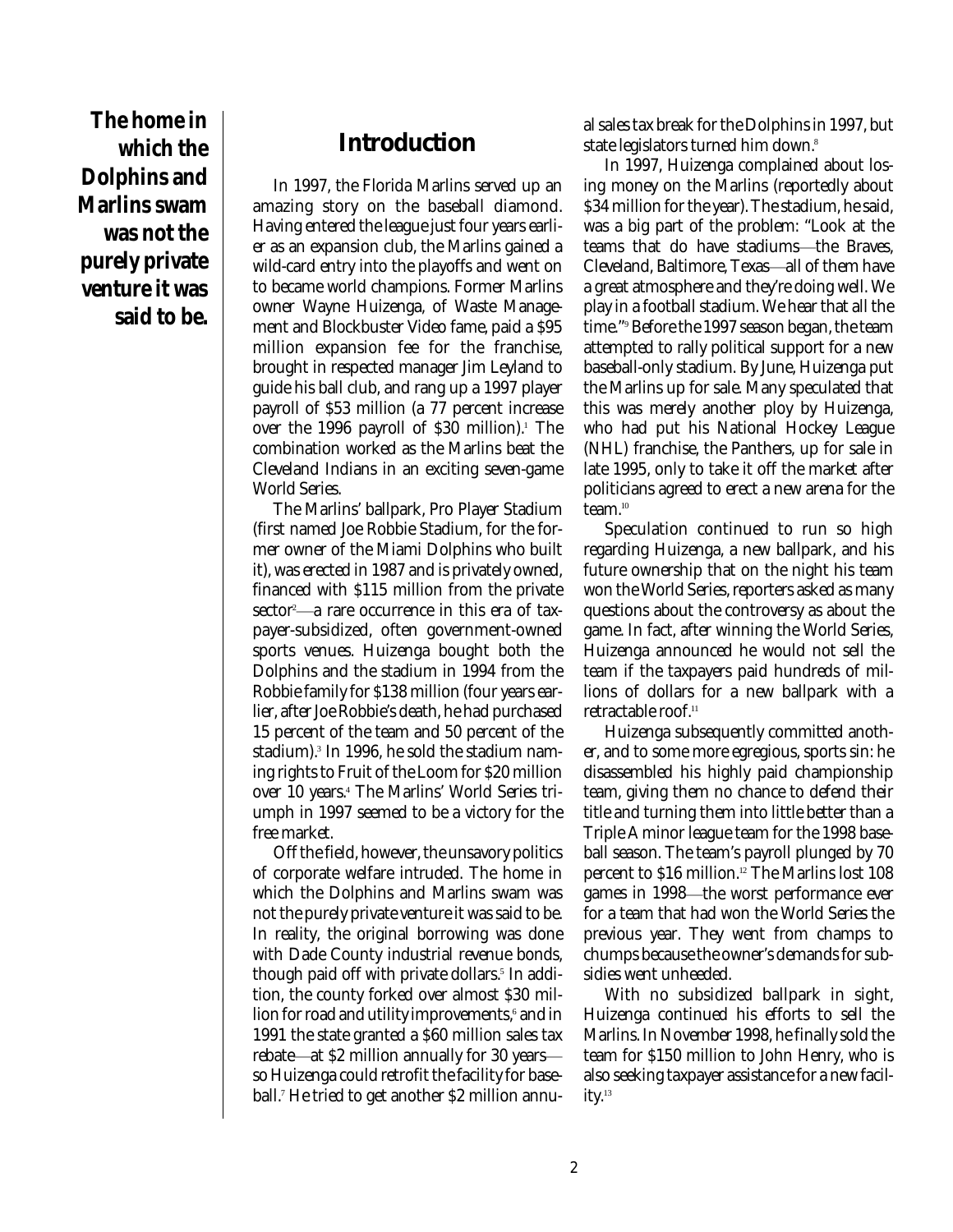Wayne Huizenga's scheming for taxpayer subsidies is by no means unique in the "wide world of sports." Sports teams sometimes pursue taxpayer dollars off the field with greater tenacity than they do victories on the field. And as we shall see, they have been quite successful in picking off taxpayer dollars. Public subsidies pad the bottom lines of team owners and boost player salaries while offering no real economic benefit to the cities involved. They provide another example of government action whereby the few and the influential benefit at the cost of the many.

Federal, state, and local officials have shown themselves more than willing to fork over taxpayer dollars to the sports world. And such willingness knows no political party boundaries: From the most liberal Democrats to the most conservative Republicans, sports pork is a rampant, bipartisan effort, and there is no end in sight.

### **A Short History of Major League Sports and Government Subsidies**

Extensive subsidization of sports by government has been a fairly recent development in U.S. history. Princeton University political scientist Michael Danielson has noted: "Professional sports were . . . a product of the business ethos of the late nineteenth-century city. In cities dominated by private enterprise, sports offered another opportunity for profit seeking. Teams were privately owned; they were organized into private leagues; and they played in private ballparks." <sup>14</sup> Later, Danielson explained: "Prior to the Great Depression, big league playing facilities were private enterprises. Entrepreneurs acquired land, built ballparks and arenas, and operated them. In baseball, teams shifted from grounds rented from other private parties to building their own fields, with all clubs playing in team-owned parks by World War I." 15

Today, all four major league sports—Major League Baseball, the National Football League (NFL), the National Hockey League (NHL),

and the National Basketball Association (NBA)—enthusiastically play the stadium subsidies game.

All the pre-Depression baseball stadiums in use today were originally built with private funds: Wrigley Field, Tiger Stadium, Yankee Stadium, and Fenway Park. In 1912, Tiger Stadium (originally known as Navin Field) opened in Detroit at a cost of \$500,000. <sup>16</sup> That same year, Fenway Park, built at a cost of \$364,500, opened in Boston. <sup>17</sup> Chicago's Wrigley Field was erected in 1914 at a cost of \$250,000.<sup>18</sup> "The House That Ruth Built," a \$2.5 million structure built on land purchased for \$600,000, opened in New York in 1923. 19

Hockey's Toronto Maple Leafs put down roots in Maple Leaf Gardens in 1931 (they had previously played in the Mutual Street Arena). The story of Maple Leaf Gardens shows how, even in the most dire of economic times, the private sector can build sports facilities without government assistance. David Mills explains:

Although money was tight because of the Great Depression, [Conn] Smythe bought land in downtown Toronto for \$350,000 from the T. Eaton Company (which took a second mortgage of \$300,000 and \$25,000 worth of stock). In order to build an arena, Smythe borrowed \$900,000 from the Sun Life Assurance Company, which held the first mortgage, and another \$900,000 from the Bank of Commerce; both institutions had their own men on the board of directors of Smythe's company. They not only provided the capital for the creation of Maple Leaf Gardens, Ltd., they participated in the financial decision making of the company. Maple Leaf Gardens opened on November 12, 1931, with a standingroom-only crowd of 13,542. Moreover, Smythe's company had been able to overcome a financial crisis that had left it short of funds; the construction unions in the Toronto Labour Council had finally agreed to take 20 percent of

**From the most liberal Democrats to the most conservative Republicans, sports pork is a rampant, bipartisan effort, and there is no end in sight.**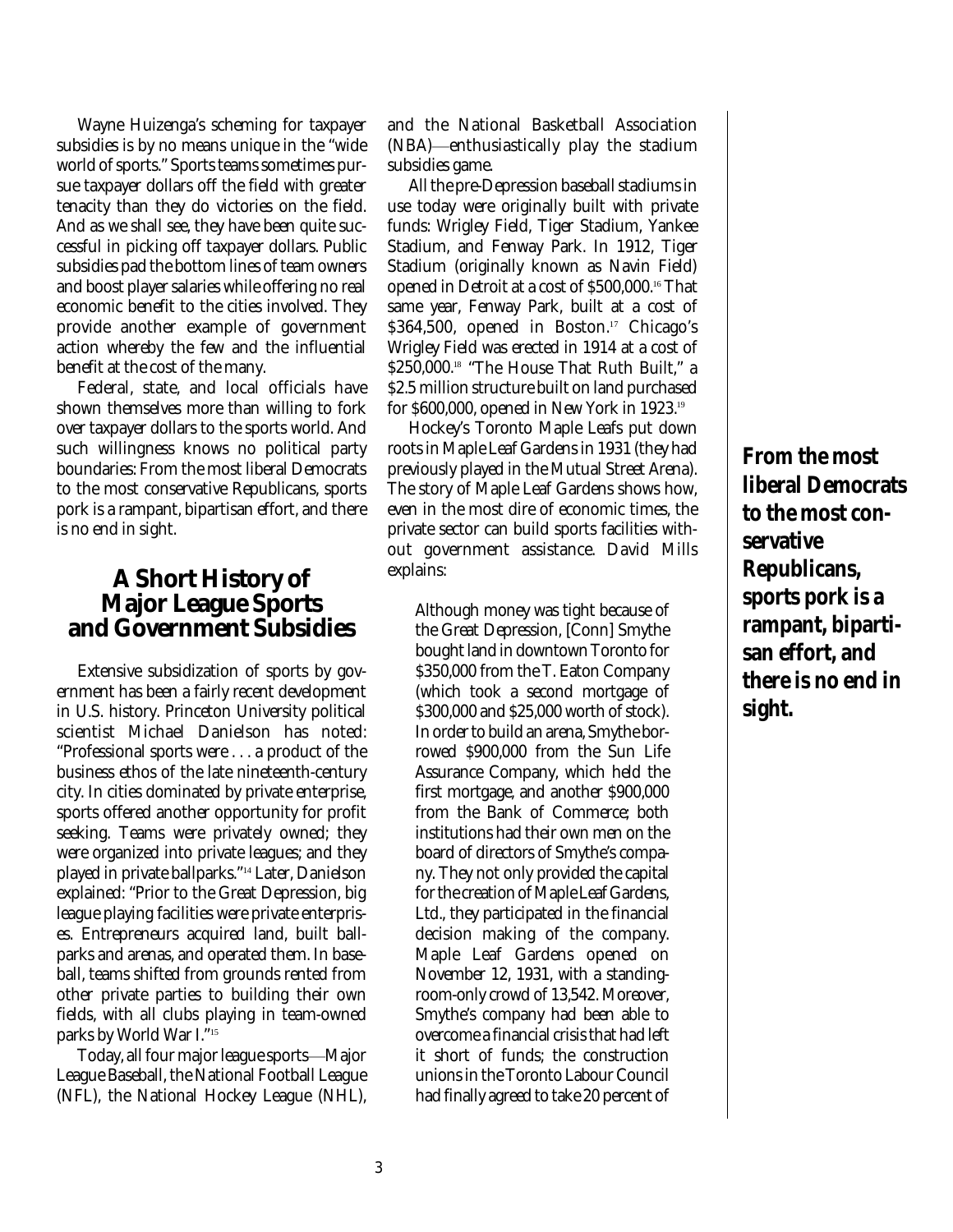their wages in common stock. C. Smythe, Ltd. also provided the sand for construction of the Gardens. 20

#### **The Era of Subsidies**

Government's original involvement in large-scale stadium projects quite literally began with Olympian efforts. Los Angeles built the Los Angeles Coliseum in a failed attempt to get the 1924 Olympics. The city did snag the 1932 Olympic Games over Cleveland and Chicago, which had built Municipal Stadium and Soldier Field, respectively. <sup>21</sup> The Los Angeles Coliseum was completed in 1923 at a cost of \$954,873 22 and was refurbished for an added \$951,000 in 1931. <sup>23</sup> Los Angeles, however, got off relatively cheap: Municipal Stadium cost almost \$3 million in 1931; 24 Soldier Field, which opened in 1929, \$7.9 million. 25

In terms of major league sports teams, the subsidies or welfare game began with Cleveland's Municipal Stadium. "The Mistake by the Lake," as it later became known, was the brainchild of Republican city manager William R. Hopkins. 26 In 1928, the city council voted 23 to 1 in favor of placing a \$2.5 million bond issue on the November ballot. The lone dissenter, Democrat F. W. Walz, presciently warned: "Of course, they say the stadium will pay for itself, but we've heard that story before. It's high time we called a halt to this." <sup>27</sup> As would happen time and time again in coming decades, the city's elite offered strong support and promised the world—and the voters said "yes." 28

The Olympics, as noted, landed elsewhere, but the Cleveland Indians arrived on July 31, 1932. After the 1933 season, however, the team wound up splitting their home games between the cavernous Municipal Stadium and the intimate League Park, which had been their home since 1901. Quite simply, the teamowned League Park offered a chance for the financially strapped Indians to save on rent. 29 It was not until 1947 that the Indians finally agreed to play all games in "The Mistake by the Lake." The NFL's Browns took up residence in Municipal Stadium in 1946. They stayed until 1995, when they left in one of the most controversial moves in sports history.

Cleveland's foray into the stadium business was less than auspicious. Nonetheless, states and cities across the nation followed. The next government major-league stadium ventures involved Milwaukee and Baltimore, the two cities that lit the stadium-hopping, city-hopping fuse that continues to burn brightly today, almost a half-century later. Milwaukee's County Stadium was the first publicly funded ballpark specifically built for a major league baseball team. Taxpayer dollars had already found their way into minor league facilities.

Meanwhile, a team with the deepest of community roots got its own piece of the pie. In 1957, football's vaunted Green Bay Packers moved into now-legendary Lambeau Field, after playing in the 25,000-seat City Stadium since 1925. Lambeau Field was a city venture costing \$969,000. <sup>30</sup> During the 1980s and 1990s, Green Bay put \$40 million into upgrades such as sky boxes, club seats, and scoreboards. 31

The battle among the cities next arrived in the then-indisputable capital of baseball— New York City. From 1947 through 1957, at least one New York team appeared in the World Series, and in seven World Series both teams were from New York. After the 1957 season, however, the New York Giants fled to San Francisco and the Brooklyn Dodgers to Los Angeles.

Democrat Robert F. Wagner, then mayor of New York City, declared in September 1957: "If we began to subsidize baseball teams, all sorts of business enterprises would demand the same things. Our feeling is that professional ball clubs class as private enterprise. They have to carry their own weight. We will not be blackjacked." <sup>32</sup> Years later, he observed: "The idea of municipalities building stadiums or helping in the building of stadiums was not really politically possible in New York City in 1957." 33 In just a few short years it surely would be, but in the meantime both the Giants and Dodgers looked to California.

The Giants cashed in big time in terms of taxpayer subsidies. The city of San Francisco

**then mayor of New York City, declared in September 1957: "If we began to subsidize baseball teams, all sorts of business enterprises would demand the same things."**

**Robert F. Wagner,**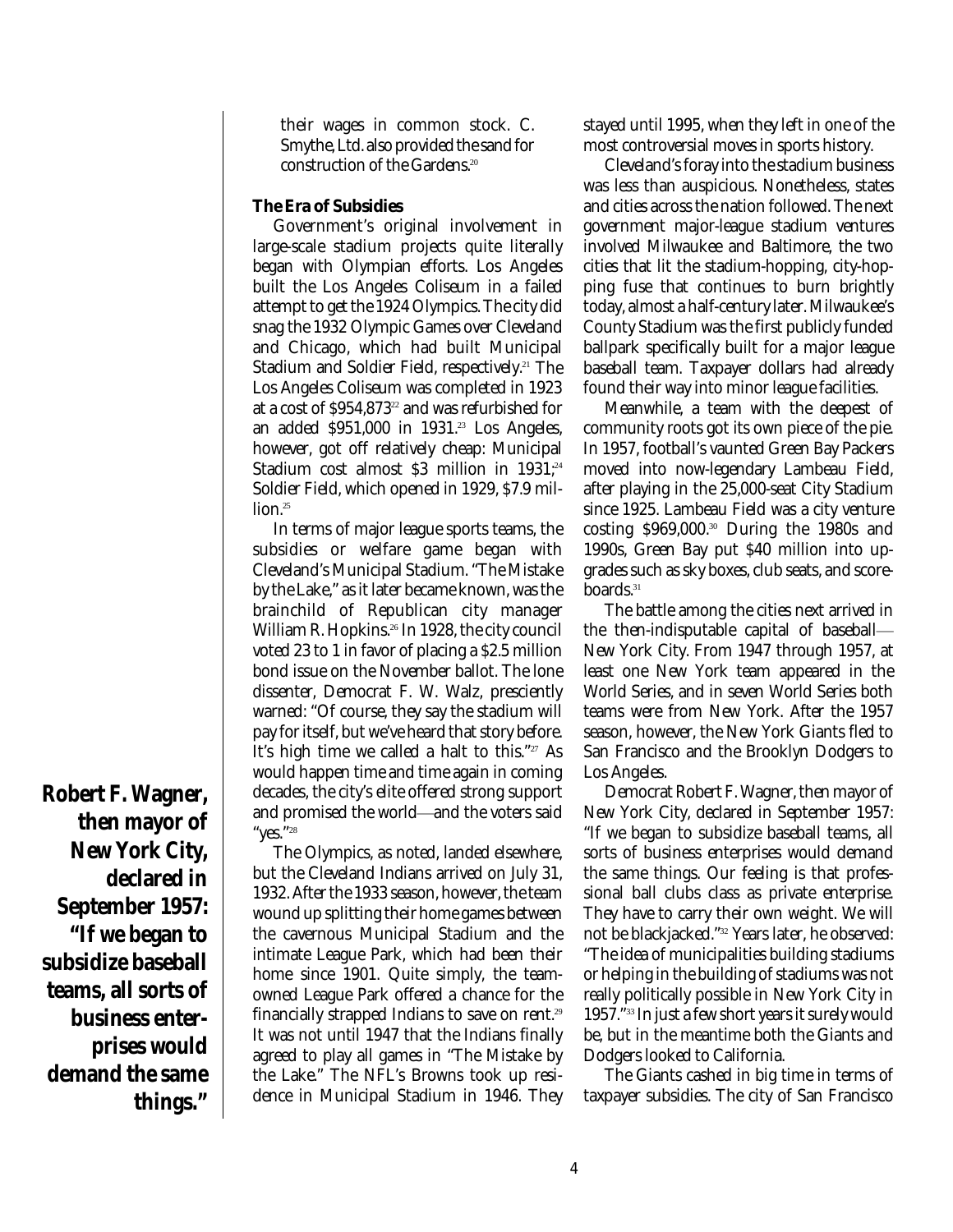promised to build the Giants a 40,000- to 50,000-seat stadium with parking for 12,000 cars. <sup>34</sup> The \$32 million Candlestick Park opened in 1960 <sup>35</sup> but was soon deemed a failure because of the cold winds blowing off San Francisco Bay. In a \$24 million upgrade before the 1971 season, minor improvements were made that redirected, but did not eliminate, the harsh winds. 36 In 1971, the NFL 49ers moved into Candlestick, after having played in Kezar Stadium since 1946. Another \$30 million in upgrades, mainly for the 49ers, went into the stadium in 1986. 37

The deal to erect Dodger Stadium was more complex. Conventional wisdom calls it the last privately financed baseball stadium, but government subsidies certainly were involved. Under the Dodgers' deal with the city of Los Angeles, approved by a narrow 52 percent of the voters, 38 the Dodgers spent \$23 million to build Dodger Stadium, which opened in 1962. <sup>39</sup>Meanwhile, the Dodgers traded their minor league Wrigley Field to the city in exchange for a far more valuable 300 acres in Chavez Ravine in the Los Angeles basin. The city spent \$2 million to grade Chavez Ravine, and the county spent \$2.74 million for road improvements. 40

Following the Giants' and Dodgers' moves to California came more city-hopping by existing baseball teams as well as expansion franchises looking for handouts. The Washington Senators had played in Griffith Stadium from 1903 to 1960. Before the 1961 season, however, they left town for Bloomington, Minnesota's Metropolitan Stadium-originally a government-financed minor league ballpark opened in 1956 at a cost of \$4.5 million. <sup>41</sup> Seating in the stadium was expanded from 18,200 to more than 30,000 seats for the major leagues, and eventually to 45,000 seats for the now Minnesota Twins. <sup>42</sup> They were joined by the NFL expansion Minnesota Vikings in 1961.

Meanwhile, back in the nation's capital, Major League Baseball moved quickly to patch matters up with federal officials by granting an expansion franchise to Washington, D.C. The new Senators played in Griffith Stadium

for 1961 but moved into the District of Columbia Stadium-later renamed RFK Stadium-the next year. That stadium, the only federally owned ballpark used by the major leagues, <sup>43</sup> had been paid for with federal and D.C. taxpayer dollars to the tune of \$21.7 million. The final price tag-not including the cost of the land, which was owned by the U.S. Department of the Interior—was more than three times the original estimate. <sup>44</sup> The NFL Redskins moved into RFK in 1961, and became the facility's anchor for 37 years.

In 1962, the Mets arrived in New York as a baseball expansion team. The stadium subsidies tune had changed considerably in the Big Apple. Although many of the same political players were on the scene, including Mayor Wagner, government funding for the private enterprise of baseball was now favored. After playing in the soon-to-be-demolished Polo Grounds during the 1962 and 1963 seasons, the Mets moved into the \$24 million, cityowned Shea Stadium in 1964. <sup>45</sup> Football's Jets (originally named the Titans) arrived in New York with the birth of the American Football League (AFL) in 1960. They too played in the Polo Grounds from 1960 through 1963 and then moved into Shea Stadium in 1964.

In the Midwest, baseball's Kansas City Royals played in old Municipal Stadium from 1969 through 1972. Taxpayers paid \$47 million for Royals Stadium-later Kauffman Stadium—which opened in 1973.46 At least Royals owner Ewing Kauffman paid for the \$2.7 million, 120-foot-high scoreboard and the \$750,000 waterfalls and fountains beyond the outfield wall. <sup>47</sup> Meanwhile, in 1972, football's Kansas City Chiefs, who had also played in Municipal Stadium since leaving Dallas after the 1962 season, moved right next door to the Royals in the \$53 million Arrowhead Stadium. <sup>48</sup> Kansas City has the dubious honor of being the first city with separate public stadiums for baseball and football. <sup>49</sup> The original estimated cost for the Harry S. Truman Sports Complex was \$43 million:<sup>50</sup> the final tab turned out to be \$100 million.

The 1970s were a particularly dismal decade for new sports facilities: the new subsi**Following the Giants' and Dodgers' moves to California came more cityhopping by existing baseball teams as well as expansion franchises looking for handouts.**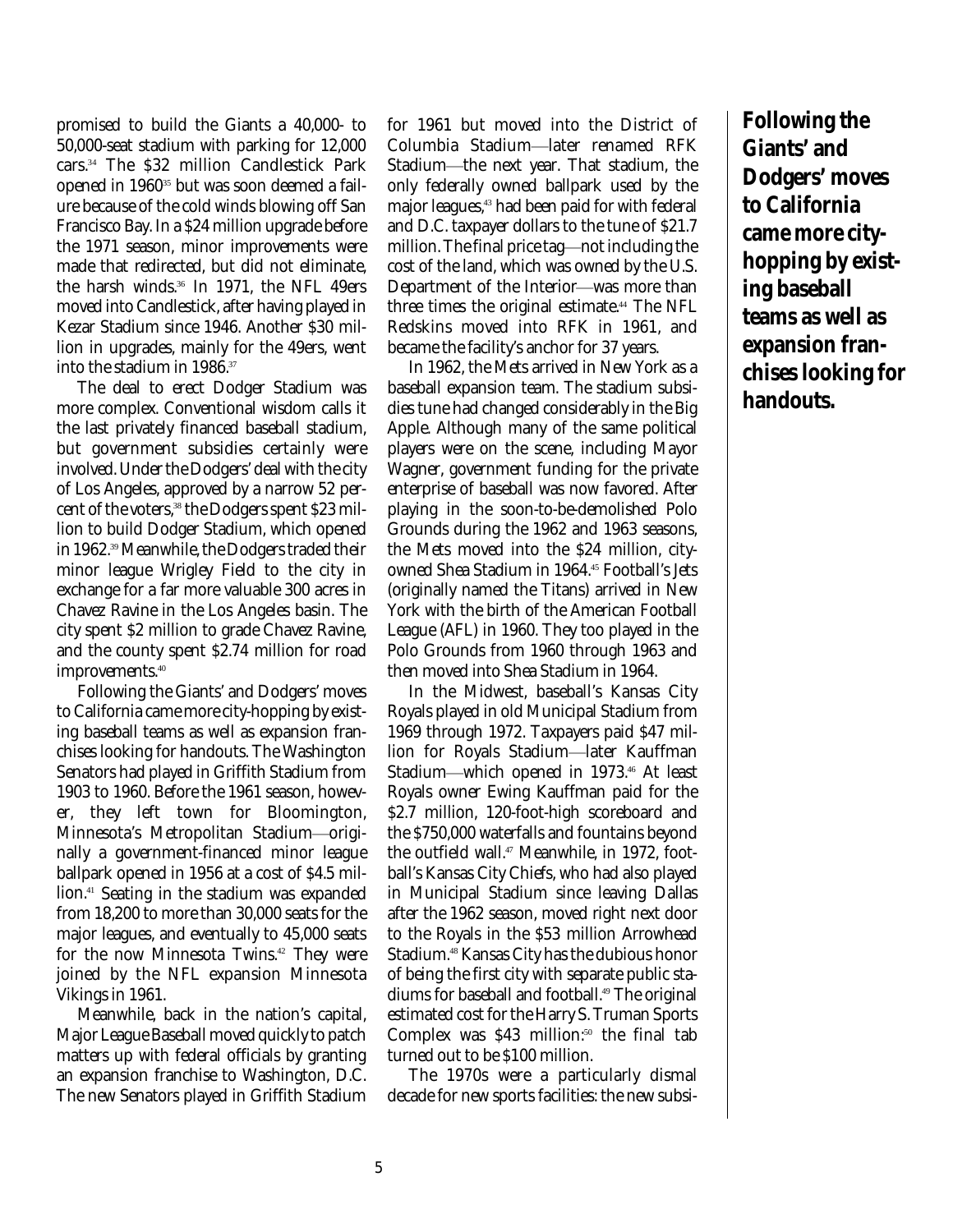dized structures were not only costly but often quite ugly. Cincinnati, Pittsburgh, and Philadelphia opened the decade with dualuse (i.e., used for football and baseball), sterile, government-financed, AstroTurf stadiums.

There was one exception. In 1971, after playing in college stadiums for five years and the other six in Fenway Park, football's Boston Patriots became the New England Patriots and moved into the new Schaefer Stadium (later Foxboro Stadium). The 60,000-seat stadium cost \$6.7 million to build. <sup>51</sup> As James Quirk and Rodney Fort explain, an important lesson can be learned from this instance:

The Patriots' stadium was a throwback to the stadiums of the far-distant past, a bare bones edifice that was built with private rather than public money, and with infinite care taken to keep costs to a minimum and to exploit every opportunity to pass along to someone else any costs that simply had to be paid. Among other things, the name of the stadium was leased to the Schaefer Co., the stadium scoreboard was acquired for free under another leasing arrangement providing advertising privileges in the stadium for the donor, and the original artificial turf was donated by a company trying to break into the stadium supply field. The cost containment story of the stadium should be studied by anyone who thinks that the free enterprise system and private incentives can't work to keep costs down. 52

Though threats by baseball owners to move their teams if taxpayers fail to cough up hundreds of millions of dollars for new ballparks seem as commonplace these days as the rising sun, the last time a baseball club actually up and left town was in 1972. After just 11 seasons, the Senators once again moved out of Washington, D.C. this time to become the Texas Rangers. The city of Arlington, Texas, owned Arlington Stadium, built in 1964 at a cost of \$1.9 million by Tarrant County and home to the minor league Dallas Spurs. <sup>53</sup> Three subsequent renovations for the major league Rangers cost approximately \$19 million. 54

Meanwhile, back in New York, the next team to stride up to the plate for handouts was the venerable New York Yankees. Since the Mets had gotten their city-built stadium, the Big Apple had become the nation's welfare capital. City officials were taxing anything and anyone that moved. Of course, the Yankees wanted their share. And the owner at the time, CBS, was not above threatening to move the Yankees out of New York. 55

So, even as America's once-great city of entrepreneurship and free markets watched its economy and finances crumble under the weight of big government, tax dollars were nonetheless found for the Yankees. In 1971, it was announced that the city would buy and rebuild Yankee Stadium at a cost of \$24 million (\$3 million for the land and \$21 million for the building). <sup>56</sup> At that time, Rice University owned the stadium and the Knights of Columbus the land. <sup>57</sup> By April 1973, three months after George Steinbrenner bought the Yankees, cost estimates already had risen to \$30 million. <sup>58</sup> The Bronx Bombers vacated for Shea Stadium in 1974 and 1975 while the renovations were done renovations that clearly diminished the once-grandiose "House That Ruth Built." Eventually, it was estimated that the changes set back New York taxpayers more than \$160 million—about seven times the original estimate. 59

Meanwhile, the New York football Giants, who had played in the Polo Grounds from 1925 to 1955 and in Yankee Stadium from 1956 to 1973, seemed bent on fleeing the Empire State. They played in the Yale Bowl in Connecticut in 1973 and 1974 and then came back to New York's Shea Stadium for the 1975 season. The next season, however, they set down in the New Jersey Meadowlands. The new Giants Stadium,

**The next team to stride up to the plate for handouts was the venerable New York Yankees.**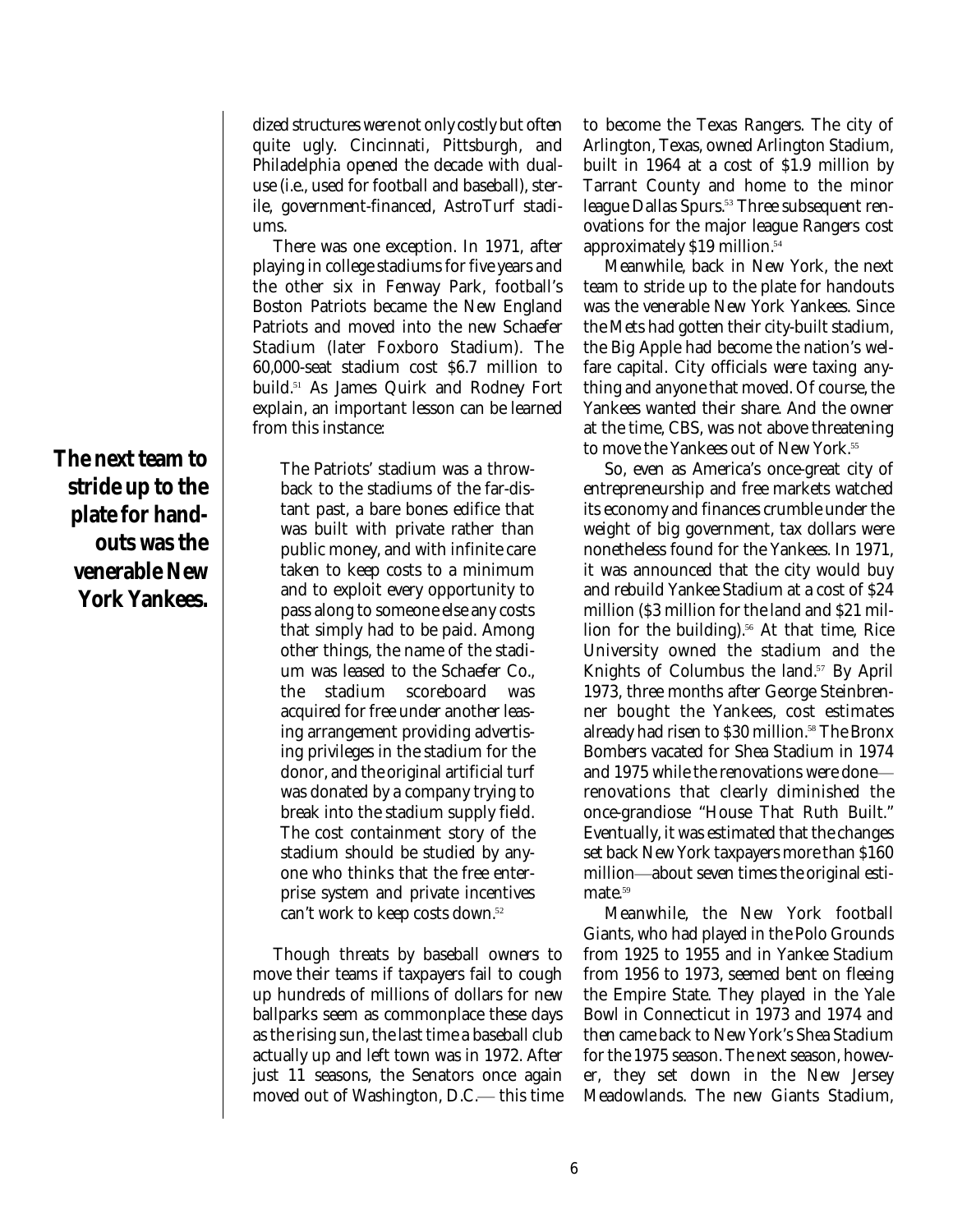built by a government authority, cost \$68 million. Just eight years later the Jets would move to Giants Stadium as well.

#### **Eminent Domain and Antitrust Law**

The freedom of sports leagues to make their own rules suffered a major blow in 1982 when the NFL Oakland Raiders headed to Los Angeles. After 13 seasons of consecutive sellouts, Raiders owner Al Davis's eyes wandered from the almost 55,000-seat Oakland-Alameda Coliseum south to the larger Los Angeles Memorial Coliseum. In March 1980, Davis agreed to move his team to Los Angeles, but the NFL voted against the move. At the time, the NFL required a three-fourths vote by NFL owners to relocate, and Davis lost by a vote of 22 to 0, with five abstentions. $^{\omega}$  As a result, the Los Angeles Memorial Coliseum Commission (LAMCC) and the Raiders both sued the NFL and won on antitrust grounds. With damages trebled, the NFL was to pay \$34.65 million to the Raiders and \$14.58 million to the LAMCC. <sup>61</sup> Eventually, the Raiders settled out of court, but the NFL had been burned badly on the antitrust issue.

The city of Oakland brought legal action as well, attempting to stop the Raiders' exodus by using its power of eminent domain. California Supreme Court Justice Rose Bird managed to grasp the absurdity of a city condemning and taking over a business like a football team:

If a rock concert impresario, after some years of producing concerts in a municipal stadium, decides to move his productions to another city, may the city condemn his business, including his contracts with the rock stars, in order to keep the concerts at the stadium? If a small business that rents a storefront on land originally taken by the city for a redevelopment project decides to move to another city in order to expand, may the city take the business and force it to stay at its original location? May a city condemn *any* business and force it to stay at its original

location? May a city condemn *any* business that decides to seek greener pastures elsewhere under the unlimited interpretation of eminent domain law that the majority appear to approve? 62

Indeed, the California courts initially ruled in favor of Oakland, until the Raiders finally and successfully argued in the state's Supreme Court that the Commerce Clause of the U.S. Constitution barred the exercise of eminent domain over a business involved in interstate commerce. 63

The Raiders' move set faulty legal precedents for the future of sports leagues and team movements. First, and most obvious, was the lower courts' outrageous acceptance of eminent domain in the case of sports teams. Second was the eventual establishment by the Ninth Circuit Court of Appeals that antitrust law applies in the case of sports leagues and team movements.

In a 1974 case in which the California Seals sued the NHL, which voted not to approve the team's move to Vancouver, the court found, quite correctly, that a league was a single entity, teams were "not economic competitors," and therefore no restraint of trade can occur under antitrust law. 64 In effect, the courts in the Raiders case threw the Seals precedent out the window and ruled that antitrust law does apply. Now the genie was completely out of the bottle. Only Major League Baseball, with its long-standing antitrust exemption, had a defense.

In 1984, however, an event occurred that solidified the notion of sports team owners as villains. In the middle of the night on March 28, 1984, Robert Irsay Jr. sent his Baltimore Colts packing in moving vans on a one-way journey to Indianapolis. <sup>65</sup> Most in Baltimore have never forgiven Irsay or the Colts. In fact, when Irsay died in early 1997, one Baltimore newspaper writer declared: "Irsay, dead at 73, is more unwelcome proof that the good die young." <sup>66</sup> Baltimore and the state of Maryland had been offering dollars, but Irsay and his Colts stampeded to

**The Raiders' move set faulty legal precedents for the future of sports leagues and team movements.**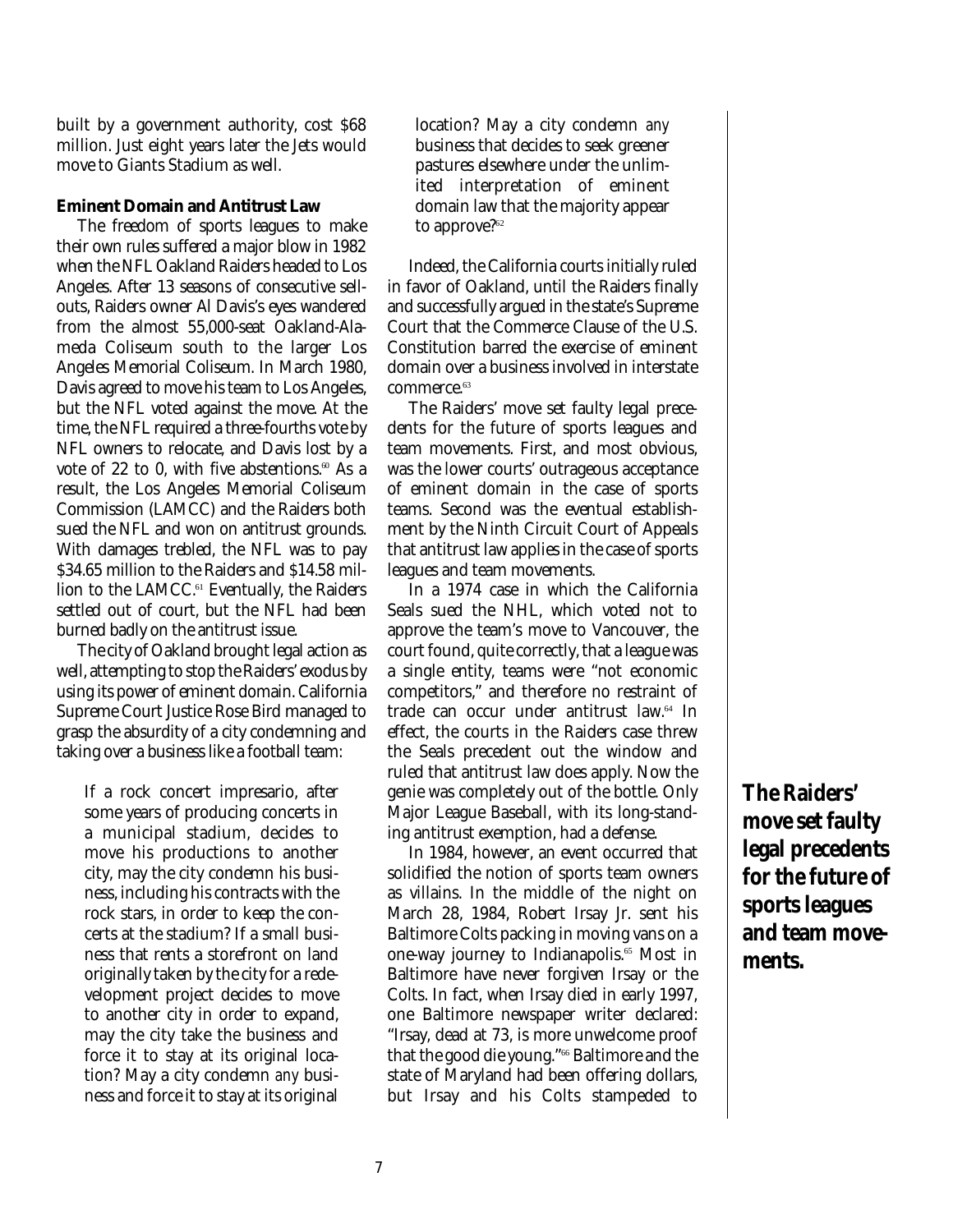**One of the classic signs of the 1990s is the large number of stadiums and fields that are paid for mostly by the taxpayers but named for owners or corporations.**

Indianapolis, where the brand new 61,300 seat Hoosierdome, with its ring of luxury boxes, beckoned. <sup>67</sup> The new Indianapolis stadium had been built with \$48 million from the city and \$30 million from local foundations. 68 Irsay also received a 10-year, low-interest \$12.5 million loan, a \$2.5 million line of credit, and a brand new \$4 million training facility. 69

The last major league ballpark to come on line in the 1980s was the Toronto Sky Dome, which opened in 1989. The project was a private-public deal, with private investors chipping in \$120 million, expected to be about half the cost. <sup>70</sup> But costs skyrocketed and taxpayers wound up with a bill for \$322 million (in U.S. dollars). 71 In a rare instance of privatization, the government's share of Sky Dome was sold to the private sector for \$120 million in 1992, though at a considerable loss. 72

## **The MajorsóThe 1990s and Beyond**

The 1990s have been a decade of hyperactivity regarding new ballparks, stadiums, and arenas for the four major league sports. While Chicago's Comiskey Park II was the first new major league baseball stadium to open during the 1990s, it was the decade's second ballpark that would set the architectural trend. Oriole Park at Camden Yardscombining the look and feel of old-time ballparks with all the modern amenitiesopened in 1992 at a taxpayer cost of \$210 million. 73

One of the classic signs of the 1990s is the large number of stadiums and fields that are paid for mostly by the taxpayers but named for owners or corporations:

**•** In 1994, the Cleveland Gateway Complex opened Jacobs Field for baseball's Indians and the Gund Arena for the NBA Cavaliers. Costs for the troubled project rose to \$462 million, with only \$157 million covered by the private sector. 74

- **•** The taxpayers picked up \$200 million of the \$215 million total cost for Coors Field in Denver. 75
- **•** Arizona taxpayers are picking up \$238 million of the \$355 million Bank One Ballpark in Phoenix, which boasts a retractable roof, a natural grass field, a throwback dirt path from the pitcher's mound to home plate, and a jacuzzi and swimming pool over the right-center-field wall. 76
- **•** Taxpayers in St. Petersburg, Florida, spent \$138 million on spec for Tropicana Field (formerly known as the Thunder-Dome)—a domed stadium offering AstroTurf with dirt base paths, an extra-wide warning track to cut down on ground-rule doubles, and various fan amenities including a cigar bar—and fortunately managed to attract the Tampa Bay Devil Rays. <sup>77</sup> Or maybe not so fortunately, since the Devil Rays proceeded to upgrade it at a cost of \$70 million, with \$62 million from the taxpayers. 78
- **•** A bit south of St. Petersburg, in September 1998, Wayne Huizenga's Florida Panthers christened the new National Car Rental Arena with a 2-to-1 win over the Boston Bruins. <sup>79</sup> Broward County built the rink at a cost of \$185 million.<sup>80</sup>

Even today, not all stadiums are built at taxpayer expense, or at least not primarily. The Atlanta Braves moved into the \$232 million Turner Field on Opening Day 1997. 81 The field was originally built for the 1996 Olympic Games and was generally financed with private funds. In fact, the deal included all construction costs, the stadium's conversion to baseball after the Olympics, the demolition of the old ballpark, and the retirement of the debt on that old facility. <sup>82</sup> The Washington Redskins moved into the new Jack Kent Cooke Stadium in 1997 as well. The stadium project cost \$255 million— \$180 million private and \$75 million public.<sup>83</sup> Finally, the new United Center in Chicago gives us another reason to wish that other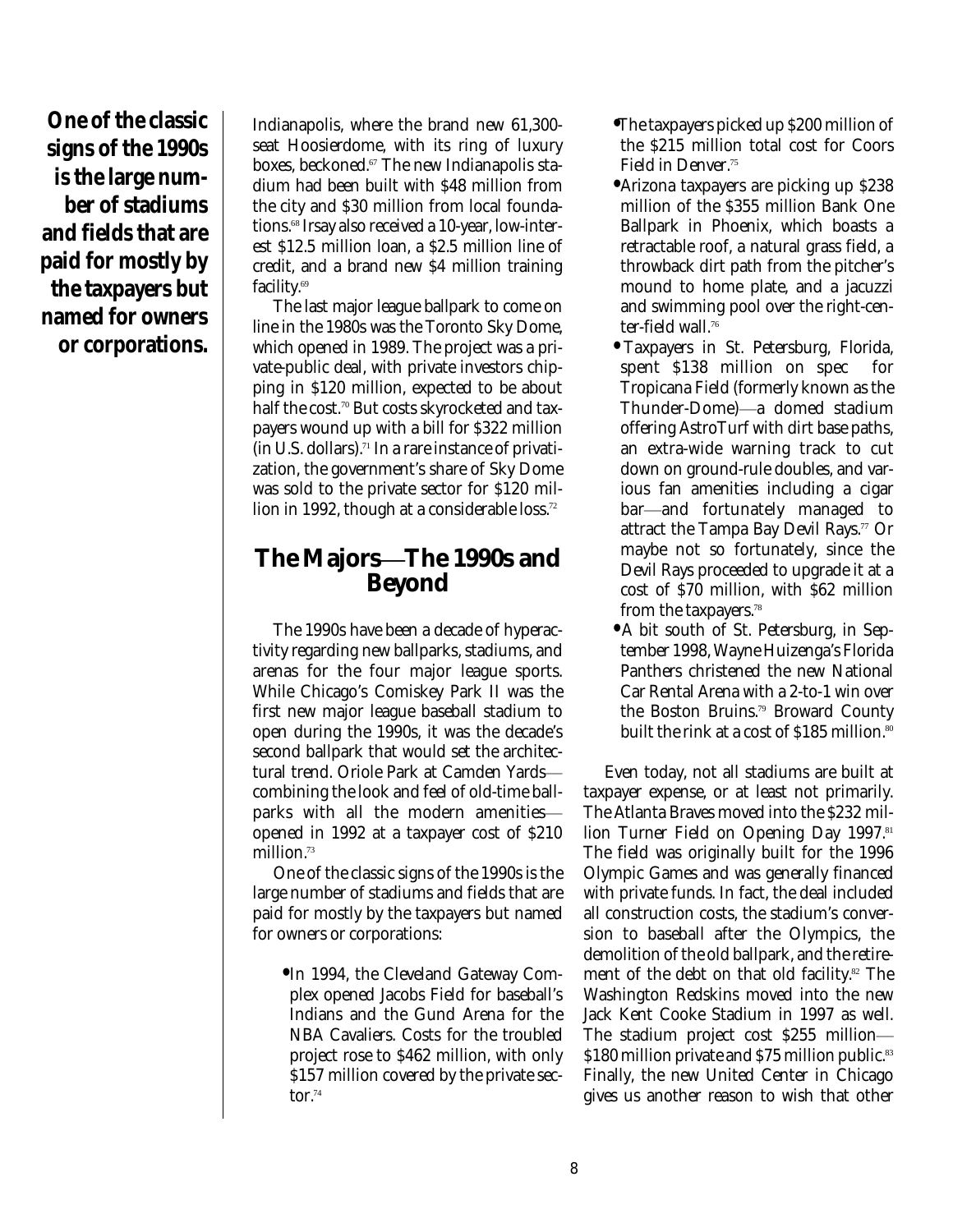athletes were "like Mike." Starting in 1994, Michael Jordan's Bulls played in an arena largely financed with private dollars. The total cost for the United Center was \$175 million, including \$10 million from the state for infrastructure improvements. <sup>84</sup> A new arena for which the private sector picks up 94 percent of the tab isn't perfect, but in the 1990s it is pretty good.

## **What's Ahead?**

New ballparks and stadiums will continue to come on line, with politicians ready to offer lavish taxpayer subsidies. For example:

- **•** In July 1999, the Seattle Mariners are scheduled to move into Safeco Field. The retractable-roof, 45,600-seat ballpark is estimated to cost \$498 million, of which taxpayers are on the hook for \$372 million. <sup>85</sup> But the full story of the Mariners ballpark gets worse. Elected officials specifically ignored the will of the people on the stadium issue. In September 1995, King County taxpayers voted against a hike in the sales tax to pay for a new ballpark, as well as for repairs to the Kingdome. Weeks later, the Mariners were in an exciting playoff series with the New York Yankees, and team and government officials took advantage of the fact to approve a taxpayer-financed facility.
- **•** There is more suffering to come for Seattle taxpayers. The NFL Seahawks will move into a new stadium in 2002, estimated to cost \$430 million. Team owner Paul Allen, co-founder of Microsoft and America's third-richest man, is kicking in \$130 million. <sup>86</sup> Costs to the taxpayers are supposedly capped at \$300 million.
- **•** The Super Bowl champion Denver Broncos are scheduled to move into a new stadium in 2001. In November 1998, voters gave the OK to a \$360 million stadium, for which the team would

cough up \$94 million and the taxpayers would be billed \$266 million. <sup>87</sup> A legislative review of the stadium project, however, found that costs could go as high as \$460 million. 88

- **•** Opening Day 2000 promises to be busy for new stadiums. The Houston Astros are scheduled to move into a new 42,000-seat, retractable-roof ballpark. Estimates place total costs at \$250 million, with \$180 million from rental car and hotel taxes. <sup>89</sup> The Milwaukee Brewers will move into Miller Park. Total costs are estimated at \$367 million, of which taxpayers are paying \$277 million. <sup>90</sup> After four votes against publicly financed ballparks for the San Francisco Giants in recent years, and a failed attempt to move the team to Florida, the Giants will take up residence in the mostly privately financed, \$306 million Pacific Bell Park. 91 However, taxpayers will spend \$26 million for land and infrastructure. 92
- **•** Now that the New York Mets have signed all-star catcher Mike Piazza to a seven-year, \$91 million contract, expect the taxpayers' tab for a new ballpark to increase. The Mets recently announced plans for a new stadium with a retractable roof and a movable grass field. <sup>93</sup> The ballpark's costs are estimated at about \$500 million. It should be open by 2002, with  $45,000$  seats including 78 luxury suites, 5,000 club seats—and, to complete the loop in New York, the feel of Ebbets Field. 94 Though the financing scheme is yet to be announced, New York taxpayers could be on the hook for some \$390 million of the cost. 95
- **•** Meanwhile, crosstown rival George Steinbrenner has been pining for a new Yankee Stadium for several years. It seems that even though the Yankees carry one of the top payrolls in baseball (second highest average player salary for the 1998 season), are flush with revenues (especially of the television vari-

**In July, the Seattle Mariners are scheduled to move into Safeco Field. Taxpayers are on the hook for \$372 million.**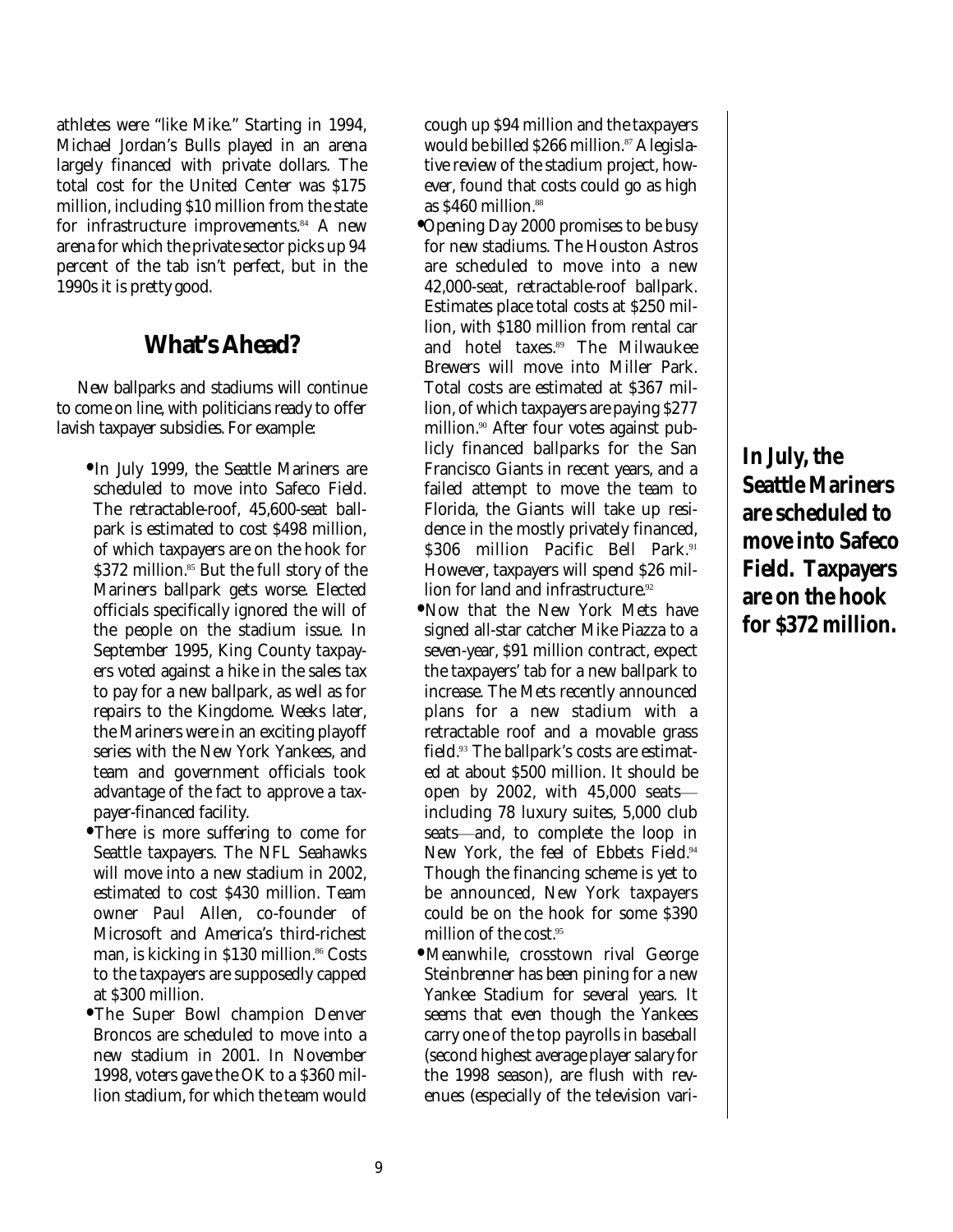ety), and have won two out of the last three World Series, they simply cannot compete with other teams who play in new ballparks. So, since at least 1995, Steinbrenner has been performing the baseball version of Hamlet, trying to decide whether he should keep his team in the Bronx (in a completely refurbished Yankee Stadium) or move to a new facility on the west side of Manhattan. Moving the team to New Jersey is another option.

Republican Mayor Rudy Giuliani has made it clear that he is willing to do anything to make sure the Yankees remain somewhere within the Big Apple's borders. Giuliani even made sure that a November 1998 referendum regarding public tax dollars for a new stadium on the west side was removed from the ballot, so voters will have no direct voice in the Yankee Stadium question.

If the Yankees move to the west side of Manhattan above the rail yards, as originally proposed by Mayor Giuliani, the price tag for a new ballpark is estimated at more than \$1 billion; a refurbished Yankee Stadium in the Bronx is projected to cost \$535 million; and the cost of a New Jersey Meadowlands plan is pegged at \$500 million. <sup>96</sup> Given New York's ability to underestimate the true costs of such ventures, the actual costs of any of the proposed projects will probably rise considerably: \$1.5 billion for the west side ballpark is well within reason.

Stadium matters remain in flux in New York. In his state-of-the-city address on January 14, 1999, Giuliani appeared to change course on the Yankees while generally growing more ambitious in terms of sports subsidies. His latest scheme calls for new ballparks for the Mets and the Yankees, new minor league stadiums in Brooklyn and Staten Island, a new domed football stadium on Manhattan's west side—perhaps to lure

the Jets back from the swamps of New Jersey—and a new Madison Square Garden for the Knicks and Rangers.<sup>97</sup> One estimate places the cost of the entire venture at \$5 billion. 98

**•** One of the most recent taxpayer gifts to an NFL team came in November 1998. After Massachusetts showed its usual reluctance to hand over large sums of money to the New England Patriots, Connecticut stepped in. Just days after his reelection, Connecticut Republican Governor John Rowland suddenly announced that the state would spend \$375 million <sup>99</sup> on a 68,000-seat stadium for Patriots owner Robert Kraft. Kraft agreed to build a \$50 million hotel,100 to invest \$20 million in an entertainment and retail pavilion, and to contribute \$5 million for youth football programs in Connecticut. <sup>101</sup> Kraft and the Patriots will manage the stadium facility and receive revenues from most other events; will be paid \$15 million for a new practice facility in Connecticut; will pay no property taxes on the stadium, hotel, or entertainment pavilion; and will pay no rent for the land where Kraft would build his hotel. <sup>102</sup> The state will pay property, casualty, and general insurance on the facility and will pay as much as \$200 million for improvements on the stadium during the lease. <sup>103</sup> Not included in the project costs are parking facilities and perhaps \$100 million to move the company that currently occupies the site where the stadium is supposed to rise. $^{\scriptscriptstyle 104}$ 

In addition, the state of Connecticut will guarantee income on premium seating, which could cost taxpayers as much as \$17.5 million annually for 10 years. $^{\scriptscriptstyle 105}$ Specifically, Rowland agreed to pay up to \$10 million annually if the sale of 6,000 club seats fails to bring in more than \$20 million, and up to \$7.5 million if luxury suites fail to bring in more than \$5 million. 106

The stadium the Patriots are vacating was privately built by then-team

**Rudy Giuliani has made it clear that he is willing to do anything to make sure the Yankees remain somewhere within the Big Apple's borders.**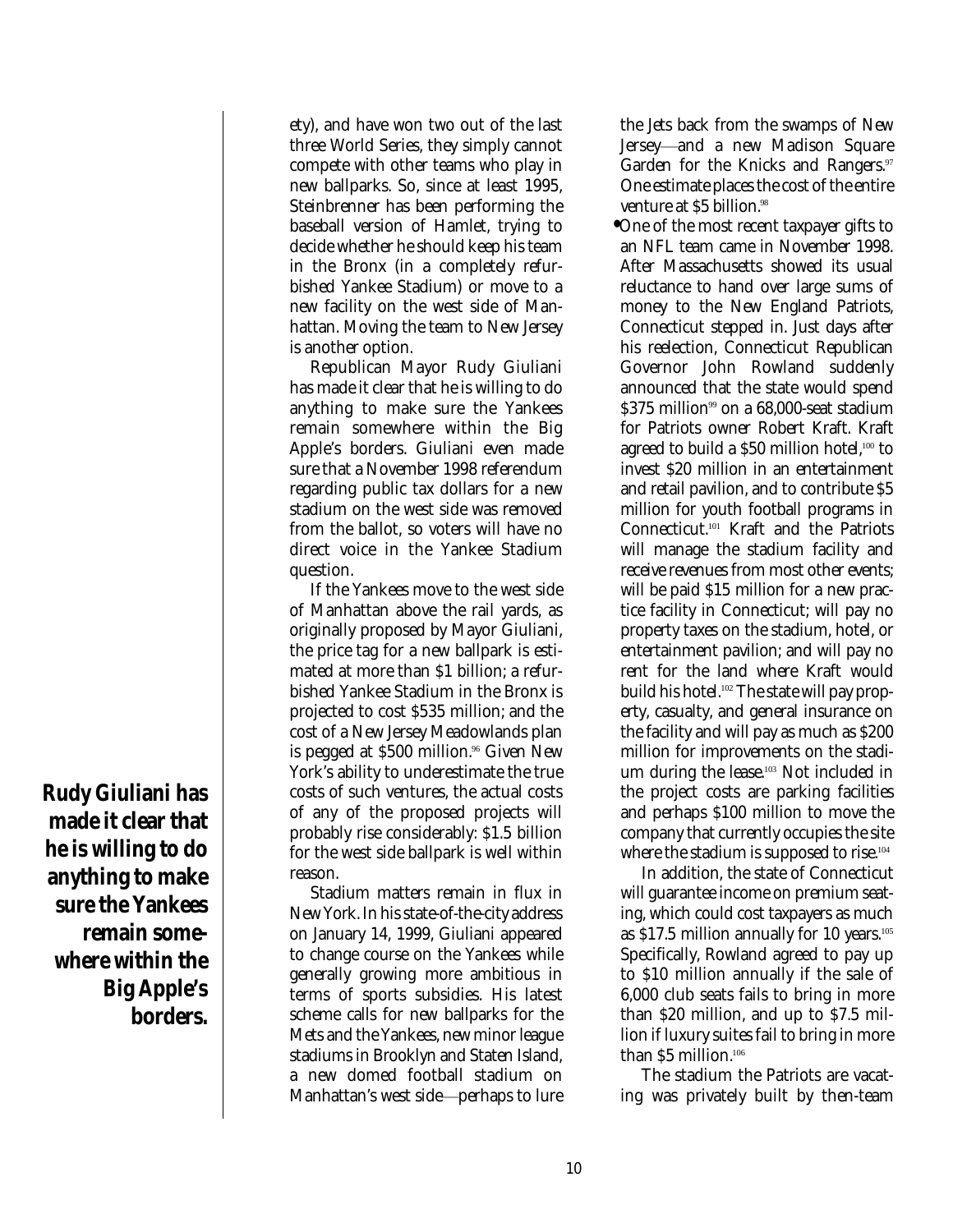owner William H. Sullivan Jr., now deceased. In a recent interview, Sullivan's son Chuck observed: "My dad wouldn't have let the taxpayers of Massachusetts or Connecticut build a stadium for him. He felt the taxpayers shouldn't foot the bill for a private business."<sup>107</sup> Where have you gone, Billy Sullivan?

## **Adding Up the Costs**

During the 20th century, more than \$20

billion (1997 dollars) has been spent on major league ballparks, stadiums, and arenas. This includes, based on a very conservative estimate, a *minimum* of \$14.9 billion in government subsidies (1997 dollars) for the four major league sports—more than \$5.2 billion just since 1989. (See Table 1 below.) Before the Great Depression, no subsidies was the rule. Afterwards, no subsidies clearly was the exception.

The numbers given in Table 1 exclude a great deal: billions of dollars in subsidies through the use of tax-free municipal bonds,

#### **Table 1 Estimated Costs of Major League Sports Facilities \_\_\_\_\_\_\_\_\_\_\_\_\_\_\_\_\_\_\_\_\_\_\_\_\_\_\_\_\_\_\_\_\_\_\_\_\_\_\_\_\_\_\_\_\_\_\_\_\_\_\_\_\_\_\_\_\_\_\_\_\_\_\_\_\_\_\_\_\_\_\_\_\_\_\_\_\_\_\_**

|                                          |                        | <b>Millions of Nominal Dollars</b> |                  |           | Millions of Real 1997 Dollars |  |
|------------------------------------------|------------------------|------------------------------------|------------------|-----------|-------------------------------|--|
| Stadium/Arena                            | Year<br>Opened/Refurb. | Total                              | <b>Taxpayers</b> | Total     | Taxpayers                     |  |
| Baker Bowl <sup>108</sup>                | 1887                   | 0.101                              | 0                | 1.804     | 0                             |  |
| League Park                              | 1901                   | <b>NA</b>                          | 0                | <b>NA</b> | 0                             |  |
| Griffith Stadium                         | 1903                   | <b>NA</b>                          | 0                | <b>NA</b> | 0                             |  |
| Shibe Park <sup>109</sup>                | 1909                   | 0.315                              | 0                | 5.625     | 0                             |  |
| Forbes Field <sup>110</sup>              | 1909                   | 2.000                              | 0                | 35.714    | 0                             |  |
| Comiskey Park <sup>111</sup>             | 1910                   | 0.700                              | 0                | 12.069    | 0                             |  |
| Polo Grounds <sup>112</sup>              | 1911                   | 0.250                              | 0                | 4.310     | $\mathbf 0$                   |  |
| Tiger Stadium <sup>113</sup>             | 1912                   | 0.500                              | 0                | 8.333     | 0                             |  |
| Fenway Park <sup>114</sup>               | 1912                   | 0.365                              | 0                | 6.083     | $\mathbf 0$                   |  |
| Crosley Field <sup>115</sup>             | 1912                   | 0.400                              | 0                | 6.667     | 0                             |  |
| Ebbets Field <sup>116</sup>              | 1913                   | 0.750                              | 0                | 12.097    | 0                             |  |
| Wrigley Field <sup>117</sup>             | 1914                   | 0.250                              | 0                | 3.968     | 0                             |  |
| Municipal Stadium-KC <sup>118</sup>      | 1922                   | 0.400                              | 0                | 3.846     | 0                             |  |
| Yankee Stadium <sup>119</sup>            | 1923                   | 3.100                              | $\mathbf 0$      | 29.245    | 0                             |  |
| Los Angeles Coliseum <sup>120</sup>      | 1923                   | 0.955                              | 0.955            | 9.009     | 9.009                         |  |
| Sportsman's Park (re) <sup>121</sup>     | 1925                   | 0.500                              | 0                | 4.587     | 0                             |  |
| Madison Sq. Garden III                   | 1925                   | <b>NA</b>                          | 0                | <b>NA</b> | 0                             |  |
| Olympia Stadium <sup>122</sup>           | 1927                   | 2.500                              | 0                | 23.148    | 0                             |  |
| Boston Garden <sup>123</sup>             | 1928                   | 10.000                             | 0                | 93.458    | 0                             |  |
| Soldier Field <sup>124</sup>             | 1929                   | 7.900                              | 7.900            | 73.832    | 73.832                        |  |
| Chicago Stadium <sup>125</sup>           | 1929                   | 7.000                              | 0                | 65.421    | 0                             |  |
| St. Louis Arena <sup>126</sup>           | 1929                   | 2.000                              | $\mathbf 0$      | 18.692    | 0                             |  |
| Los Angeles Coliseum (re) <sup>127</sup> | 1931                   | 0.951                              | 0.951            | 10.011    | 10.011                        |  |
| Maple Leaf Garden <sup>128</sup>         | 1931                   | 2.150                              | 0                | 22.632    | 0                             |  |
| Municipal Stadium <sup>129</sup>         | 1931                   | 3.000                              | 3.000            | 31.579    | 31.579                        |  |
| War Memorial Stadium <sup>130</sup>      | 1937                   | 3.000                              | 3.000            | 30.612    | 30.612                        |  |
|                                          |                        |                                    |                  |           | Continued                     |  |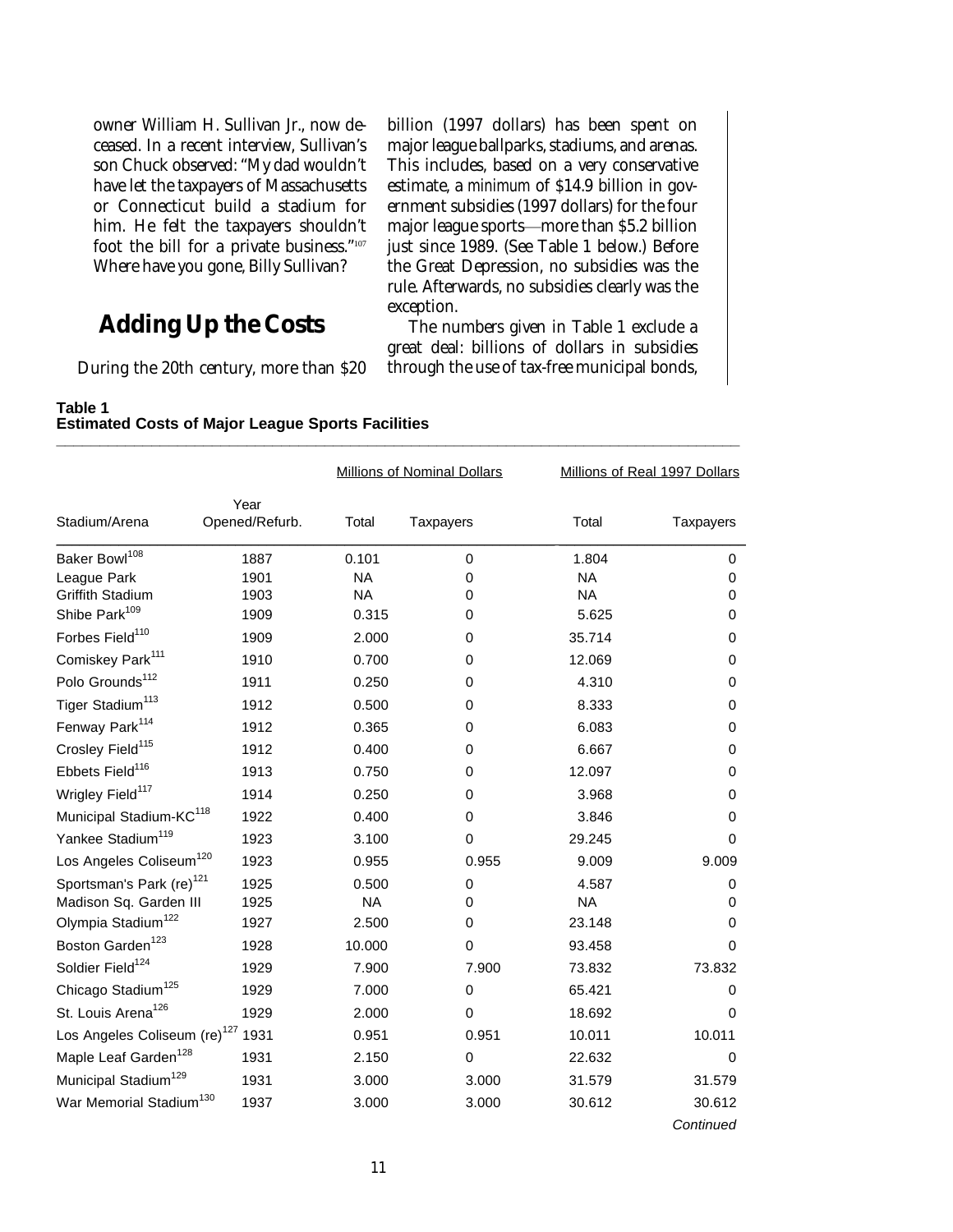#### **Table 1 -** *Continued*

|                                               |                        |           | <b>Millions of Nominal Dollars</b> | Millions of Real 1997 Dollars |                  |
|-----------------------------------------------|------------------------|-----------|------------------------------------|-------------------------------|------------------|
| Stadium/Arena                                 | Year<br>Opened/Refurb. | Total     | Taxpayers                          | Total                         | <b>Taxpayers</b> |
| Sick's Stadium <sup>131</sup>                 | 1938                   | 0.350     | 0                                  | 3.535                         | 0                |
| The Aud                                       | 1939                   | <b>NA</b> | <b>NA</b>                          | <b>NA</b>                     | NA               |
| Exhibition Stadium <sup>132</sup>             | 1947                   | 3.000     | <b>NA</b>                          | 21.582                        | NA               |
| Mile High Stadium <sup>133</sup>              | 1948                   | 0.250     | $\pmb{0}$                          | 1.724                         | 0                |
| County Stadium <sup>134</sup>                 | 1953                   | 5.000     | 5.000                              | 30.488                        | 30.488           |
| Memorial Stadium <sup>135</sup>               | 1953                   | 7.500     | 7.500                              | 45.732                        | 45.732           |
| Municipal Stadium-KC (re) <sup>136</sup>      | 1955                   | 2.500     | 2.500                              | 14.970                        | 14.970           |
| Winnipeg Arena <sup>137</sup>                 | 1955                   | 2.000     | <b>NA</b>                          | 11.976                        | <b>NA</b>        |
| Metropolitan Stadium <sup>138</sup>           | 1956                   | 4.500     | 4.500                              | 26.627                        | 26.627           |
| Lambeau Field <sup>139</sup>                  | 1957                   | 0.969     | 0.969                              | 5.537                         | 5.537            |
| Sun Devil Stadium <sup>140</sup>              | 1958                   | 1.000     | 1.000                              | 5.556                         | 5.556            |
| Los Angeles Sports Arena <sup>141</sup>       | 1959                   | 5.900     | 5.900                              | 32.597                        | 32.597           |
| Candlestick Park (3Com) <sup>142</sup>        | 1960                   | 32.000    | 32.000                             | 173.913                       | 173.913          |
| War Memorial Stadium (re) <sup>143</sup> 1960 |                        | 0.750     | 0.750                              | 4.076                         | 4.076            |
| Mile High Stadium (re) <sup>144</sup>         | 1960                   | 0.750     | 0                                  | 4.076                         | 0                |
| Civic Arena <sup>145</sup>                    | 1961                   | 22.000    | 22.000                             | 118.280                       | 118.280          |
| RFK Stadium <sup>146</sup>                    | 1962                   | 21.700    | 21.700                             | 115.426                       | 115.426          |
| Dodger Stadium <sup>147</sup>                 | 1962                   | 27.740    | 4.740                              | 147.553                       | 25.213           |
| Colt Stadium <sup>148</sup>                   | 1962                   | 2.000     | $\boldsymbol{0}$                   | 10.638                        | 0                |
| Shea Stadium <sup>149</sup>                   | 1964                   | 24.000    | 24.000                             | 124.352                       | 124.352          |
| War Memorial Stadium (re) <sup>150</sup> 1964 |                        | 1.500     | 1.500                              | 7.772                         | 7.772            |
| Atlanta-Fulton Stadium <sup>151</sup>         | 1964                   | 18.500    | 18.500                             | 95.855                        | 95.855           |
| Arlington Stadium <sup>152</sup>              | 1964                   | 1.900     | 1.900                              | 9.854                         | 9.584            |
| Astrodome <sup>153</sup>                      | 1965                   | 38.000    | 38.000                             | 193.878                       | 193.878          |
| Oakland-Alameda Coliseum <sup>154</sup> 1965  |                        | 25.000    | 25.000                             | 127.551                       | 127.551          |
| Oakland Arena <sup>155</sup>                  | 1966                   | 25.500    | 25.500                             | 126.238                       | 126.238          |
| Busch Memorial Stadium <sup>156</sup>         | 1966                   | 24.000    | 19.000                             | 118.812                       | 94.059           |
| Anaheim Stadium <sup>157</sup>                | 1966                   | 25.000    | 24.000                             | 123.762                       | 118.812          |
| Jack Murphy/Qualcomm <sup>158</sup>           | 1967                   | 27.750    | 27.750                             | 133.413                       | 133.413          |
| Tampa Stadium <sup>159</sup>                  | 1967                   | 4.600     | 4.600                              | 22.115                        | 22.115           |
| The Spectrum <sup>160</sup>                   | 1967                   | 12.000    | 12.000                             | 57.962                        | 57.962           |
| Great Western Forum <sup>161</sup>            | 1967                   | 20.000    | 0                                  | 96.154                        | 0                |
| Met Center <sup>162</sup>                     | 1967                   | 6.000     | 6.000                              | 28.846                        | 28.846           |
| Mile High Stadium (re) <sup>163</sup>         | 1968                   | 10.000    | 10.000                             | 46.083                        | 46.083           |
| Madison Sq. Garden IV <sup>164</sup>          | 1968                   | 133.000   | 0                                  | 612.903                       | 0                |
| Pacific Coliseum <sup>165</sup>               | 1968                   | 6.000     | 5.000                              | 27.650                        | 23.041           |
| Salt Palace <sup>166</sup>                    | 1969                   | 17.000    | 17.000                             | 74.236                        | 74.236           |
| Riverfront Stadium <sup>167</sup>             | 1970                   | 54.500    | 54.500                             | 225.207                       | 225.207          |
| Three Rivers Stadium <sup>168</sup>           | 1970                   | 55.000    | 55.000                             | 227.273                       | 227.273          |

*\_\_\_\_\_\_\_\_\_\_\_\_\_\_\_\_\_\_\_\_\_\_\_\_\_\_\_\_\_\_\_\_\_\_\_\_\_\_\_\_\_\_\_\_\_\_\_\_\_\_\_\_\_\_\_\_\_\_\_\_\_\_\_\_\_\_\_\_\_\_\_\_\_\_\_\_\_\_\_\_\_\_\_\_\_\_\_\_\_\_\_\_\_\_\_\_\_\_\_\_\_\_\_\_\_\_\_\_\_\_\_\_\_\_\_\_\_\_\_\_\_\_\_\_\_\_\_\_\_\_\_\_\_\_\_\_\_\_\_\_\_\_\_\_\_\_\_\_\_\_\_\_\_\_\_\_\_\_\_\_\_\_\_\_\_\_\_\_\_\_\_\_\_\_\_\_\_\_\_\_\_\_\_\_\_\_\_\_\_\_\_\_\_\_\_\_\_\_*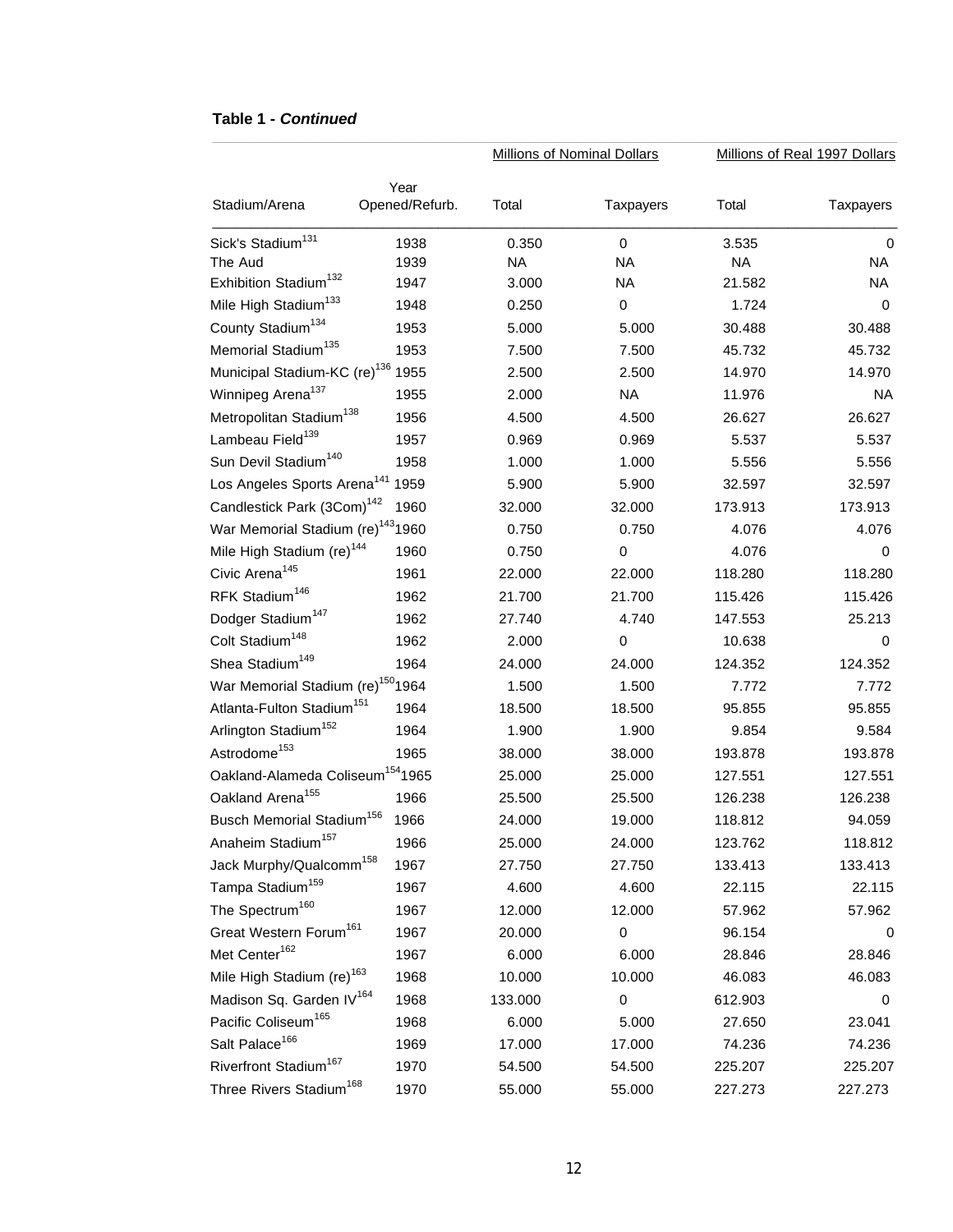|                                                 |                | <b>Millions of Nominal Dollars</b> |                  | Millions of Real 1997 Dollars |                  |
|-------------------------------------------------|----------------|------------------------------------|------------------|-------------------------------|------------------|
|                                                 | Year           |                                    |                  |                               |                  |
| Stadium/Arena                                   | Opened/Refurb. | Total                              | <b>Taxpayers</b> | Total                         | <b>Taxpayers</b> |
| Candlestick Park (re) <sup>169</sup>            | 1971           | 24.000                             | 24.000           | 95.238                        | 95.238           |
| Veterans Stadium <sup>170</sup>                 | 1971           | 49.500                             | 49.500           | 196.429                       | 196.429          |
| Foxboro Stadium <sup>171</sup>                  | 1971           | 6.700                              | 0                | 26.587                        | 0                |
| Texas Stadium <sup>172</sup>                    | 1971           | 25.000                             | 25.000           | 99.206                        | 99.206           |
| Arrowhead Stadium <sup>173</sup>                | 1972           | 53.000                             | 53.000           | 203.846                       | 203.846          |
| Arlington Stadium (re) <sup>174</sup>           | 1972           | 19.000                             | 19.000           | 73.077                        | 73.077           |
| The Omni <sup>175</sup>                         | 1972           | 17.000                             | 17.000           | 65.385                        | 65.385           |
| Nassau Coliseum <sup>176</sup>                  | 1972           | 28.000                             | 28.000           | 107.692                       | 107.692          |
| Rich Stadium <sup>177</sup>                     | 1973           | 22.000                             | 22.000           | 79.422                        | 79.422           |
| Kauffman Stadium <sup>178</sup>                 | 1973           | 50.450                             | 47.000           | 182.130                       | 169.675          |
| Capital Centre <sup>179</sup>                   | 1973           | 18.000                             | 0                | 64.982                        | 0                |
| Market Sq. Arena <sup>180</sup>                 | 1974           | 16.000                             | 16.000           | 52.117                        | 52.117           |
| Richfield Coliseum <sup>181</sup>               | 1974           | 45.000                             | 45.000           | 146.580                       | 146.580          |
| Edmonton Coliseum <sup>182</sup>                | 1974           | 12.000                             | 12.000           | 39.088                        | 39.088           |
| Atlanta-Fulton Stadium (re) <sup>183</sup> 1975 |                | 1.500                              | 1.500            | 4.478                         | 4.478            |
| Pontiac Silverdome <sup>184</sup>               | 1975           | 56.000                             | 56.000           | 167.164                       | 167.164          |
| Louisiana Superdome <sup>185</sup>              | 1975           | 168.000                            | 168.000          | 501.493                       | 501.493          |
| Kemper Arena <sup>186</sup>                     | 1975           | 22.000                             | 22.000           | 65.672                        | 65.672           |
| McNichols Arena <sup>187</sup>                  | 1975           | 13.000                             | 13.000           | 38.806                        | 38.806           |
| The Summit <sup>188</sup>                       | 1975           | 18.000                             | 18.000           | 53.371                        | 53.371           |
| Exhibition Stadium (re) <sup>189</sup>          | 1976           | 17.800                             | 17.800           | 50.141                        | 50.141           |
| Kingdome <sup>190</sup>                         | 1976           | 67.000                             | 67.000           | 188.732                       | 188.732          |
| Yankee Stadium (re) <sup>191</sup>              | 1976           | 160.000                            | 160.000          | 450.704                       | 450.704          |
| Giants Stadium <sup>192</sup>                   | 1976           | 68.000                             | 68.000           | 191.549                       | 191.549          |
| Olympic Stadium <sup>193</sup>                  | 1976           | 770.000                            | 770.000          | 2,169.014                     | 2,169.014        |
| Tampa Stadium (re) <sup>194</sup>               | 1976           | 10.500                             | 10.500           | 29.577                        | 29.577           |
| Mile High Stadium (re) <sup>195</sup>           | 1977           | 75.000                             | 75.000           | 198.413                       | 198.413          |
| Atlanta-Fulton Stadium (re) <sup>196</sup> 1977 |                | 44.100                             | 44.100           | 116.667                       | 116.667          |
| Palace of Auburn Hills <sup>197</sup>           | 1977           | 70.000                             | 0                | 185.185                       | 0                |
| Tiger Stadium (re) <sup>198</sup>               | 1978           | 13.500                             | 13.500           | 35.714                        | 35.714           |
| Anaheim Stadium (re) <sup>199</sup>             | 1979           | 31.000                             | 31.000           | 68.584                        | 68.584           |
| Joe Louis Arena <sup>200</sup>                  | 1979           | 27.000                             | 27.000           | 59.735                        | 59.735           |
| Hartford Civic Center II <sup>201</sup>         | 1979           | 35.000                             | 35.000           | 77.434                        | 77.434           |
| Soldier Field (re) <sup>202</sup>               | 1980           | 30.000                             | 30.000           | 58.480                        | 58.480           |
| Reunion Arena <sup>203</sup>                    | 1980           | 27.000                             | 27.000           | 52.632                        | 52.632           |
| Byrne Meadowlands Arena <sup>204</sup> 1981     |                | 85.000                             | 85.000           | 150.177                       | 150.177          |
| Tiger Stadium (re) <sup>205</sup>               | 1982           | 3.600                              | 3.600            | 5.990                         | 5.990            |
| Metrodome <sup>206</sup>                        | 1982           | 75.000                             | 68.000           | 124.792                       | 113.145          |
| Jack Murphy/Qualcomm(re) <sup>207</sup> 1983    |                | 11.000                             | 11.000           | 17.713                        | 17.713           |
| Arlington Stadium (re) <sup>208</sup>           | 1983           | 3.000                              | 3.000            | 4.831                         | 4.831            |
|                                                 |                |                                    |                  |                               | Continued        |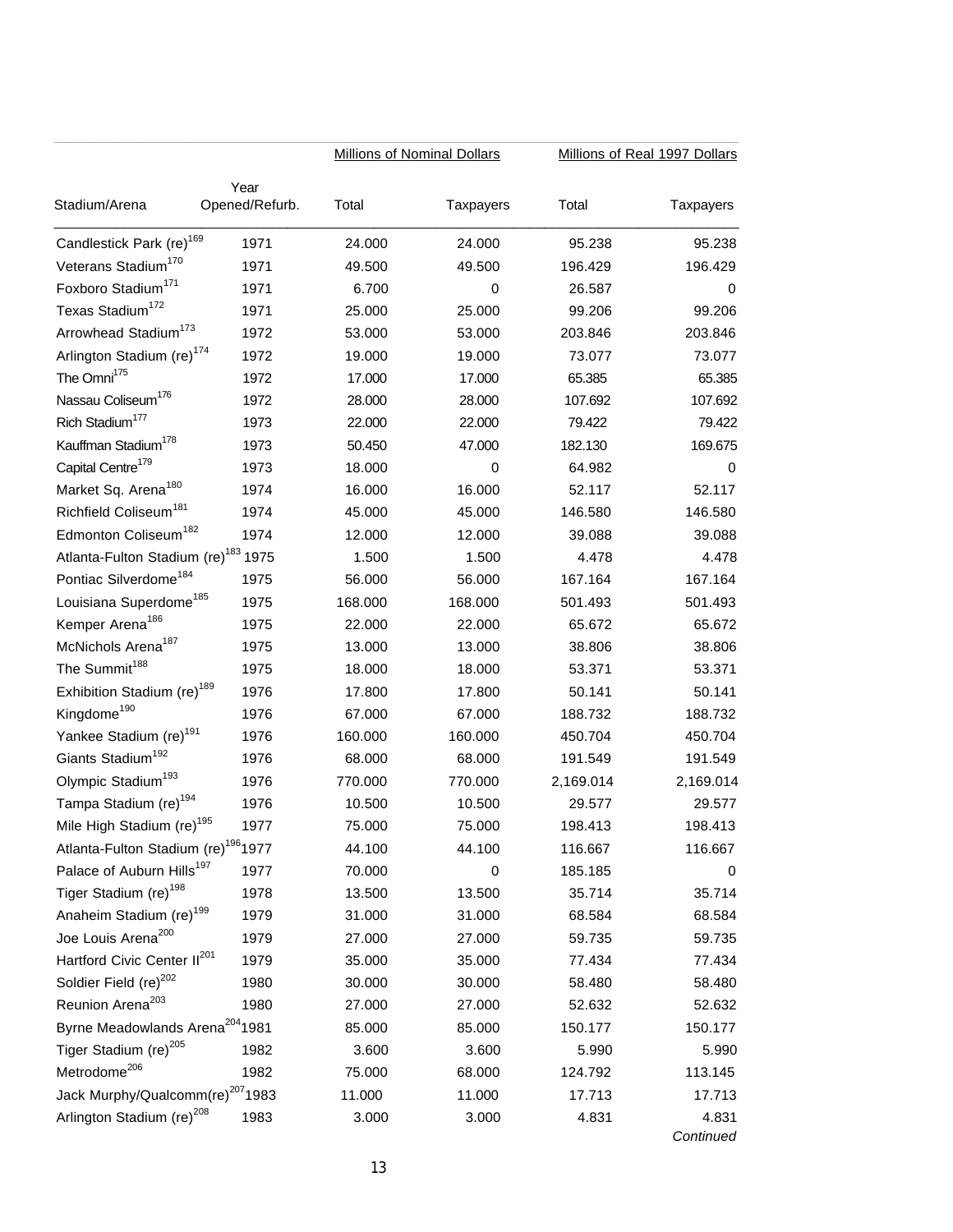#### **Table 1 -** *Continued*

|                                                 |                        |         | <b>Millions of Nominal Dollars</b> |         | Millions of Real 1997 Dollars |
|-------------------------------------------------|------------------------|---------|------------------------------------|---------|-------------------------------|
| Stadium/Arena                                   | Year<br>Opened/Refurb. | Total   | <b>Taxpayers</b>                   | Total   | <b>Taxpayers</b>              |
| Saddledome <sup>209</sup>                       | 1983                   | 73.000  | 73.000                             | 117.552 | 117.552                       |
| RCA/Hoosierdome <sup>210</sup>                  | 1984                   | 78.000  | 48.000                             | 120.556 | 74.189                        |
| Charlotte Coliseum <sup>211</sup>               | 1985                   | 58.000  | 58.000                             | 86.567  | 86.567                        |
| Candlestick Park (re) <sup>212</sup>            | 1986                   | 30.000  | 30.000                             | 43.924  | 43.924                        |
| Atlanta-Fulton Stadium (re) <sup>213</sup> 1986 |                        | 14.000  | 14.000                             | 20.498  | 20.498                        |
| McNichols Arena <sup>214</sup>                  | 1986                   | 12.500  | 12.500                             | 18.302  | 18.302                        |
| Pro Player Stadium <sup>215</sup>               | 1987                   | 145.000 | 30.000                             | 204.802 | 42.373                        |
| Astrodome (re) <sup>216</sup>                   | 1987                   | 67.000  | 67.000                             | 94.633  | 94.633                        |
| Alamodome <sup>233</sup>                        | 1993                   | 195.000 | 195.000                            | 216.667 | 216.667                       |
| Miami Arena <sup>217</sup>                      | 1987                   | 52.000  | 52.000                             | 73.446  | 73.446                        |
| ARCO Arena II <sup>218</sup>                    | 1988                   | 40.000  | $\boldsymbol{0}$                   | 54.274  | 0                             |
| Bradley Center <sup>219</sup>                   | 1988                   | 53.000  | 53.000                             | 71.913  | 71.913                        |
| Orlando Arena <sup>220</sup>                    | 1988                   | 110.000 | 110.000                            | 149.254 | 149.254                       |
| Sun Devil Stadium (re) <sup>221</sup>           | 1989                   | 11.100  | 8.700                              | 14.360  | 11.255                        |
| Sky Dome <sup>222</sup>                         | 1989                   | 442.000 | 322.000                            | 571.798 | 416.559                       |
| Tropicana Field <sup>223</sup>                  | 1990                   | 138.000 | 138.000                            | 169.533 | 169.533                       |
| Target Center <sup>224</sup>                    | 1990                   | 104.200 | 66.000                             | 128.009 | 81.081                        |
| New Comiskey Park <sup>225</sup>                | 1991                   | 150.000 | 150.000                            | 176.678 | 176.678                       |
| Delta Center <sup>226</sup>                     | 1991                   | 102.600 | 24.600                             | 120.848 | 28.975                        |
| Madison Sq. Garden IV(re) <sup>227</sup> 1991   |                        | 200.000 | 200.000                            | 235.571 | 235.571                       |
| Camden Yards <sup>228</sup>                     | 1992                   | 210.000 | 210.000                            | 240.275 | 240.275                       |
| Georgia Dome <sup>229</sup>                     | 1992                   | 210.000 | 210.000                            | 240.275 | 240.275                       |
| America West Arena <sup>230</sup>               | 1992                   | 95.000  | 45.000                             | 108.696 | 51.487                        |
| San Jose Arena <sup>231</sup>                   | 1993                   | 168.000 | 136.000                            | 186.667 | 151.111                       |
| Arrowhead Pond <sup>232</sup>                   | 1993                   | 100.000 | 100.000                            | 111.111 | 111.111                       |
| Reunion Arena (re) <sup>234</sup>               | 1993                   | 5.000   | 5.000                              | 5.556   | 5.556                         |
| United Center <sup>235</sup>                    | 1994                   | 175.000 | 10.000                             | 189.599 | 10.834                        |
| Kiel Center <sup>236</sup>                      | 1994                   | 171.500 | 36.500                             | 185.807 | 39.545                        |
| Cleveland Gateway,                              |                        |         |                                    |         |                               |
| Jacobs Field, Gund Arena <sup>237</sup>         | 1994                   | 462.000 | 305.000                            | 500.542 | 330.444                       |
| Nashville Arena <sup>238</sup>                  | 1994                   | 143.000 | 143.000                            | 154.930 | 154.930                       |
| The Summit $(re)^{239}$                         | 1994                   | 6.200   | 6.200                              | 6.717   | 6.717                         |
| Edmonton Coliseum (re) <sup>240</sup>           | 1994                   | 14.000  | 14.000                             | 15.168  | 15.168                        |
| Gator Bowl (re) <sup>241</sup>                  | 1995                   | 136.000 | 136.000                            | 143.158 | 143.518                       |
| Ice Palace <sup>242</sup>                       | 1995                   | 161.800 | 102.000                            | 170.316 | 107.368                       |
| Trans World Dome <sup>243</sup>                 | 1995                   | 290.000 | 290.000                            | 305.263 | 305.263                       |
| Coors Field <sup>244</sup>                      | 1995                   | 215.000 | 200.000                            | 226.316 | 210.526                       |
| Rose Garden <sup>245</sup>                      | 1995                   | 262.000 | 35.000                             | 275.789 | 36.842                        |
| Key Arena II <sup>246</sup>                     | 1995                   | 119.000 | 74.500                             | 125.263 | 78.421                        |
| General Motors Palace <sup>247</sup>            | 1995                   | 160.000 | $\pmb{0}$                          | 168.421 | 0                             |

*\_\_\_\_\_\_\_\_\_\_\_\_\_\_\_\_\_\_\_\_\_\_\_\_\_\_\_\_\_\_\_\_\_\_\_\_\_\_\_\_\_\_\_\_\_\_\_\_\_\_\_\_\_\_\_\_\_\_\_\_\_\_\_\_\_\_\_\_\_\_\_\_\_\_\_\_\_\_\_\_\_\_\_\_\_\_\_\_\_\_\_\_\_\_\_\_\_\_\_\_\_\_\_\_\_\_\_\_\_\_\_\_\_\_\_\_\_\_\_\_\_\_\_\_\_\_\_\_\_\_\_\_\_\_\_\_\_\_\_\_\_\_\_\_\_\_\_\_\_\_\_\_\_\_\_\_\_\_\_\_\_\_\_\_\_\_\_\_\_\_\_\_\_\_\_\_\_\_\_\_\_\_\_\_\_\_\_\_\_\_\_\_\_\_\_\_\_\_*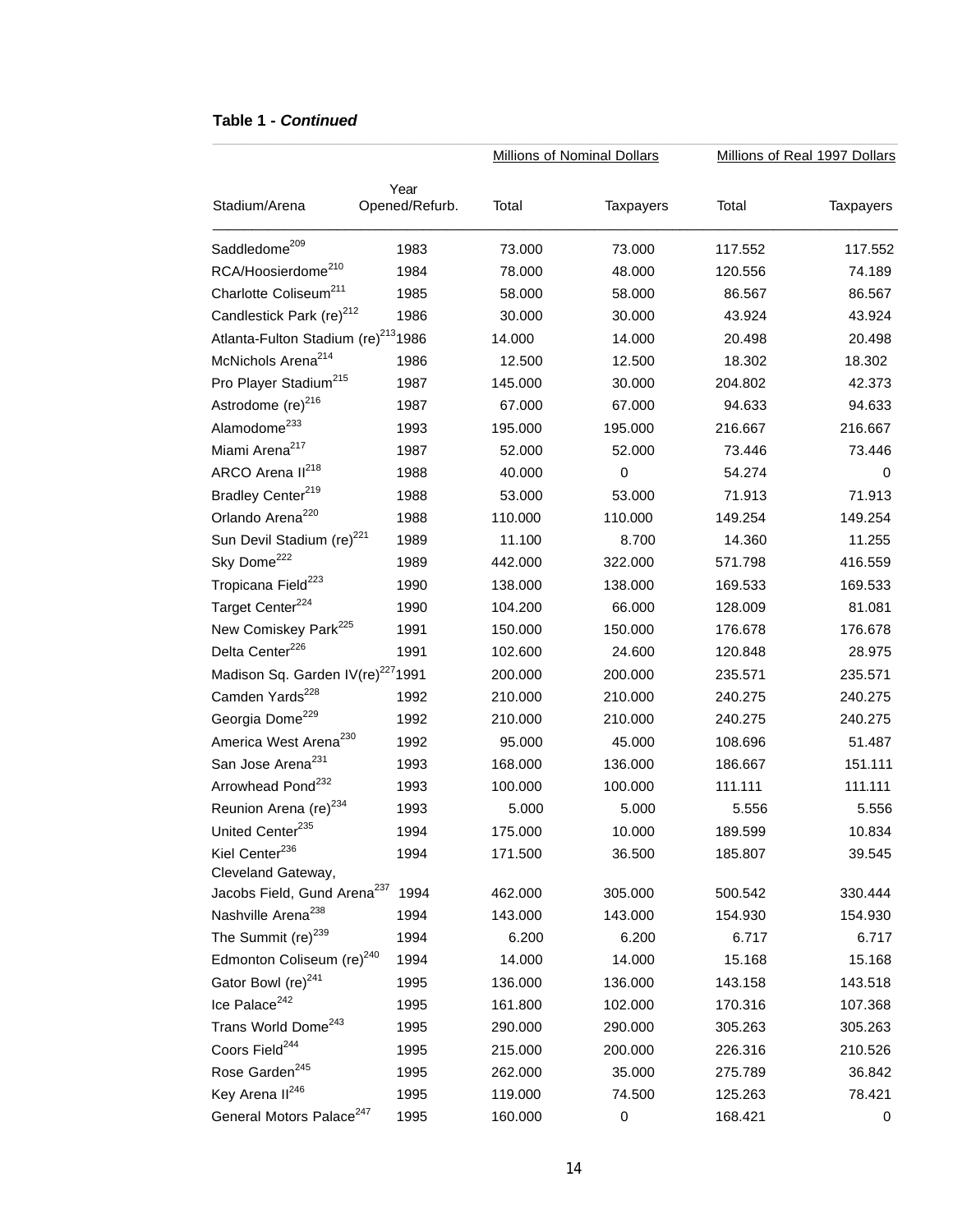|                                               |                        |            | <b>Millions of Nominal Dollars</b> | Millions of Real 1997 Dollars |                  |
|-----------------------------------------------|------------------------|------------|------------------------------------|-------------------------------|------------------|
| Stadium/Arena                                 | Year<br>Opened/Refurb. | Total      | <b>Taxpayers</b>                   | Total                         | <b>Taxpayers</b> |
| Molson Centre <sup>254</sup>                  | 1996                   | 230,000    | 0                                  | 235.174                       | 0                |
| Corel Center <sup>255</sup>                   | 1996                   | 200.000    | 42.000                             | 204.499                       | 42.945           |
| Turner Field <sup>256</sup>                   | 1997                   | 232.000    | 0                                  | 232.000                       | 0                |
| Jack Kent Cooke Stadium <sup>257</sup>        | 1997                   | 255.000    | 75.000                             | 255.000                       | 75,000           |
| MCI Center <sup>258</sup><br>Jack Murphy/     | 1997                   | 255.000    | 70.000                             | 255.000                       | 70.000           |
| Qualcomm (re) <sup>259</sup>                  | 1997                   | 78.000     | 60.000                             | 78,000                        | 60,000           |
| Oakland Arena (re) <sup>260</sup>             | 1997                   | 130.000    | 26.000                             | 130.000                       | 26,000           |
| Kemper Arena (re) <sup>261</sup>              | 1997                   | 18.100     | 18.100                             | 18.100                        | 18.100           |
| Civic Arena (re) <sup>262</sup>               | 1997                   | 13.000     | 13.000                             | 13.000                        | 13.000           |
| Bank One Ballpark <sup>263</sup>              | 1998                   | 355.000    | 238.000                            | 349.409                       | 234.252          |
| Tropicana Field (re) <sup>264</sup>           | 1998                   | 70.000     | 62.000                             | 68.898                        | 61.023           |
| Anaheim Stadium (re) <sup>265</sup>           | 1998                   | 117.000    | 30.000                             | 115.157                       | 29.528           |
| National Car Rental Arena <sup>266</sup> 1998 |                        | 185.000    | 185.000                            | 182.087                       | 182.087          |
| Ravens' Stadium <sup>267</sup>                | 1998                   | 220.000    | 200.000                            | 216.535                       | 196.850          |
| Raymond James Stadium <sup>268</sup>          | 1998                   | 168,000    | 168.000                            | 165.354                       | 165.354          |
| Air Canada Centre <sup>269</sup>              | 1999                   | 161.000    | 0                                  | 163.576                       | 0                |
| Total                                         |                        | 11,992.016 | 8,056.215                          | 20,176.911                    | 14,727.868       |

Sources: See notes. Conversion to 1997 dollars by the author.

NA: Not available. (re): refurbishment.

interest paid on debt, smaller renovations not included in this survey, some major league facilities for which financing information was not available, lost property and other tax revenues not paid on facilities, taxpayer dollars placed at risk of being lost if the venture failed, direct government grants to teams, and the billions of dollars spent by taxpayers on minor league facilities.

As if \$14.9 billion were not enough, taxpayers in the foreseeable future will face even greater demands for subsidies. Looking to the rest of 1999 and over the next several years, considering what is already agreed to, and what various teams and cities are seeking or proposing (See Table 2), another conservative estimate indicates that at least \$13.5 billion more may be spent on new ballparks, stadiums, and arenas for major league teams.

Taxpayers will be expected to pick up more than \$9 billion (in current dollars).

## **The Dismal Economics and Politics of Sports Subsidies**

Is there any justification for such extravagance? Do the lavish handouts to sports teams stand up to economic analysis?

The sports fan is particularly susceptible to pleas from team owners that a new facility is needed in order to compete with other teams that are getting new venues chock full of revenue-generating club seats, luxury suites, and skyboxes. After all, who wants to root for a team that has a minuscule payroll (by the standards of pro sports) and thus, perhaps, little chance of winning a championship?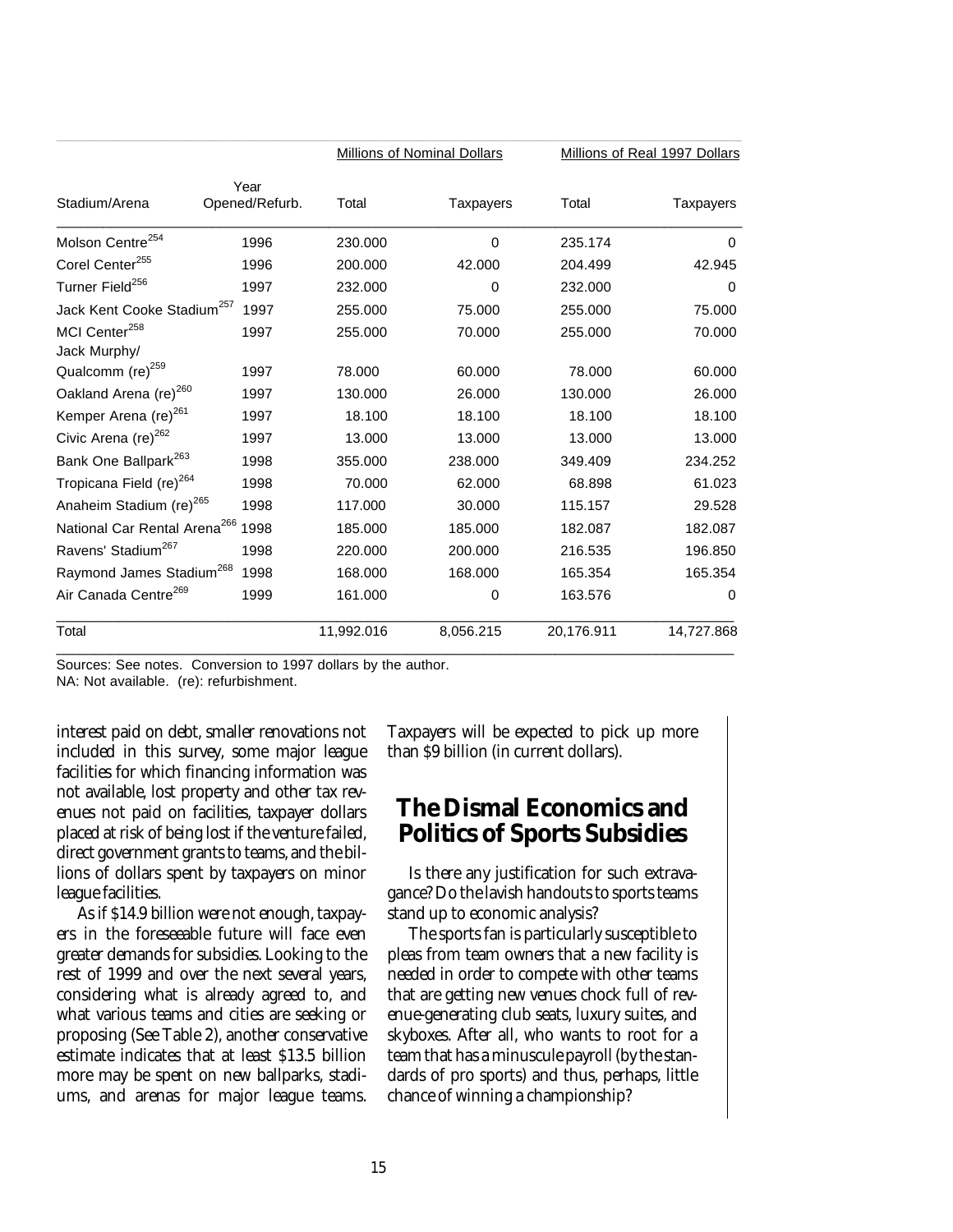#### **Table 2 Cities and/or Major League Teams Planning or Seeking New Facilities or Upgrades and Reported Cost Estimates**

|                                                                       |                        | <b>Estimated Cost (millions of dollars)</b> |                     |
|-----------------------------------------------------------------------|------------------------|---------------------------------------------|---------------------|
| Team or City                                                          | Total                  | <b>Public Dollars</b>                       | <b>Opening Date</b> |
| Seattle Mariners <sup>270</sup>                                       | 498                    | 372                                         | <b>July 1999</b>    |
| Tennessee Titans (Oilers) <sup>271</sup>                              | 292                    | 227                                         | Sept. 1999          |
| Cleveland Browns <sup>272</sup>                                       | 287.5                  | 198                                         | Sept. 1999          |
| Denver Broncos <sup>273</sup>                                         | 360                    | 266                                         | 2001                |
| San Diego Padres <sup>274</sup>                                       | 411                    | 296                                         | 2002                |
| Houston (new NFL team plan) $275$                                     | 350                    | 195                                         | 2002                |
| San Francisco 49ers <sup>276</sup>                                    | 525                    | 100                                         | NA.                 |
| Pittsburgh Pirates <sup>277</sup>                                     | 228                    | 188                                         | 2001                |
| Pittsburgh Steelers <sup>278</sup>                                    | 233                    | 157.4                                       | 2001                |
| Philadelphia Phillies <sup>279</sup>                                  | 300                    | 185-200                                     | 2002                |
| Philadelphia Eagles <sup>280</sup>                                    | 300                    | 185-200                                     | 2002                |
| Cincinnati Bengals <sup>281</sup>                                     | 404                    | 404                                         | 2000                |
| Cincinnati Reds <sup>282</sup>                                        | 297                    | 267                                         | 2003                |
| Chicago Bears <sup>283</sup>                                          | 250-465                | 240-290                                     | NA.                 |
| Minnesota Twins <sup>284</sup>                                        | 240-400                | 170-330                                     | NA                  |
| Minnesota Vikings                                                     | NA                     |                                             | NA                  |
| Buffalo Bills <sup>285</sup>                                          | 95                     | 95                                          | <b>NA</b>           |
| Detroit Lions, Tigers                                                 |                        |                                             |                     |
| (two new facilities) <sup>286</sup>                                   | 505                    | 241                                         | <b>NA</b>           |
| Montreal Expos <sup>287</sup>                                         | 250                    | 150                                         | NA.                 |
| Houston Astros <sup>288</sup>                                         | 266                    | 181                                         | 2000                |
| Milwaukee Brewers <sup>289</sup>                                      | 390                    | 275                                         | 2000                |
| San Francisco Giants <sup>290</sup>                                   | 306                    | 26                                          | 2000                |
| Boston Red Sox <sup>291</sup>                                         | 300-350                | <b>NA</b>                                   | NA                  |
| Oakland A's                                                           | NA.                    |                                             | NA.                 |
| Seattle Seahawks <sup>292</sup>                                       | 430                    | 300                                         | 2002                |
| Florida Marlins <sup>293</sup>                                        | NA.                    |                                             | NA                  |
| New York Mets <sup>294</sup>                                          | 500                    | 390                                         | 2002                |
| New York Yankees <sup>295</sup>                                       | 535-1.5 billion        | 535-1.5 billion                             | NA                  |
| New York City (Jets) <sup>296</sup>                                   | 1.3-1.5 billion        | 1.3-1.5 billion                             | NA.                 |
|                                                                       |                        | 500-1 billion                               | NA.                 |
| New York City (Rangers, Knicks) <sup>297</sup>                        | 500-\$1 billion<br>490 |                                             | 2002                |
| New England Patriots <sup>298</sup><br>Houston Rockets <sup>299</sup> |                        | 490                                         | NA                  |
|                                                                       | 175-225                | 80                                          |                     |
| San Antonio Spurs <sup>300</sup>                                      | 150                    | 150                                         | NA                  |
| New York Islanders <sup>301</sup>                                     | 270                    | 180                                         | <b>NA</b>           |
| Atlanta (Thrashers, Hawks) <sup>302</sup>                             | 213                    | 140                                         | 1999                |
| Columbus Blue Jackets <sup>303</sup>                                  | 125                    | 0                                           | 2000                |
| Minnesota Wild <sup>304</sup>                                         | 130                    | 95                                          | 2000                |
| Carolina Hurricanes <sup>305</sup>                                    | 152                    | 152                                         | 1999                |
| Dallas (Mavericks, Stars) <sup>306</sup>                              | 230                    | 125                                         | 2001                |
| Indiana Pacers <sup>307</sup>                                         | 175                    | 175                                         | 1999                |
| Los Angeles                                                           |                        |                                             |                     |
| (Kings, Lakers, Clippers) <sup>308</sup>                              | 350                    | $12 \overline{ }$                           | 1999                |
| Miami Heat <sup>309</sup>                                             | 228                    | 178                                         | 1999                |
| New Jersey Devils <sup>310</sup>                                      | 175                    | NA                                          | NA.                 |
| New Jersey Nets                                                       | 300                    | 100                                         | <b>NA</b>           |
| Denver Nuggets,                                                       |                        |                                             |                     |
| Colorado Avalanche <sup>311</sup>                                     | 160                    | 0                                           | 1999                |
| Pittsburgh Penguins <sup>312</sup>                                    | NA.                    |                                             | NA.                 |
| Green Bay Packers <sup>313</sup>                                      | 80                     | 50-60                                       | NA.                 |

Sources: See notes.

NA: not available.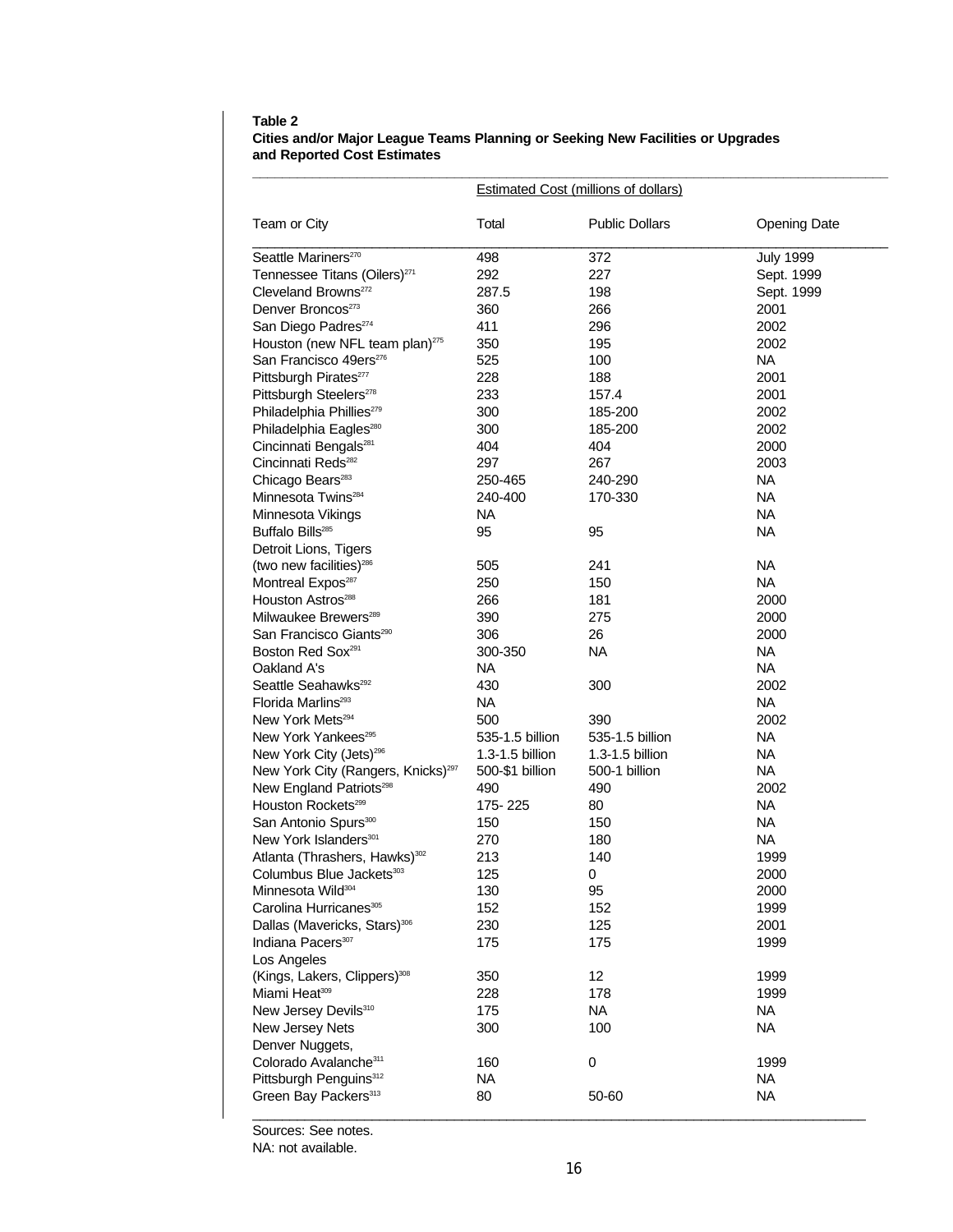But surely the competitiveness of a team is a matter to be dealt with by the particular organization or league. Taxpayers-some of whom, oddly enough, are not even sports fans-should not be forced to contribute to a team's payroll. Indeed, the only people regularly calling for subsidies to keep teams competitive are the team owners and the players a fact that should surprise no one, since those two groups are the only real beneficiaries of sports subsidies.

Taxpayer funding of new stadiums and arenas provides enormous benefits to teams. First, they are relieved of facility financing costs, which can run from \$10 million to \$20 million or more annually. Second, new and expanded revenues are tapped through luxury suites, club seats, stadium naming rights, signage and other advertising, revenues from other facility events, and higher ticket prices. On the question of ticket prices, sports writer Tom Farrey has noted: "But what goes unsaid during the campaigns to get public money approved is the facilities are largely for *new* fans—wealthier individuals and corporations that can afford the seats in these often, ironically, smaller stadiums and arenas. Cheap seats remain at these facilities, but not that many and not as close to the action as they used to be. The net effect is long-time fans and middle-income families are increasingly driven from the games, replaced by corporations that can buy larger blocks of tickets and use them as tax writeoffs." <sup>314</sup> Third, teams often do not have to pay property taxes on new facilities. For example, no property taxes are paid to New York City on Madison Square Garden so long as the Knicks and Rangers use it as their home. <sup>315</sup> The new revenues or alleviated costs mean more dollars are available to boost owners' bottom lines and players' salaries. Professors Roger Noll and Andrew Zimbalist have asserted: "Professional athletes receive salaries that are roughly proportional to the revenues that they generate, so that much of the revenue enhancement from a new stadium inevitably goes to players." 316 Indiana University's Mark Rosentraub, author of *Major League Losers*,

has estimated that the players garner about 55 percent of the gains from subsidies and the owners get 45 percent. 317 It doesn't take a math degree to see what that leaves for everyone else.

According to annual data from *Financial World* magazine, new venues meant skyrocketing valuations for major league teams between 1991 and 1997. The average valuation for baseball teams with new parks rose by 79 percent, compared with a league average of just 11 percent. Teams claiming a new football stadium rose 156 percent in value, compared with the NFL average of 111 percent. In the NBA, teams with new courts jumped 70 percent in value, compared with 55 percent for league teams overall. And NHL clubs skating in new rinks increased in value 133 percent, compared with a league average of 105 percent.

*Forbes* magazine provided new team valuations in December 1998. <sup>318</sup> Of the 10 highest valued Major League Baseball teams, 6 moved into new ballparks in the 1990s and 1 will see a new stadium open this year. In the NBA, 7 of the top 10 now dribble on courts opened in the 1990s and another will play in a new one in 1999. Five of the top 10 valued NFL teams play in 1990s stadiums, and three others have new facilities under construction. And in the NHL, 7 of the top 10 skate in new rinks opened during this decade.

The average voter or taxpayer may be tempted by the glitz of taxpayer-funded sports facilities. After all, the image of a shiny new stadium or arena jammed with cheering fans is quite seductive. Voters and taxpayers may also be tempted to support big subsidies for sports teams after hearing grand assertions that a new facility will "pay for itself" and act as an "economic engine."

In judging the economic-engine claims, one must view the entire economic landscape, not just a small portion. For any given period, a family has only so much time and income it can dedicate to leisure activities. The amount of those resources will not be changed much due to the existence or nonexistence of a stadium or arena. Leisure dollars

**Players garner about 55 percent of the gains from subsidies and the owners get 45 percent. It doesn't take a math degree to see what that leaves for everyone else.**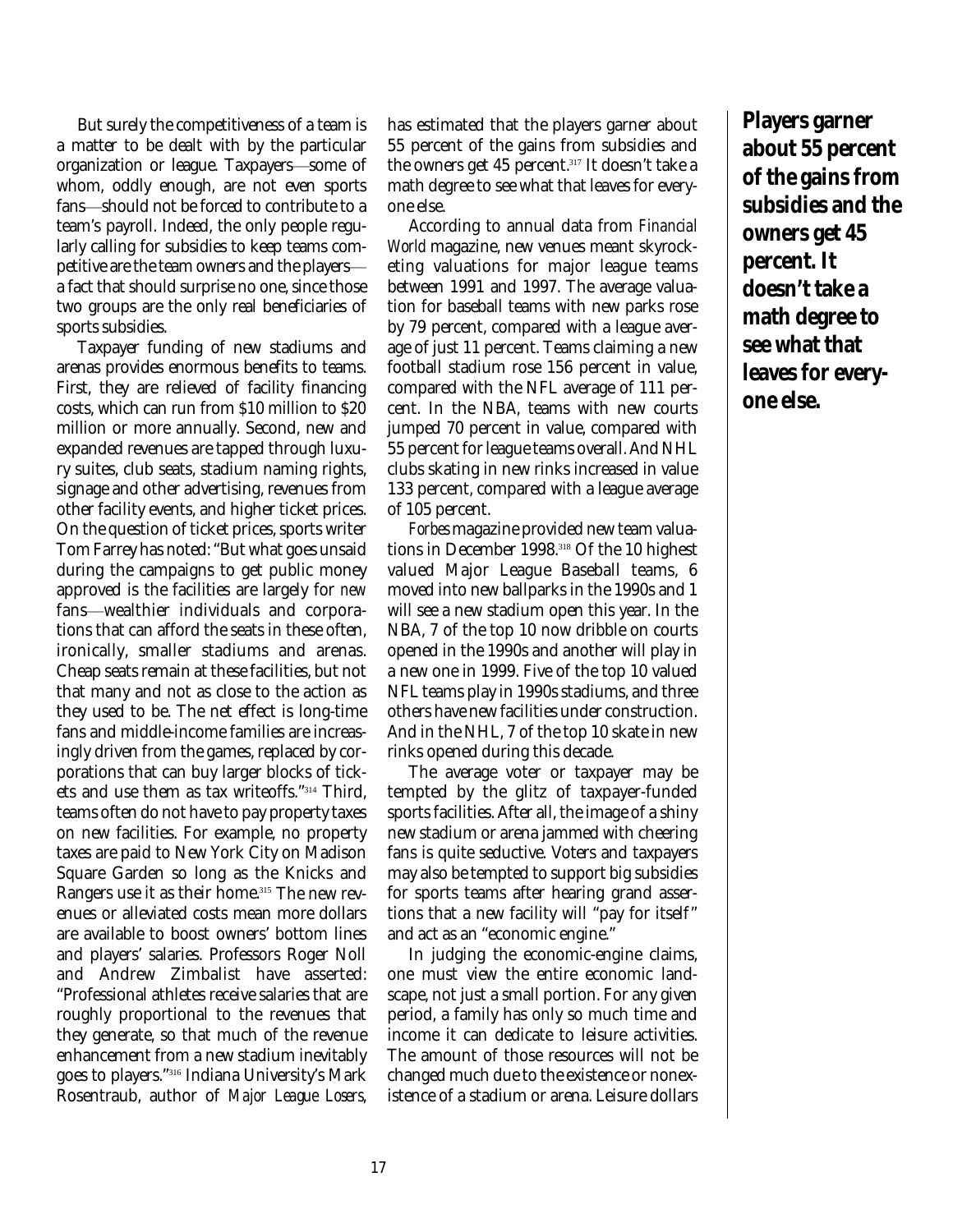**The resources gobbled up by the government and spent on a stadium are not created out of thin air.** will be spent one way or another. So, if no ballpark existed in a city, a family might go bowling, take in a concert, go to the movies, or undertake some other recreational activity. Economists dub this the substitution effect. Stanford University economist Roger Noll has noted that the majority of fans attending games come from within a 20-mile radius of the facility, so money spent at the ballpark would have been spent on some form of local entertainment or recreation in any case.<sup>319</sup> In that light, government-subsidized stadiums tend, at best, to be zero-sum endeavors-a shifting around of resources.

Ah, but how can that be? Team owners and politicians seeking new sports facilities always present analyses showing significant gains for the local economy if only the taxpayers will build a new ballpark, stadium, or arena. Their studies rely on the venerable Keynesian multiplier: The money spent on building facilities, the dollars laid out by fans, and other revenues are multiplied by some estimated multiplier to come up with a guess at the total amount of economic activity generated by such venues. The multipliers are based on input-output models, which have only a tenuous relationship to what happens in the real economy. In addition, such analyses assume that everything earned by players, owners, and concessionaires is repatriated to the local economy—a grossly unrealistic assumption. For example, the local community receives little benefit from skyrocketing sports salaries since few, if any of the players live around the facility.

Nonetheless, this is the shaky foundation undergirding most studies that claim big gains from sports teams and facilities. So the New York City Comptroller's Office can claim that the Yankees, Mets, Rangers, Islanders, Devils, Knicks, Nets, Giants, and Jets account for \$1.15 billion in annual economic activity in the New York City region, based on multipliers ranging from 1.85 to 2.11. Although those estimates are wildly optimistic, it is interesting to note that, even if they are accurate, they mean that the nine major league sports teams account for only 0.3 percent of the New York City regional economy. 320

Arthur Andersen analyzed the potential economic impact of a new ballpark for the Minnesota Twins. <sup>321</sup> Their report says that merely moving the Twins from the Metrodome to a new ballpark will boost ballparkrelated spending—direct and indirect—by 74 percent, from \$97.6 million to \$169.4 million (1996 dollars) annually, as well as provide an added jolt of \$369.6 million over the four-year construction period. Although this is one of the more conservative advocacy reports in the realm of sports venues, substitution effects and opportunity costs are not included in the study.

Again, Roger Noll sheds some light on such studies: "For most teams, five to 10 percent of the people who attend the game don't actually live in that area. So what you do then is assume that these people came to town for the purpose of seeing the game and staying the average duration of a tourist visit. Then you multiply those days by the total expenditures that people spend on vacation. That means one person buying a \$25 ticket to a game causes you to add \$1,000 to the economic impact of the team." <sup>322</sup> Of course, the reality is quite different. Very few people set up entire vacations around a ballpark. Many out-of-town spectators are on business trips, for example, and happen to take in a game.

Such analyses also ignore the other side of the multiplier effect. After all, the resources gobbled up by the government and spent on a stadium are not created out of thin air. Edwin S. Mills, an economist at Northwestern University's Kellogg Graduate School of Management, argues that the negative multiplier effect of taxing citizens largely offsets any positive multiplier: "Everybody who pays a dollar in taxes to support the facility must reduce his or her spending. . . . The diminished spending goes round and round, just like the . . . positive multiplier effect." <sup>323</sup> Mills notes that the studies supporting stadium plans "never mention" that countereffect, assuming that "the cost of capital is free."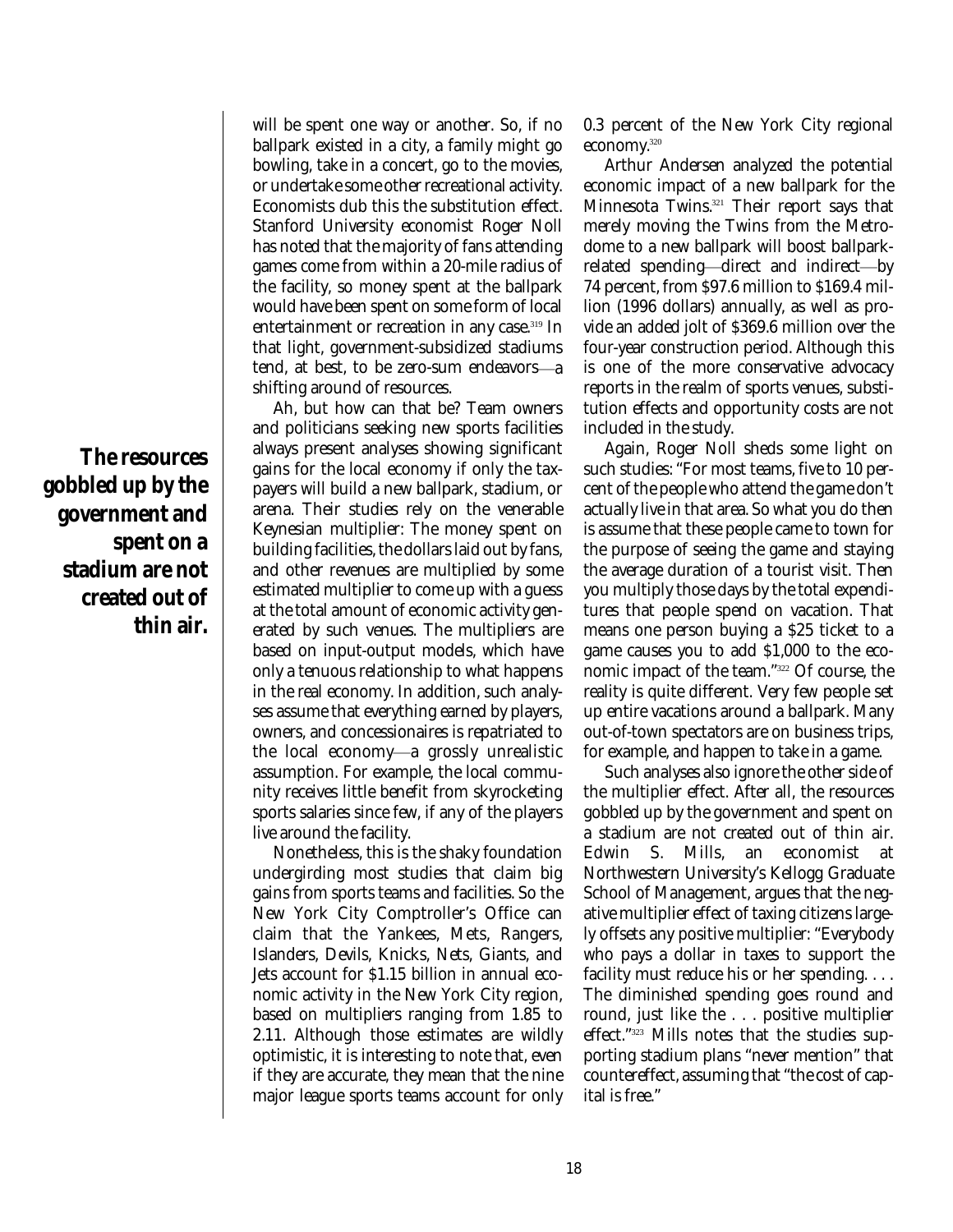In fact, the negative impact of higher taxes resulting from government funding of new stadiums and arenas is completely ignored by the pro-public funding forces. Not only is there an offsetting negative multiplier, but a complete economic analysis must consider the disincentive effects for working, saving, investing, risk-taking, and other economic activity.

In addition, government is less efficient than the private sector. Private market incentives mean that resources are allocated to their most productive uses, whereas incentives in government lead to politically determined allocations. Government bureaucrats lack the incentives, knowledge, and experience to control costs or to pick winners and losers in the marketplace. When government makes decisions best left to the marketplace, the opportunity costs are likely to be substantial. So no sound reason exists for politicians to place taxpayer dollars at risk on ventures like stadiums, ballparks, and arenas, which can and should be handled by private investors.

Melvin L. Burstein and Arthur J. Rolnick of the Federal Reserve Bank of Minneapolis have cited these and other reasons for why it is a bad idea for states and localities to provide subsidies and special tax breaks to keep or attract specific businesses. <sup>324</sup> They point out that states lack the knowledge and information "to understand the businesses they are courting; that is, their willingness to move, how long they will stay in existence and how much tax revenues they will generate." The economy will be less efficient "because output will be lost as businesses are enticed to move from their optimal locations," which means a loss of output, less tax revenue, and fewer private and public goods. Burstein and Rolnick note that if no business actually moves, the state has simply given away a portion of its tax revenue to local businesses, and even if businesses do relocate, in the aggregate, states will still have less revenue then before, thereby reducing public goods. And, of course, subsidies to certain businesses can mean higher taxes for others. Burstein and Rolnick state that business becomes less productive overall because "states may increase taxes on those firms that are less likely to move to offset the lost revenue from firms that have moved (or have threatened to move). It is a well-known proposition in economics that taxes generally distort economic decisions and at an increasing rate." The optimal tax "is the one that is uniformly applied to all businesses."

Rather than simply speculating on the possible future economic impact of a new stadium or arena, sound economic analysis should examine the empirical evidence. It should look at what has actually happened. And as would be expected from the economic factors touched upon here—namely, the lone beneficiaries of sports subsidies being team owners and players, the existence of the substitution effect, the dubiousness of the Keynesian multiplier, the offsetting impact of a negative multiplier, the inefficiency of government, and the negatives of higher taxes—the results of studies that look at changes in the actual economy resulting from the presence of stadiums, arenas, and sports teams do not bolster the views of those who support sports subsidies. Those studies either show no positive impact from professional sports or a possible negative effect. 325

For example, Robert Baade of Lake Forest College examined the evidence from 36 U.S. metropolitan statistical areas (MSAs) that hosted pro sports teams in one of the major league sports and 12 areas that did not host such teams between 1958 and 1987. Baade found that pro sports is not statistically significant in determining economic growth rates. <sup>326</sup> Baade and University of Chicago economist Allen R. Sanderson looked at the employment impact of adding a pro sports team or stadium. Based on evidence from 10 MSAs over the period of 1958 to 1993, they found that leisure spending was realigned, not increased, and an insufficient number of fans were attracted from beyond the area to significantly contribute to the city's economy—hence, no new net job creation occurred. <sup>327</sup> Michael Walden, a North Carolina State University economics professor, looked at the determinants of growth in

**Cities with major league sports teams have grown more slowly in the 1990s.**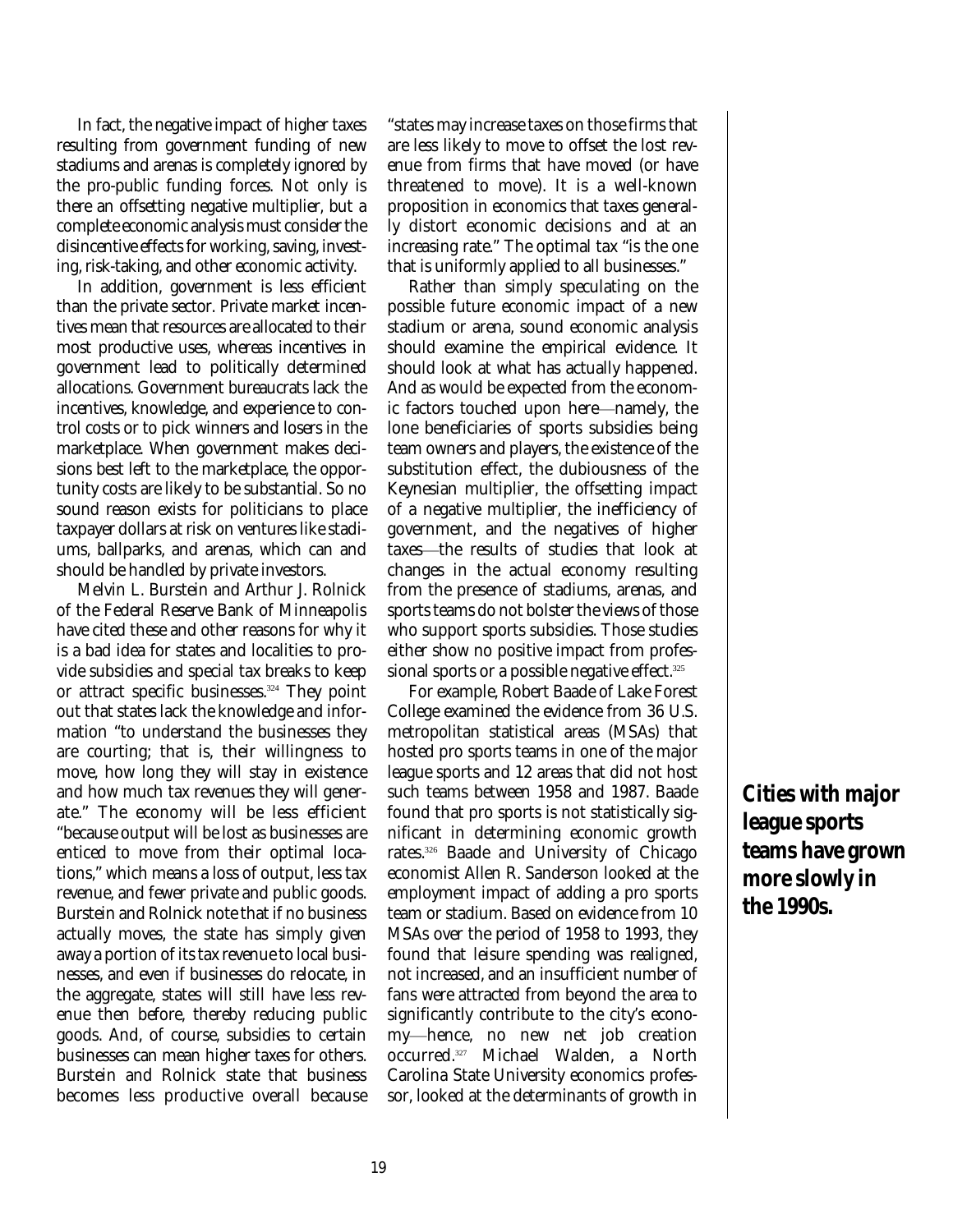**Politicians are attracted to sports subsidies like moths to a flame. Unfortunately, the taxpayers get burned.**

jobs from 1990 to 1994 in 46 cities and found that cities with major league sports teams have grown more slowly in the 1990s. 328 Indeed, a study from University of Maryland economists Denis Coates and Brad Humphreys found that new stadiums and teams actually make cities poorer: their results show a \$100 drop in per capita income for cities with new ballparks and a \$400 decline in income for cities with new baseball teams. 329

Another major downside to governmentbuilt and -owned ballparks is that teams are transformed from owners to renters. It is always easier for a renter to move to get a better deal. So government officials who advocate taxpayer-funded sports facilities to attract or keep a team merely ensure that teams will continue issuing threats and moving. Teams have every incentive to pit city against city and state against state. And when somebody else is footing part or all of the bill, teams can jack up their demands for accoutrements in new facilities. Indeed, facilities are becoming "obsolete" at a faster and faster rate. Donald J. Lonegran, a vice president at Legg Mason Real Estate Services, has noted that from the owners' standpoint, NBA and NHL arenas less than 10 years old are already economically obsolete. 330

The Heartland Institute's Joseph Bast recently offered three reasons that stadiums are subsidized. <sup>331</sup> First, he noted bidding among cities for teams: "The number of professional sports franchises is kept below the number of cities that could support a team, thereby *forcing* cities to bid against one another for the privilege of hosting a team" (emphasis added). The word "forcing" is an exaggeration, leading one to believe that elected officials have no choice but to dole out tax dollars for sports. Second, Bast correctly cites the financing arrangements within leagues, particularly that each league allows teams to keep all nonticket revenues generated by a facility-like luxury suites, advertising, concessions, signage, and so on. Those opportunities lead teams to seek ever more elaborate means of generating revenues. But again, that does not mean that taxpayers have to pay for such amenities. Lastly, Bast points out that subsidy backers often win because they have more at stake than taxpayers do.

The final point is the critical one. Subsidy seekers are determined, well organized, well financed, and politically connected; those opposed to subsidies are usually not well organized, are underfunded, and work outside the world of politics. For the subsidy seekers, the potential windfall is huge; on the other hand, the cost per taxpayer for a new sports venue may not be enough to mobilize most voters or taxpayers against such pork projects. That, of course, is the fundamental problem with excessive government in all areas.

Finally, one should remember that federal taxpayers also are paying some of the cost of subsidies on most government-financed sports facilities. No matter what arguments proponents put forth, absolutely no benefits accrue to federal taxpayers from the construction of a new ballpark, stadium, or arena. What benefit does a taxpayer in Los Angeles receive from a new ballpark in Boston? Dennis Zimmerman, a specialist in public finance for the Congressional Research Service, explains the federal subsidy angle as follows:

Users of publicly owned stadiums receive subsidies from both statelocal and federal taxpayers. The federal subsidy arises when the stadium is financed with state-local bonds issued at below-market interest rates paid for by exemption of the bonds' interest income from federal income taxes. A \$225 million stadium built today and financed 100% with taxexempt bonds might receive a lifetime federal tax subsidy as high as \$75 million, 34% of construction costs. The total public subsidy for one year, 1989, of 21 stadiums with average construction cost of \$50 million is estimated to have been \$146.4 million, with \$24.3 million, 17%,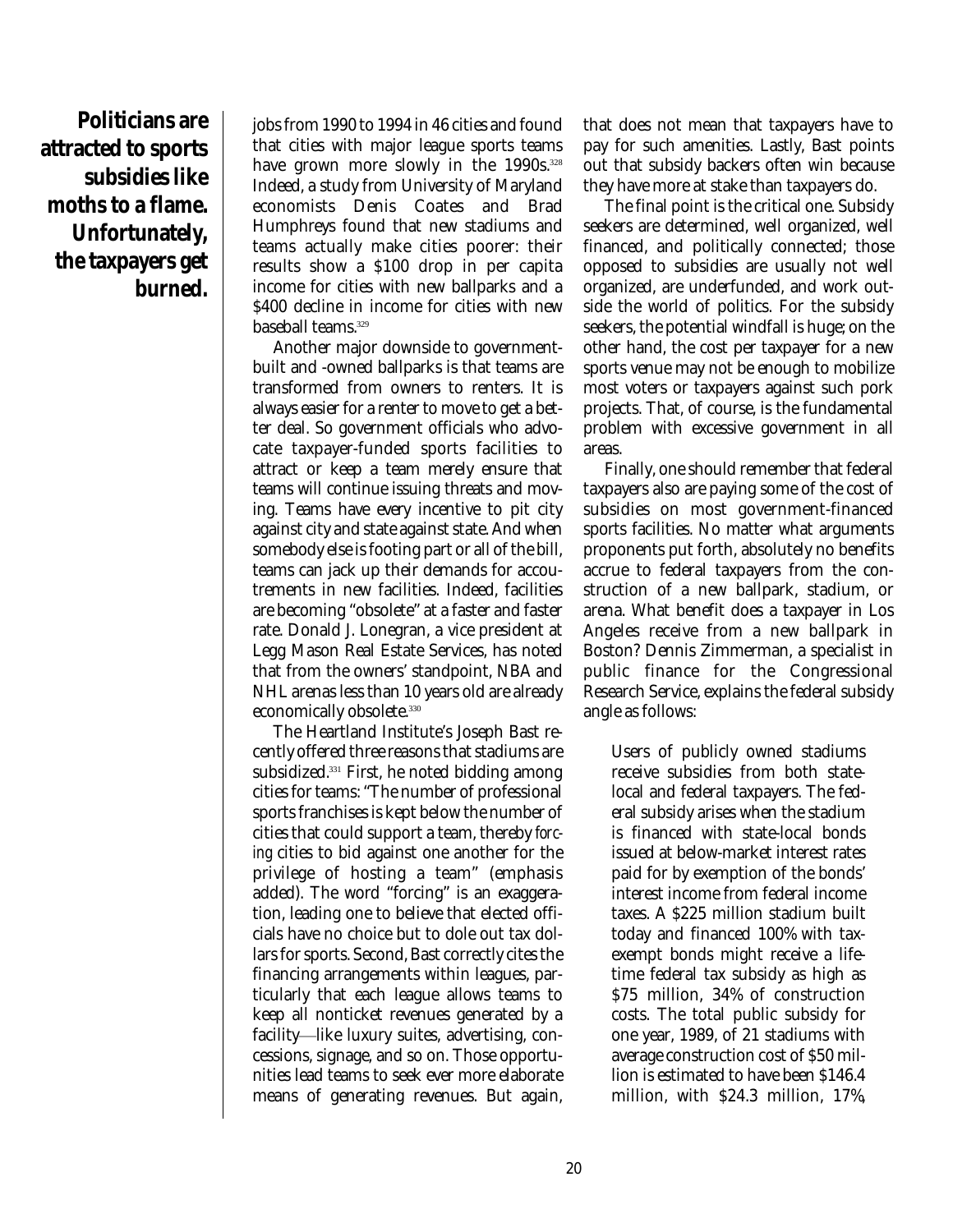being federal subsidy. The federal subsidy will be at least quadrupled for the \$200 million-plus stadiums now being built. . . .

Almost all stadium spending is spending that would have been made on other activities within the United States, which means benefits to the Nation as a whole are near zero. Non-economic benefits are sometimes used by state-local officials to support the political decision to provide subsidies. Such benefits might be of value to state-local taxpayers, but are less likely to be of value to federal taxpayers. 332

In the end, sports subsidies are not about economic benefits—they are all about politics. Despite the fact that few, if any, politicians have ever been tossed out of office for *not* building a new ballpark, stadium, or arena, several have suffered politically for supporting such plans. One famous example is former Wisconsin state senator George Petak. After twice voting against a tax hike for a new ballpark for the Brewers, Petak changed his vote for the stadium. Angry citizens mounted a recall petition drive. Petak later lost his reelection bid, and the GOP lost its narrow state senate majority. 333

Nonetheless, few politicians—conservative or liberal—can resist the impulse to spend tax dollars on sports. Maybe it's the "edifice complex," or the sheer enjoyment of cutting ribbons and sticking shovels in the ground. Or, like Rudy Giuliani when it comes to the Yankees, maybe these folks are just rabid sports fans. Whatever the reason, politicians are attracted to sports subsidies like moths to a flame. Unfortunately, the taxpayers get burned.

## **Get Government Out of the Sports Business—But How?**

The big question remains: how to stop taxpayer subsidies for professional sports? Given the fact that such government activism continues to roll on, it is not a problem with an easy solution. Let's first dispose of the socalled "solutions" that promise only to make matters worse.

#### **Solutions That Aren't**

There is actually a movement afoot for government ownership of sports teams. State legislators in New York have suggested using eminent domain to seize teams that try to move out of state. That was attempted in Oakland, but it mercifully failed in the end. Such an idea takes the already bad situation of government subsidizing pro sports teams and makes it worse by having government actually buy sports teams. Imagine the taxpayer expenses and losses, the patronage opportunities, and the constant "investing" in facilities. As poorly as sports leagues and teams may be managed today, things would certainly get worse under government, which has no incentive to control costs, be efficient, or serve the customer. The answer to government involvement in sports is not more government involvement in sports.

The Heartland Institute has done some fine work over the years exposing the myths underlying taxpayer funding of sports facilities. But Joseph Bast weighed in recently calling for community ownership of teams, along the lines of the Green Bay Packers' private, not-for-profit business arrangement. 334 This is the sort of warm and fuzzy idea so many people love, especially after seeing the nonprofit Packers win Super Bowl XXXI. Bast asserts: "Fan-owned teams are extremely unlikely to threaten to move to another city if they do not receive taxpayer subsidies. Fan ownership also gives a franchise a reservoir of popular support that cannot be matched by any other ownership models." It is open to debate whether the Packers receive more popular support than the Vikings or the Bears. But the Packers certainly are popular, and have sought to tap that popularity by recently floating the idea of state taxpayer subsidies for an upgraded "Frozen Tundra," otherwise known as Lambeau Field. 335

**Rosentraub says that governors and mayors should form a pact not to dole out tax dollars for sports. But somebody always breaks cartel-like pacts.**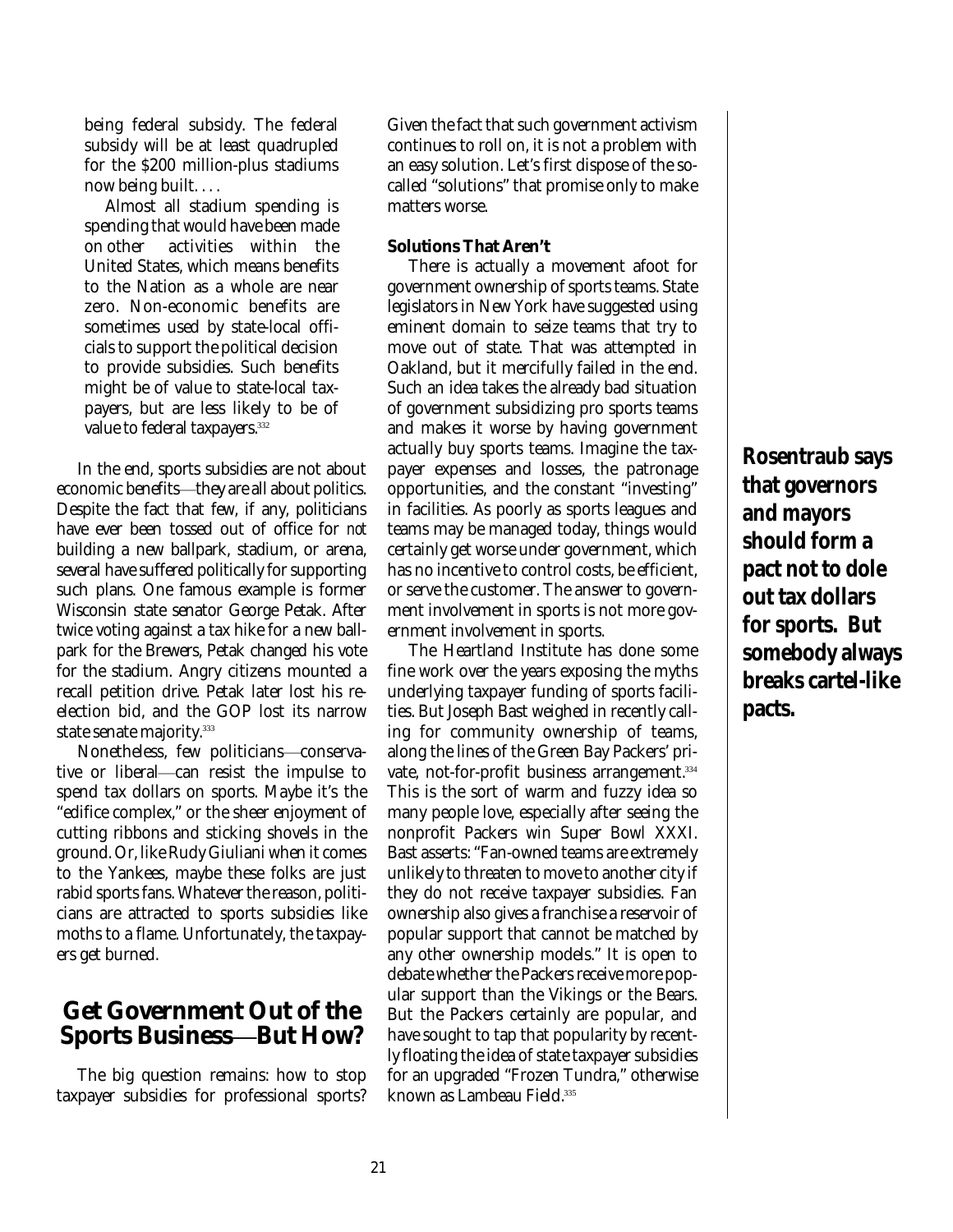To make his case, Bast claims that the Green Bay Packers "are the least subsidized professional sports team in the country." That, unfortunately, is not the case. Lambeau Field was built completely with taxpayer dollars, while several other stadiums, ballparks, and arenas, as noted in this study, received partial, small, or in the rarest of cases, no subsidies. Bast notes that passing a law to force leagues to allow community ownership would not be right. He says that it can come about instead through a fan coalition making phone calls and sending letters to the leagues involved—along with radio and television ads—asking the leagues to roll back their rules against community ownership. In the end, such an effort would fail, and it would eventually be transformed into an effort to force the leagues to comply through legislation.

Another proposal along these lines is the "municipal capitalism" idea floated by Mark Rosentraub in his book *Major League Losers*. After doing impressive work revealing the evils of sports welfare, Rosentraub gives up and writes favorably of public/private partnerships in sports facilities whereby the public gets a cut of the profits. He offers several "solutions" to the current subsidies game, each one amounting to little more than a white flag raised in surrender.

First, Rosentraub says that governors and mayors should form a pact not to dole out tax dollars for sports. That would be fine, but as we all know, somebody always breaks cartel-like pacts. Next, he calls for a federal law forcing the majors to expand the number of teams in their respective leagues if investors in a community have sufficient resources to pay a franchise fee. That would be an unwarranted and unconstitutional intrusion by government into the operations of a private business. In effect, the federal government would dictate where particular businesses i.e., Major League Baseball, the NFL, the NBA, and the NHL—must do business and who must be admitted into their business. It is also likely to lead to taxpayers' having to build even more stadiums and arenas.

Rosentraub's next recommendation follows along similar lines in that he would require the league to supply an expansion franchise if a team leaves a stadium that was in any way publicly subsidized. Once again, that would be government managing a business. Rosentraub also proposes that if a team leaves a government-subsidized stadium, the government providing the subsidies should be entitled to that portion of the team's wealth that is tied to the subsidy. Calculating such shares would be a monumental task, likely plagued by politics. And, such a requirement would only provide states and cities with *added* incentives to tap taxpayers for sports venue—a costly proposition indeed.

Lastly, Rosentraub makes the big plunge into sports socialism. If a team threatened to leave a community where the public sector paid at least half the costs of building or reconstructing a facility, the government could buy the team.

#### **Real Solutions?**

The following proposed remedies to the sports subsidies mess deal more directly with the real proble—i.e., government taking money from the many and handing it over to professional sports team owners and player but face perhaps insurmountable political obstacles.

*Elect the Right People.* The first solution is to elect individuals to office who oppose corporate welfare for sports teams and will privatize sports venues currently owned by the public sector, as in St. Louis and Toronto. However, this is a daunting task. Politicians often fail to take stands on such issues, and even when they do, they sometimes later change their minds.

For example, in 1994, the newly elected governor of New Jersey, Christine Todd Whitman, put a stop to her predecessor's plan to bring the Philadelphia 76ers to a new \$135 million arena in Camden. <sup>336</sup> She also speculated about privatizing the Meadowlands Sports Complex. Now, however, privatization talk has given way to the possibility that the state may

**Make sure the voters at least have the final say about public investment in sports facilities through a referendum.**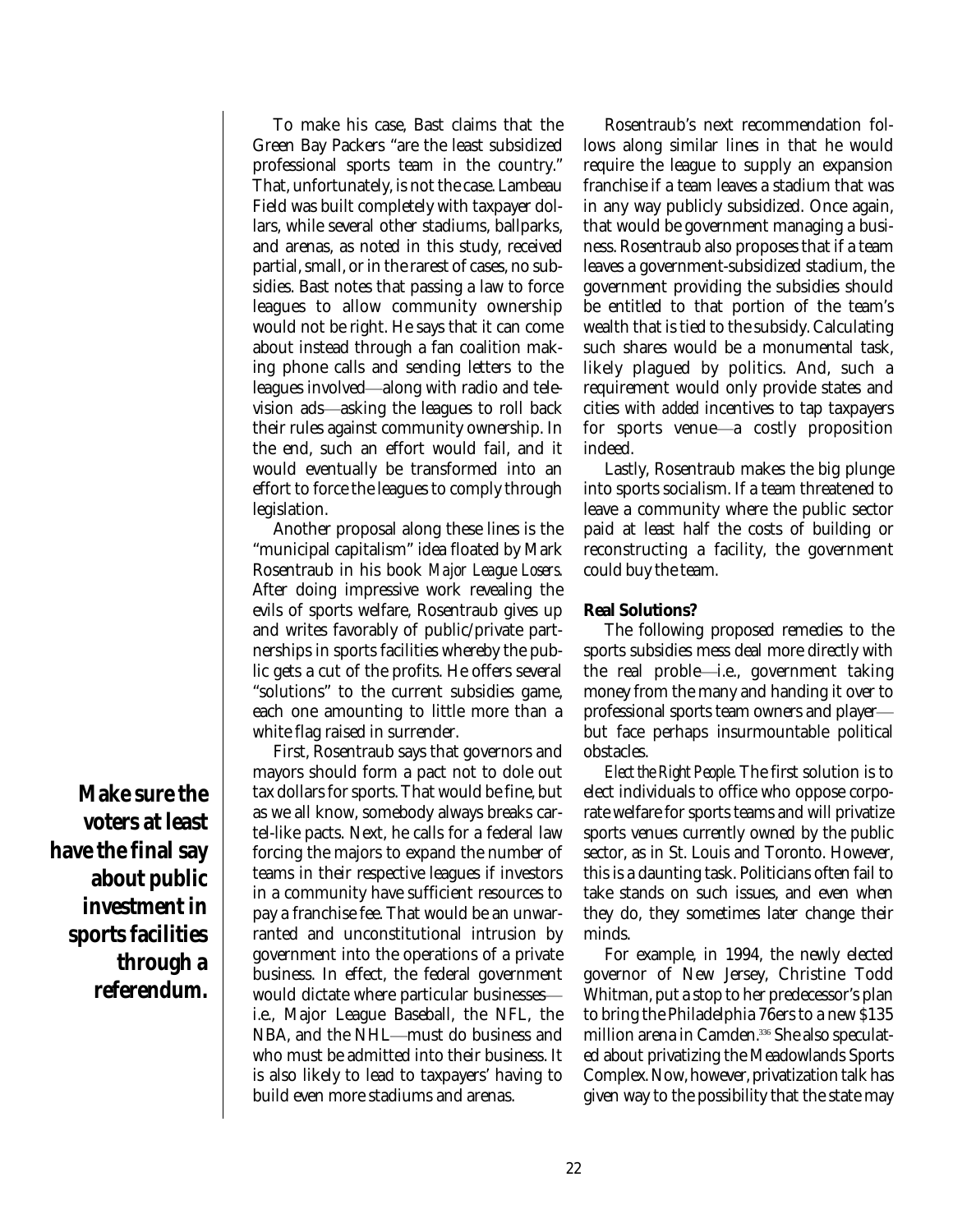push ahead with new sports ventures, including a possible ballpark for the Yankees.

Voters care about a range of issues. For example, a voter with free-market leanings will probably still vote for a candidate who favors sports subsidies if that candidate also advocates cutting taxes, deregulating business, and restraining overall spending, especially if his opponent is a tax-and-spend liberal who just happens to oppose sports welfare. A liberal who opposes corporate welfare is not likely to vote for a conservative with whom he disagrees on a wide range of other issues.

*Employ Direct Democracy.* Another option is to make sure the voters at least have the final say about public investment in sports facilities through a referendum. In his book *Home Team*, Michael Danielson notes that voters were friendly to new ballparks in the optimistic 1950s and 1960s, rejecting just two of nine stadium referendums, but turned more skeptical in the sometimes austere 1970s and 1980s, voting down 13 of 15 stadium proposals. In the early 1990s, voters once again looked with favor on millionaire team owners, voting for 12 of 17 proposals between 1990 and 1996. 337 (It should be noted that the 1996 vote in favor of the new San Francisco Giants ballpark involved no public dollars, just an exemption from building restrictions. 338 ) In 1997-98 results were more mixed: 7 votes for public funding, 6 against, with 4 of the victories coming in the November 1998 elections. So, over the years, the results have been mixed when stadium issues have been placed on the ballot, but at least voters' voices have been heard.

*Extend Baseball's Antitrust Exemption to the Other Leagues.* Although state or local governmental solutions are almost always preferable to distant federal action, there may be some limited role for the federal government when it comes to stadium and arena subsidies. Given the endless, destructive bidding between states and localities for professional sports teams, it is difficult to imagine a lasting solution coming at those levels of government. However, rather than emphasizing federal micromanagement of sports leagues,

as others have, the following proposals are properly focused on reducing the destructive intervention of government.

First it must be understood that Major League Baseball, the NFL, the NBA, and the NHL are in no legitimate economic sense monopolies. In reality, they are more like partnerships. In *North American Soccer League v. NFL*, Justice William Rehnquist observed:

The NFL owners are joint venturers who produce a product, professional football, which competes with other sports and other forms of entertainment in the entertainment marketplace. Although individual NFL teams compete on the playing field, they rarely compete in the marketplace. . . . The league competes as a unit against other forms of entertainment. 339

In *The Antitrust Paradox* Judge Robert Bork has noted:

Some activities can only be carried out jointly. Perhaps the leading example is league sports. When a league of professional lacrosse teams is formed, it would be pointless to declare their cooperation illegal on the ground that there are no other professional lacrosse teams. In this case the league is best viewed as being the firm, and horizontalmerger limitations are inappropriate. 340

Bork also provides some insights for those looking to force leagues to accept whatever teams that might come along:

Agreements to refuse to deal are essential to the effectiveness and sometimes to the existence of many wholly beneficial economic activities. All league sports from the Ivy League to the National Football League, an increasingly wider spectrum, rest entirely upon the right to boycott.

**The NFL, the NBA, and the NHL are in no legitimate economic sense monopolies. They are more like partnerships.**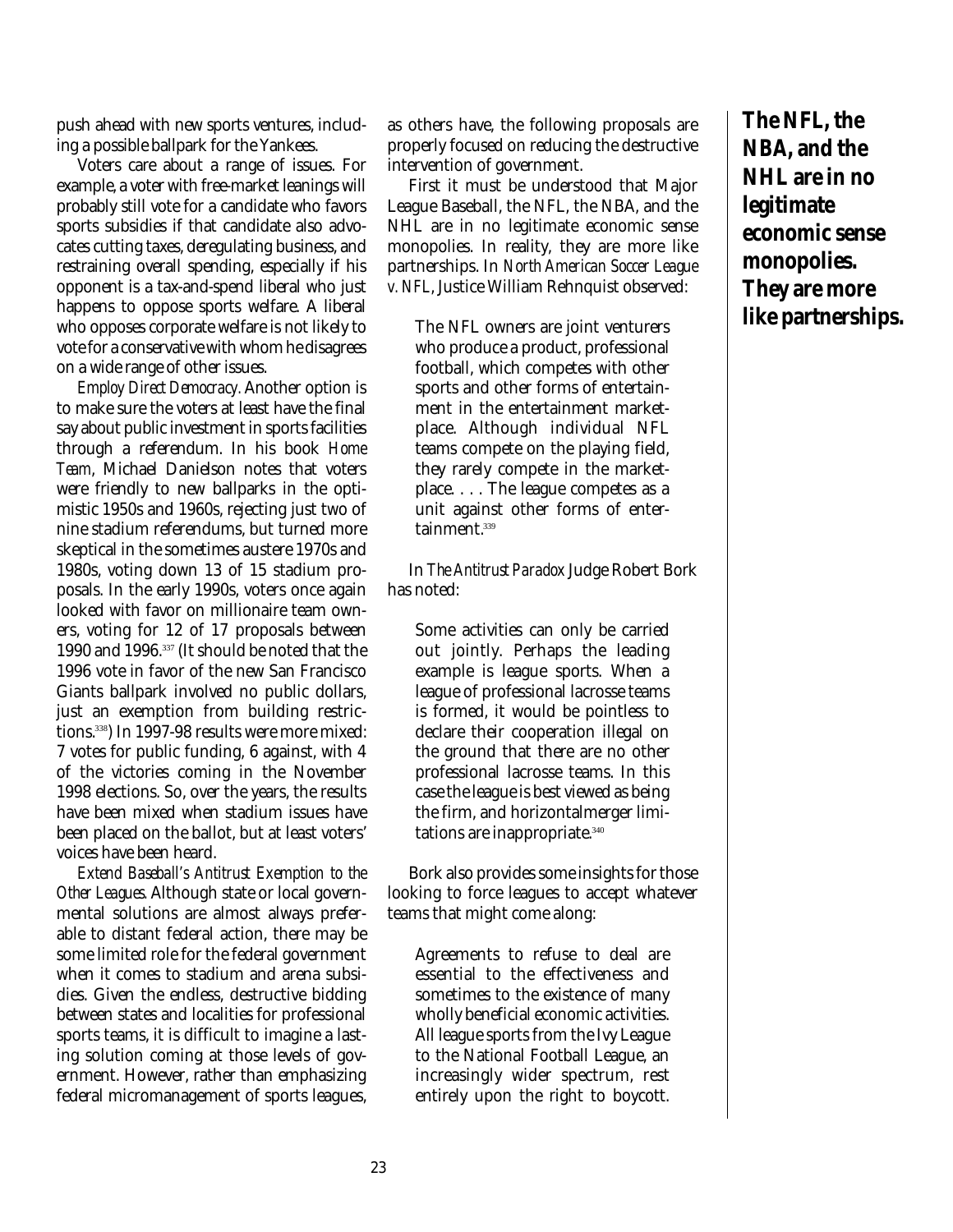Members of the league agree not to play with nonmembers or to limit the number of games with nonmembers. Were leagues denied the power to enforce such agreements, they would have to admit any and all applicants, regardless of qualifications or the manageable size of the league. No court is likely to hold that every sandlot team in America is given a right by the Sherman Act to play baseball in the American League. 341

Rehnquist and Bork are right on the mark. Sports leagues are merely part of the larger entertainment industry. They compete for consumer dollars with movies, participatory sports and recreation, television, concerts, books, games, and so on. Antitrust regulation of sports leagues does not rest on sound economics and should be ended.

Most important, ending federal antitrust regulation of sports will restore to the leagues the power to set rules guiding franchise locations. Leagues obviously should have control over their own business decisions—including location of teams—to promote league growth, competitiveness, and stability. Major League Baseball is by far the most stable league in terms of team movements (the last time a baseball team switched cities was in 1972) in part because it enjoys a general antitrust exemption that allows the league to stop a team from moving if such a move is deemed not to be in the league's best interests. The other major league sports-particularly the NFL, which has had its decisions restricted by antitrust threats—would clearly benefit from baseball's antitrust exemption, and gain some stability.

But an antitrust exemption will not be enough. In recent years even Major League Baseball has once again appeared to look favorably on teams' threatening to leave their home cities if new ballparks are not built. Since former Milwaukee Brewers owner Bud Selig, a recipient of taxpayer subsidies, is now the full-time baseball commissioner, expect more threats and possibly a move by one or two baseball teams in the next few years. The Expos, A's, and Twins are likely candidates.

*Eliminate the Federal Tax Break on Financing Sports Facilities.* Eliminating the federal tax exemption for public financing of sports venues would raise costs for cities and states and might have the impact of killing some subsidies. Sen. Daniel Patrick Moynihan (D-N.Y.) has proposed legislation to vastly limit tax-exempt financing by restricting such debt to \$5 million or 5 percent of total stadium costs, whichever is less. Actually, it would make even more sense to prohibit any stadium and arena costs from being financed with federally tax-exempt debt.

In fact, the federal tax exemption for all state and local borrowing creates unwarranted economic distortions. From an economic perspective, it makes no sense to provide tax exemptions for politically driven projects, which often have little or no relationship to the nation's economic well-being. Such subsidies merely provide an incentive to expand government at the state and local levels. Meanwhile, returns from productive privatesector venture—including those that compete directly with government-funded projects, such as privately financed stadiums-are fully taxed through levies on interest income, corporate profits, dividends, capital gains, and personal income.

Even though a Moynihan-style bill would raise project costs, the fact that politicians are spending other people's money will probably lead them to continue handouts for sports ventures. In addition, when closing tax loopholes, such as a federal tax exemption for interest on state and local debt, it is always preferable to lower overall tax rates commensurately so as not to increase the tax burden and in order to move to a flatter, simpler, growth-oriented tax code.

*A Constitutional Amendment Prohibiting Corporate Welfare.* Contributing to Mike Lupica's book *Mad As Hell*, Keith Olbermann, formerly with ESPN and MSNBC and now with Fox Sports, served up an amusing slam dunk for taxpayers. Olbermann called for a constitu-

**Without government subsidies pro sports would still exist and thrive, as they did in the past. Owners and players, though, would have to adjust their financial expectations downward a bit.**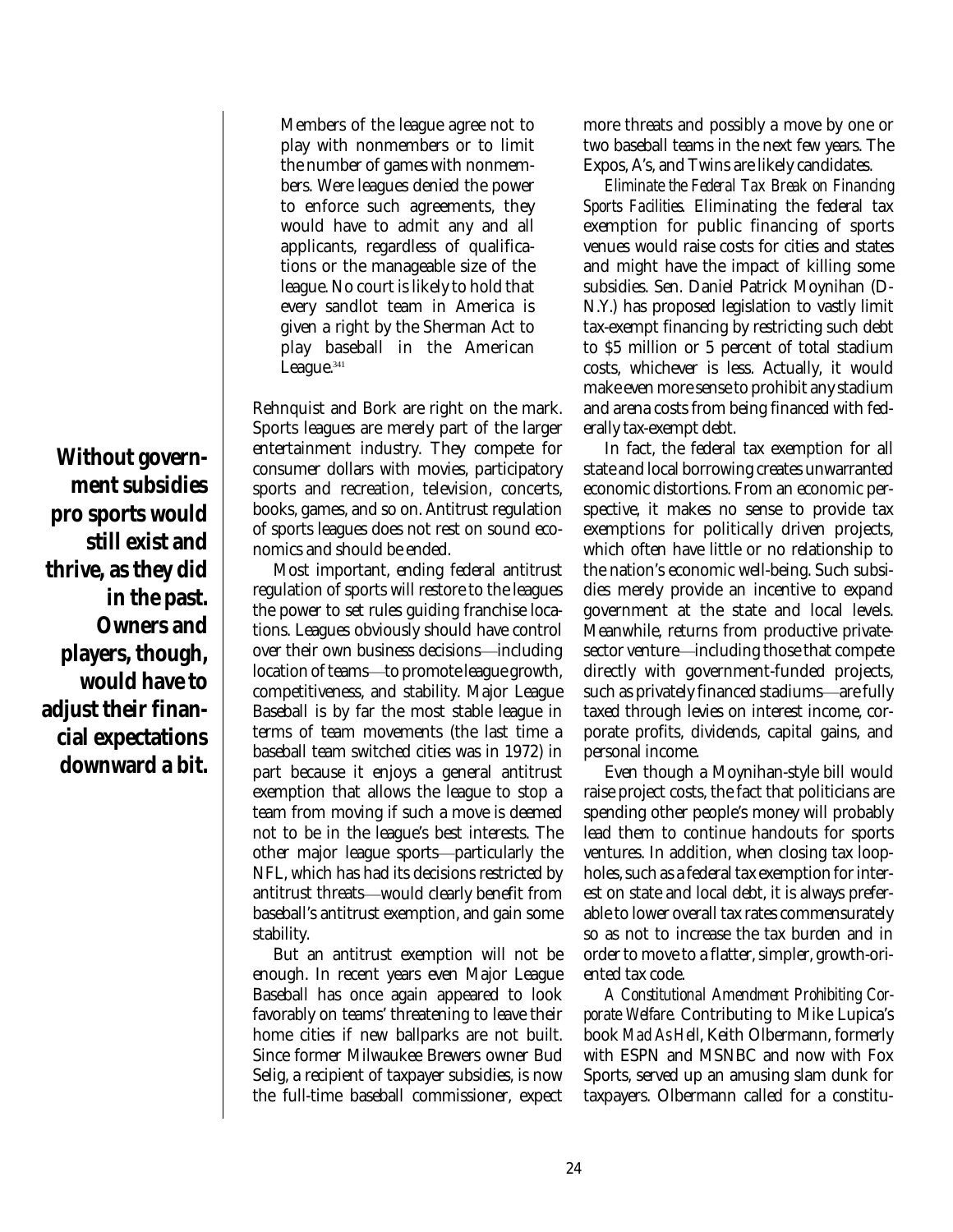tional amendment whereby any official of any government "who pays, suggests his government should pay, or promises a sports franchise or any single voters that it will pay, money towards building a stadium or refurbishing an existing one, that official will be sentenced to a life of hard labor in a federal penitentiary." $^{\scriptscriptstyle 342}$  A bit extreme, perhaps—but the sentiment is appealing. A constitutional amendment prohibiting any kind of federal, state, or local corporate welfare would be a solid policy change, though perhaps nearly impossible to turn into political reality.

### **Conclusion**

The economics of sports subsidies is dismal, as large taxpayer expenditures for new stadiums, ballparks, and arenas fail to generate economic growth and new jobs, despite the grand assertions by team owners and countless politicians. And while the politics of sports pork can be high profile and glitzy, it amounts to the same pathetic specialinterest politics we see every day in government, whereby the many are taxed for the benefit of an elite few. In this case, the few happen to be millionaire sports team owners and players.

Seemingly running contrary to the facts, however, are fans buying tickets, merchandise, hot dogs, peanuts, and Cracker Jacks, as they cheer home runs, touchdowns, threepoint shots, and stick saves by the home teams. It is the grand seduction of the sports subsidies game. It is easy to be seduced when one can envision a glistening new facility jammed with fans. One is therefore worthy of subsidies. Of course, lost among the glitz is the fact that nothing is actually added to the area's economy; instead, leisure spending and activity are merely shifted around.

Obviously, there is economic value to professional sports. However, it should be left to the marketplace, not politicians, to determine that value. Without government subsidies, pro sports would still exist and thrive, as they did in the past. Owners and players,

though, would have to adjust their financial expectations downward a bit.

Unfortunately, it does not look as if the sports subsidies game will be ending any time soon. No political party is leading a charge to "end sports welfare as we know it." Instead, the sports pork game promises to be played out city by city, year after year, with underdog taxpayer activists pitted against high-powered extortionists. Let's root for a few more upsets along the way.

### **Notes**

Unless otherwise noted, basic information and dates regarding team movements come from *The 1998 ESPN Information Please Sports Almanac*, ed. John Hassan (New York: Hyperion ESPN Books, 1997) or *The 1999 ESPN Information Please Sports Almanac*, ed. Gerry Brown and Michael Morrison (New York: Hyperion ESPN Books, 1998).

1. Associated Press, June 26, 1997, and June 8, 1998.

2. David Whitford, *Playing Hardball* (New York: Doubleday, 1993), p. 159.

3. *The 1995 Information Please Sports Almanac* (Boston: Houghton Mifflin Company, 1995).

4. Pete Williams, "Could Florida See a Changing of the Yard?" *USA Today Baseball Weekly*, October 15–21, 1997.

5. Gale DeGeorge, *The Making of a Blockbuster*(New York: John Wiley & Sons, 1996), p. 213.

6. Whitford, p. 159.

7. Associated Press, September 30, 1998.

8. "No Tax Break," *USA Today Baseball Weekly*, May 7–13, 1997.

9. Associated Press, June 16, 1997.

10. Williams, "Could Florida See a Changing of the Yard?"

11. Associated Press, October 26, 1997.

12. Associated Press, June 8, 1998.

13. Steven Wine, "New Merlins Owner Has Tough Job," Associated Press, November 7, 1998.

14. Michael Danielson, *Home Team: Professional Sports and the American Metropolis* (Princeton, N.J.: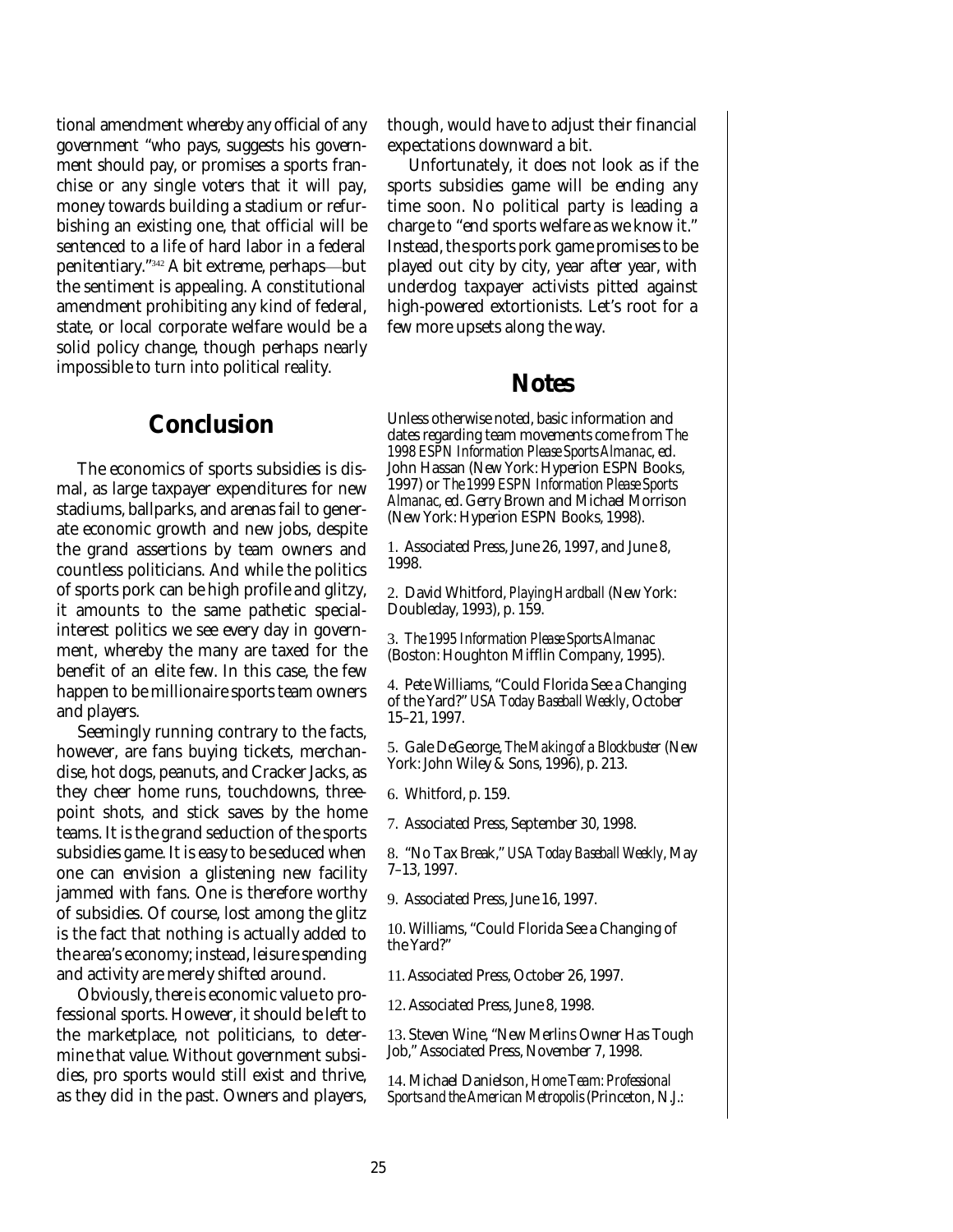Princeton University Press, 1997), p. 19.

15. Danielson, p. 223.

16. Michael Benson, *Ballparks of North America* (Jefferson, N.C.: McFarland & Company, 1989), p. 136.

17. "Taking a Walk in the Parks," *USA Today Baseball Weekly*, December 4–10, 1996.

18. Benson, p. 93.

19. Mark Gallagher, *The Yankee Encyclopedia* (Champaign, Ill.: Sagamore Publishing, 1996), p. 454.

20. David Mills, "The Blue Line and the Bottom Line: Entrepreneurs and the Business of Hockey in Canada, 1927–90," in *The Business of Professional Sports*, ed. Paul D. Staudoher and James A. Mangan (Chicago: University of Illinois Press, 1991), pp. 181–82.

21. Danielson, p. 224.

22. Benson, p. 212.

23. James Quirk and Rodney D. Fort, *Pay Dirt* (Princeton, N.J.: Princeton University Press, 1997), p. 161.

24. Benson, p. 110.

25. Quirk and Fort, p. 161.

26. Jack Torry, *Endless Summers: The Fall and Rise of the Cleveland Indians* (South Bend, Ind.: Diamond Communications, Inc., 1995), p. 207.

27. Torry, p. 209.

28. Ibid.

29. Bob Boynton, "One Team, Two Fields," in *The National Pastime: A Review of Baseball History*, no. 15 (1995): p. 53.

30. Dennis Zimmerman, "Tax-Exempt Bonds and the Economics of Professional Sports Stadiums" (Washington: Congressional Research Service, May 29, 1996).

31. Johnetter Howard, "Frozen in Time," *Sports Illustrated*, January 13, 1997.

32. Steven J. Agostini, John M. Quigley, and Eugene Smolensky, "Stickball in San Francisco," in *Sports, Jobs and Taxes*, ed. Roger G. Noll and Andrew Zimbalist (Washington: Brookings Institution Press, 1997), p. 387.

33. Harry Frommer, *New York City Baseball: The Last Golden Age, 1947–1957* (New York: Harcourt Brace

Jovanovich, 1992), p. 15.

34. Steve Bitker, *The Original San Francisco Giants: The Giants of '58* (Champaign, Ill.: Sports Publishing Inc., 1998), p. 6.

35. Quirk and Fort, p. 161.

36. Ron Fimrite, "Gone with the Wind?" *Sports Illustrated*, September 1, 1998.

37. Ibid.

38. Neil J. Sullivan, *The Dodgers Move West* (New York: Oxford University Press, 1987), p. 160.

39. Quirk and Fort, p. 156.

40. Sullivan, pp. 220–27.

41. James Quirk, "Stadiums and Major League Sports: The Twin Cities," in *Sports, Jobs and Taxes*, p. 211.

42. Lowell Reidenbaugh, *Take Me Out to the Ballpark* (St. Louis, Mo.: The Sporting News Publishing Co., 1983), p. 157.

43. Benson, p. 410.

44. Dean V. Bain, *The Sports Stadium as a Municipal Investment* (Westport, Conn.: Greenwood Press, 1994), p. 66.

45. Quirk and Fort, p. 157.

46. Ibid., p. 162.

47. Reidenbaugh, p. 136.

48. Quirk and Fort, p. 162.

49. Danielson, p. 239.

50. Reidenbaugh, p. 136.

51. Quirk and Fort, p. 158.

52. Ibid.

53. Benson, p. 10.

54. Ibid.

55. Ray Robinson and Christopher Jennison, *Yankee Stadium: 75 Years of Drama, Glamor, and Glory* (New York: Penguin Studio, 1998), pp. 125–26.

56. Michael Gershman, *Diamonds: The Evolution of the Ballpark* (Boston: Houghton Mifflin, 1993), p. 203.

57. Robinson and Jennison, p. 126.

58. Gershman, p. 203.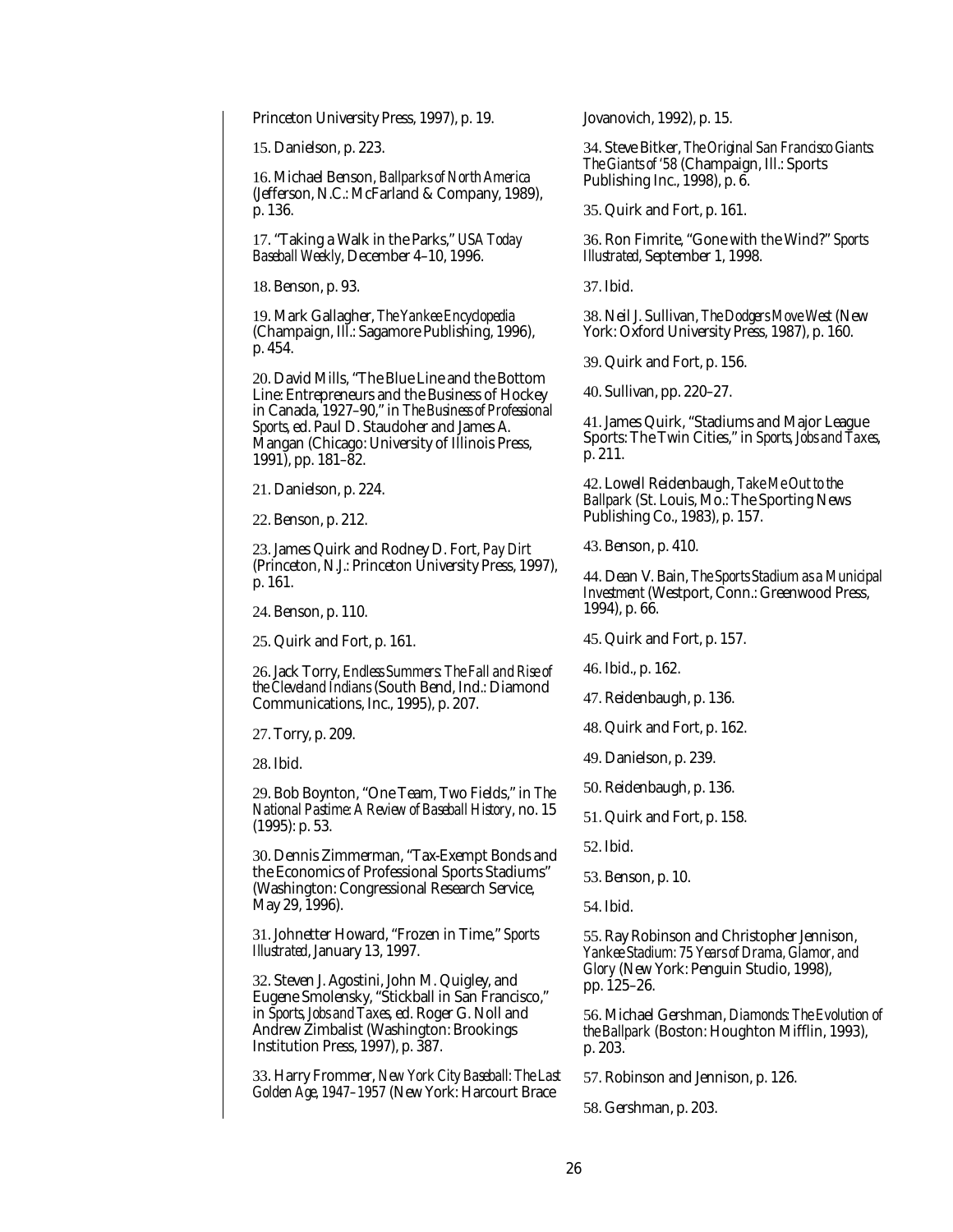59. Ibid., p. 211.

60. Kenneth L. Shropshire, *The Sports Franchise Game: Cities in Pursuit of Sports Franchises, Events, Stadiums, and Arenas* (Philadelphia: University of Pennsylvania Press, 1995), pp. 37–38.

61. Ibid., p. 38.

62. Ibid., p. 42.

63. Ibid., p. 43.

64. Ibid., p. 34.

65. Jon Morgan, *Glory for Sale: Fans, Dollars and the New NFL* (Baltimore: Bancroft Press, 1997), p. 97.

66. Michael Olesker, "Irsay's Legacy: Blackmail, Bullying That Taint Sports," *Baltimore Sun*, January 16, 1997.

67. Morgan, p. 124.

68. Mark Rosentraub, *Major League Losers* (New York: Basic Books, 1997), p. 217.

69. David Harris, *The League: The Rise and Decline of the NFL* (New York: Bantam Books, 1986), p. 717.

70. "Megaplex: Civic Asset or Albatross?" *Dialogue*, The Pioneer Institute for Public Policy Research, July 1995.

71. Ibid.

72. Ibid.

73. Jonathan Laing, "Foul Play?" *Barron's*, August 19, 1996.

74. David Swindell, "Public Financing of Sports Stadiums: How Cincinnati Compares," *Policy Insight*, Buckeye Institute for Public Policy Solutions, February 1996.

75. Laing.

76. Christopher K. Hepp, "Stadiums, Who Pays the Price?" *Philadelphia Inquirer*, January 6, 1999.

77. Will Lingo, "Rays, St. Petersburg Wrangle over Spring Facilities," *Baseball America*, June 23–July 6, 1997.

78. Martin J. Greenberg and James T. Gray, *The Stadium Game* (Milwaukee: National Sports Law Institute of Marquette University Law School, 1996), p. 362.

79. Associated Press, "Roundup: Panthers Christen New Arena with Win," September 27, 1998.

80. Associated Press, "New Arena Bears Corporate

Name," July 11, 1998.

81. "Taking a Walk in the Parks."

82. Editorial, "Keep Stadium Promise," *Atlanta Constitution*, March 26, 1997.

83. Grant Gulibon, "Put Pro Sports Blackmailers Out of Business," *The American Enterprise*, January/February 1998.

84. Mike Kiley, "If Only Teams Sparkle in Debut like United Center," *Chicago Tribune*, August 19, 1994.

85. Hepp.

86. Associated Press, "Seahawks Sign Lease for New Stadium," September 25, 1998.

87. Julia Martinez, "Commonly Asked Stadium Questions," *Denver Post Online*, October 25, 1998.

88. Peggy Lowe, "Pro Stadium Ads to Air," *Denver Post Online*, October 3, 1998.

89. Michelle Koiden, "Astros Break Ground on Ballpark," Associated Press, October 30, 1997.

90. Hepp.

91. Tim Wendel, "Sales Pitch," *USA Today Baseball Weekly*, June 17–23, 1998.

92. Rachel Gordon and Ray Delgado, "Giants to Stay 'Til 2022 under Lease Plan," *San Francisco Examiner*, December 17, 1996.

93. Katrina Onstad, "A Movable Feast," *Canadian Business*, June 12, 1998.

94. John Jeansonne, "Dream House," *Newsday*, April 24, 1998.

95. Richard Sandomir, "Mets Unveil Model Stadium: Its Roof Moves, as Does Grass," *New York Times*, April 24, 1998.

96. Bob Kappstatter, Frank Lombardi, and Luke Cyphers, "Boss Playing Field with Future," *New York Daily News*, September 29, 1998.

97. Dan Barry, "Giuliani Offers Plan to Put Up Sports Complex," *New York Times*, January 15, 1999.

98. Pete Hamill, "Rudy's Edifice Complex," *Digital City*, America Online, January 19, 1999.

99. Associated Press, "Connecticut Supports NFL Stadium," December 8, 1998.

100. Associated Press, "Patriots Stadium Deal Revealed," November 21, 1998.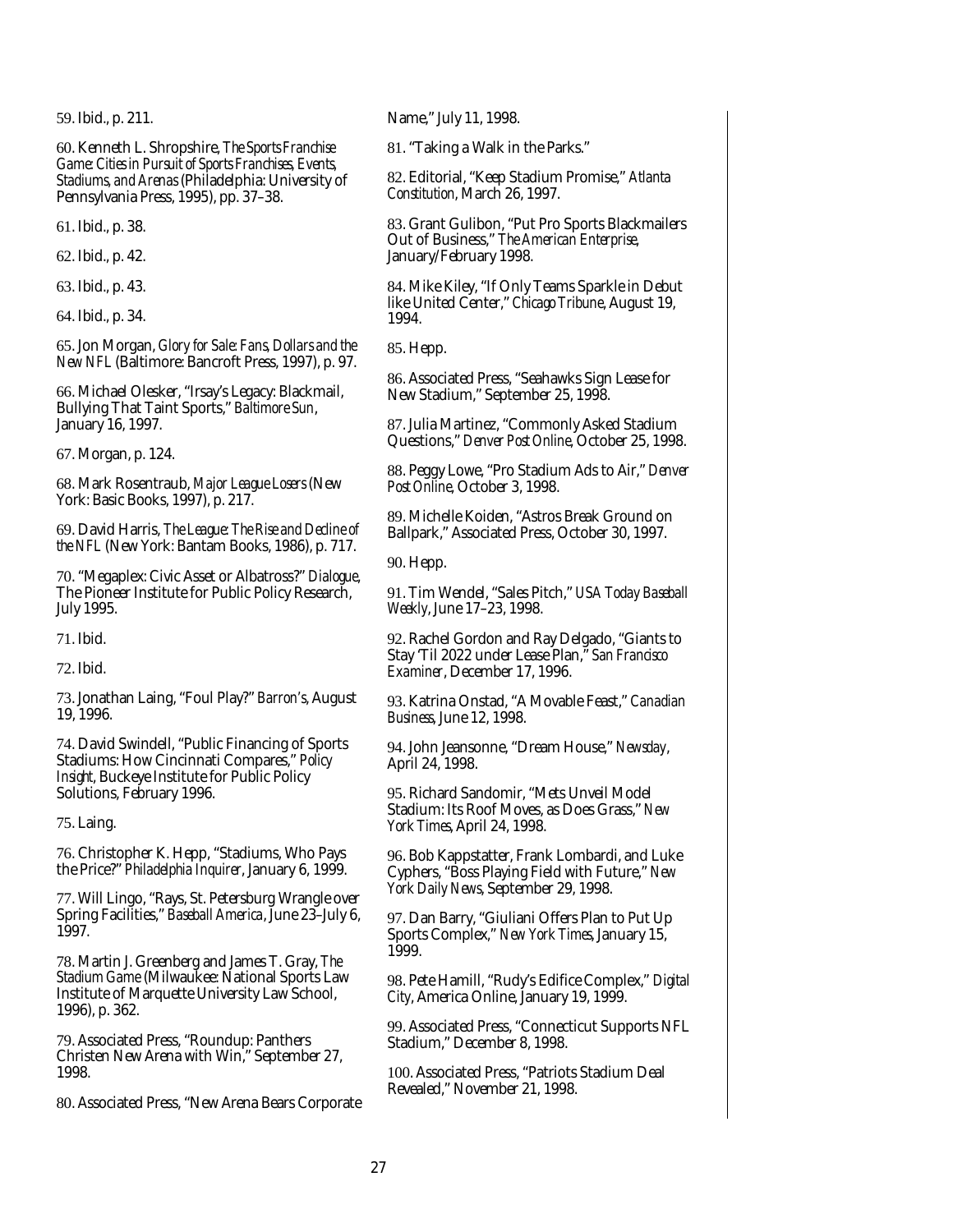101. Mike Allen, "Legislature Backs Stadium for the Patriots in Hartford," *New York Times*, December 16, 1998.

102. Associated Press, "Patriots Stadium Deal Revealed."

103. Ibid.

104. Mike Allen, "Legislators Raising Questions on Terms of Patriots Stadium," *New York Times*, December 4, 1998.

105. Associated Press, "Connecticut Insists Stadium Deal Can Work," November 24, 1998.

106. Richard Sandomir, "Connecticut Makes a Risky Deal," *New York Times*, November 24, 1998.

107. Richard Sandomir, "Early Football Patriots: Ragged, Proud, Broke," *New York Times*, December 17, 1998.

108. Rich Westcott, *Philadelphia's Old Ballparks* (Philadelphia: Temple University Press, 1996), p. 28.

109. Westcott, p. 106.

110. Benson, p. 312.

111. Gershman, p. 94.

112. Ibid., p. 101.

113. Benson, p. 136.

114. "Taking a Walk in the Parks."

115. Greg Rhodes and John Erardi, *Cincinnati's Crosley Field: The Illustrated History of a Classic Ballpark* (Cincinnati: Road West Publishing, 1995), p. 40.

116. Benson, p. 62.

117. Ibid., p. 93.

118. Ibid., p. 191.

119. Gallagher, p. 454.

120. Benson, p. 212.

121. Ibid., p. 346.

122. Quirk and Fort, p. 159.

123. Leigh Montville, "And They Say This Is It?" *Sports Illustrated*, May 19, 1986.

124. Quirk and Fort, p. 161.

125. Ibid., p. 159, and Rick Telander, "Da Stadium," *Sports Illustrated*, June 1, 1992.

126. Frank Orr, "The Other Guy's Barn," in *Total Hockey: The Official Encyclopedia of the National Hockey League*, ed. Dan Diamond (Kansas City, Mo.: Andrews McMeel Publishing, 1998), p. 601.

127. Quirk and Fort, p. 161.

128. David Mills, "The Blue Line and the Bottom Line: Entrepreneurs and the Business of Hockey in Canada, 1927–1990," in *The Business of Professional Sports*, pp. 181–82.

129. Benson, p. 110.

130. Ibid., p. 71.

131. Reidenbaugh, pp. 264–68.

132. Quirk and Fort, p. 161.

133. Whitford, p. 19.

134. Reidenbaugh, p. 149.

135. Bruce W. Hamilton and Peter Kahn, "Baltimore's Camden Yards Ballparks," in *Sports, Jobs and Taxes*, p. 247.

136. Reidenbaugh, p. 132.

137. ESPN.com, "NHL Preview 98: The Fifth Expansion: 1979–80," www.espn.com, October 1, 1998.

138. Quirk, p. 211.

139. Zimmerman.

140. Greenberg and Gray, p. 357.

141. Quirk and Fort, p. 159.

142. Ibid., p. 161.

143. Bain. p. 42.

144. Whitford. p. 24.

145. ESPN.com, "NHL Preview 98: First Expansion: 1967–68," www.espn.com, October 1, 1998.

146. Bain. p. 66.

147. Sullivan, pp. 220–27, and Quirk and Fort, p. 156.

148. Benson, p. 173.

149. Quirk and Fort, p. 157

150. Bain, p. 42.

151. Ibid., p. 84.

152. Benson, p. 10.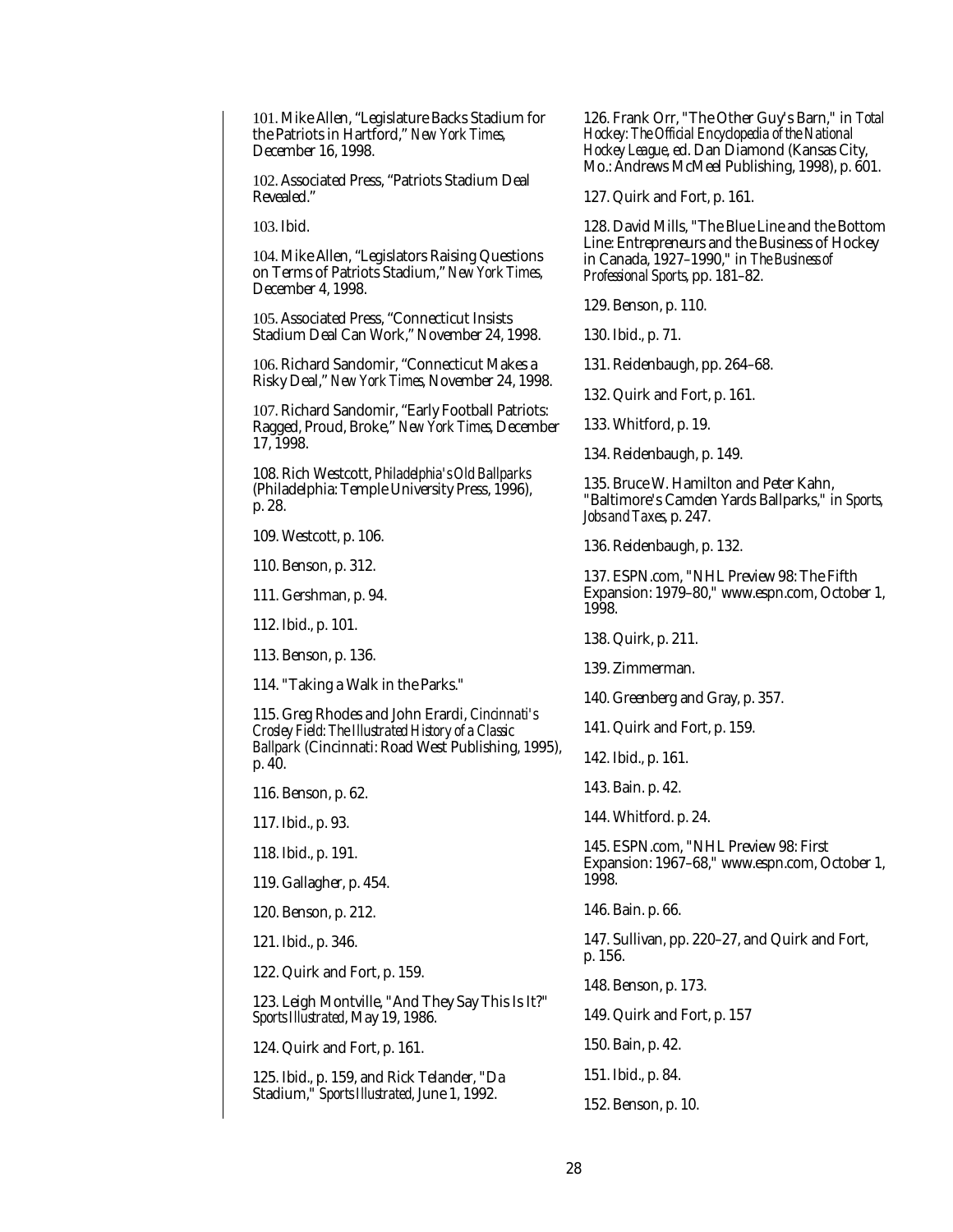| 153. Quirk and Fort, p. 157.                                                                    | 181. Quirk and Fort, p. 160.                                                                                                            |  |  |  |  |
|-------------------------------------------------------------------------------------------------|-----------------------------------------------------------------------------------------------------------------------------------------|--|--|--|--|
| 154. "Taking a Walk in the Parks."                                                              | 182. ESPN.com, "NHL Preview 98: Fifth<br>Expansion: 1979-80," www.espn.com, October 1,<br>1998.                                         |  |  |  |  |
| 155. Greenberg and Gray, p. 359.                                                                |                                                                                                                                         |  |  |  |  |
| 156. Quirk and Fort, p. 157, and Reidenbaugh,<br>p. 238.                                        | 183. Bain, p. 85.                                                                                                                       |  |  |  |  |
| 157. Reidenbaugh, pp. 8-10.                                                                     | 184. Zimmerman.                                                                                                                         |  |  |  |  |
| 158. Reidenbaugh, pp. 245-46.                                                                   | 185. Quirk and Fort, p. 158.                                                                                                            |  |  |  |  |
| 159. Bain, p. 208.                                                                              | 186. ESPN.com, "NHL Preview 98: The Third &<br>Fourth Expansions: 1972-73 & 1974-75,"<br>www.espn.com, October 1, 1998.                 |  |  |  |  |
| 160. ESPN.com, "NHL Preview 98: First<br>Expansion: 1967-68," www.espn.com, October 1,<br>1998. | 187. Zimmerman.                                                                                                                         |  |  |  |  |
| 161. Stan Fischler, "Los Angeles Kings," in Total<br><i>Hockey</i> , pp. 197–98.                | 188. Terri Langford, "Houston Fears Rockets May<br>Leave," Associated Press, February 5, 1997.                                          |  |  |  |  |
| 162. ESPN.com, "NHL Preview 98: First                                                           | 189. Benson, p. 394.                                                                                                                    |  |  |  |  |
| Expansion: 1967-68," www.espn.com, October 1,                                                   | 190. Quirk and Fort, p. 158.                                                                                                            |  |  |  |  |
| 1998, and Stan Fischler, "Dallas Stars and<br>Minnesota North Stars," in Total Hockey, p. 184.  | 191. Gershman, p. 211.                                                                                                                  |  |  |  |  |
| 163. Bain, p. 48.                                                                               | 192. Zimmerman.                                                                                                                         |  |  |  |  |
| 164. Quirk and Fort, p. 159.                                                                    | 193. "Taking a Walk in the Parks."                                                                                                      |  |  |  |  |
| 165. Brian McFarlane, "Vancouver Canucks," in                                                   | 194. Bain, p. 208.                                                                                                                      |  |  |  |  |
| Total Hockey, p. 253.                                                                           | 195. Ibid., p. 48.                                                                                                                      |  |  |  |  |
| 166. Zimmerman.                                                                                 | 196. Ibid., p. 85.                                                                                                                      |  |  |  |  |
| 167. Rhodes and Erardi, 40, pp. 200–201.                                                        | 197. Quirk and Fort, p. 160.                                                                                                            |  |  |  |  |
| 168. Reidenbaugh, p. 226.                                                                       | 198. Patrick Harrigan, The Detroit Tigers: Club<br>and Community 1945-1995 (Toronto: University<br>of Toronto Press, 1997), pp. 258-59. |  |  |  |  |
| 169. Fimrite.                                                                                   |                                                                                                                                         |  |  |  |  |
| 170. Reidenbaugh, p. 214.                                                                       | 199. Bain, p. 84.                                                                                                                       |  |  |  |  |
| 171. Quirk and Fort, p. 158.                                                                    | 200. Quirk and Fort, p. 160.                                                                                                            |  |  |  |  |
| 172. Harris, p. 37.                                                                             | 201. ESPN.com, "NHL Preview 98: The Fifth                                                                                               |  |  |  |  |
| 173. Quirk and Fort, p. 162.                                                                    | Expansion: 1979-80.                                                                                                                     |  |  |  |  |
| 174. Benson, p. 10.                                                                             | 202. Quirk and Fort, p. 162.                                                                                                            |  |  |  |  |
| 175. Quirk and Fort, p. 159.                                                                    | 203. Greenberg and Gray, p. 373.                                                                                                        |  |  |  |  |
| 176. Ibid., p 162.                                                                              | 204. Zimmerman.                                                                                                                         |  |  |  |  |
| 177. Ibid., p. 158.                                                                             | 205. Harrigan, p. 260.                                                                                                                  |  |  |  |  |
| 178. Ibid., p. 162, and Reidenbaugh, p. 136.                                                    | 206. Quirk. p. 216.                                                                                                                     |  |  |  |  |
| 179. ESPN.com, "NHL Preview 98: The Third &                                                     | 207. Bain, p. 102.                                                                                                                      |  |  |  |  |
| Fourth Expansions: 1972-73 & 1974-75,"<br>www.espn.com, October 1, 1998.                        | 208. Quirk and Fort, p. 162.                                                                                                            |  |  |  |  |
| 180. Rosentraub, p. 216.                                                                        | 209. E.M. Swift, "Countdown to the Cowtown<br>Hoedown," Sports Illustrated, March 9, 1987.                                              |  |  |  |  |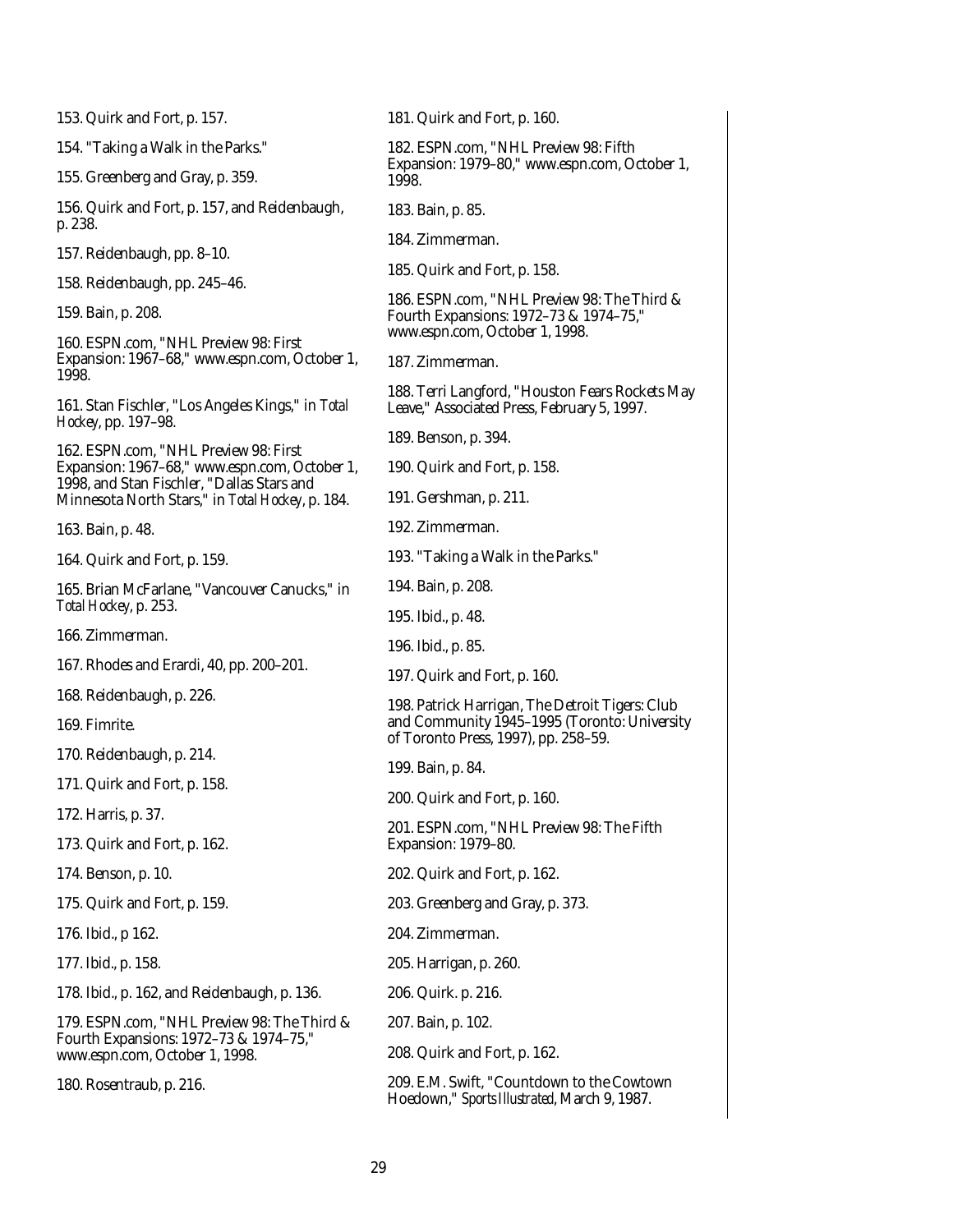210. Rosentraub, p. 217.

211. Laing.

212. Fimrite.

213. Bain, p. 85.

214. Joanna Cagan and Neil deMause, *Field of Schemes: How the Great Stadium Swindle Turns Public Money into Private Profit* (Monroe, Maine: Common Courage Press, 1998), p. 67.

215. Whitford, p. 159.

216. Lynn Ashby, "Backlash against Stadium Demands," *Houston Post*, April 4, 1994.

217. Terry Pluto, *Falling from Grace: Can Pro Basketball Be Saved?* (New York: Simon & Schuster, 1995), p. 270.

218. Laing.

219. Quirk and Fort, p. 160.

220. Ibid.

221. Tom Spratt, "Agreement Reached on Stadium Sky Boxes," *Phoenix Gazette*, December 17, 1988.

222. "Megaplex: Civic Asset or Albatross?"

223. Lingo.

224. Celeste Hadrick, "Arena Face-Off," *Newsday*, August 21, 1996.

225. Laing.

226. Hadrick.

227. Margalit Fox, "NYC & MSG: The Second Century," *Newsday*, July 24, 1991.

228. Laing.

229. Jerry Gorman and Kirk Calhoun, T*he Name of the Game: The Business of Sports* (New York: John Wiley & Sons, 1994), p. 207.

230. Hadrick.

231. Ibid.

232. Robert LaFranco, "Profits on Ice," *Forbes*, May 5, 1997.

233. Hadrick.

234. Athena Schaffer, "Big Market Buildings Are Doing Big Business," *Amusement Business*, March 27, 1995.

235. Kiley.

236. Hadrick.

237. David Swindell, "Public Financing of Sports Stadiums: How Cincinnati Compares," Policy Insight, The Buckeye Institute for Public Policy Solutions, February 1996.

238. Larry Lebowitz, *Sun-Sentinel*, September 15, 1996.

239. Tim O'Brien, "\$6.2 Million Renovation Generates 'New Excitement' at Houston Summit," *Amusement Business*, March 20, 1995.

240. Steve Traiman, "A Spate of New and Remodeled Buildings Signals the Coming of Age of the Northwest," *Amusement Business*, February 19, 1996, and "New Construction Totals More than \$4 Billion," *Amusement Business*, September 14, 1998.

241. Laing.

242. Hadrick.

243. Laing.

244. Ibid.

245. Hadrick.

246. Greenberg and Gray, p. 374.

247. Traiman, "A Spate of New and Remodeled Buildings Signals the Coming of Age of the Northwest."

248. Hadrick.

249. James Zoltaki, "Multi-Million-Dollar Revamp Pays Off for Canadian Airlines Saddledome," *Amusement Business*, May 6, 1996.

250. Greenberg and Gray, p. 358.

251. Mandy Rafool, "Playing the Stadium Game," *Fiscal Affairs*, National Conference of State Legislators, March 27, 1998, and Raymond J. Keating, "Pro Sports on the Dole," *The Freeman*, February 1995.

252. Hadrick.

253. Matthew Carolan and Raymond J. Keating, "Build Your Own Arena, Islanders," *Newsday*, December 18, 1996.

254. Greenberg and Gray, p. 375.

255. Ibid.

256. "Talking a Walk in the Parks"; and Editorial, "Keep Stadium Promise," *Atlanta Constitution*.

257. Gulibon.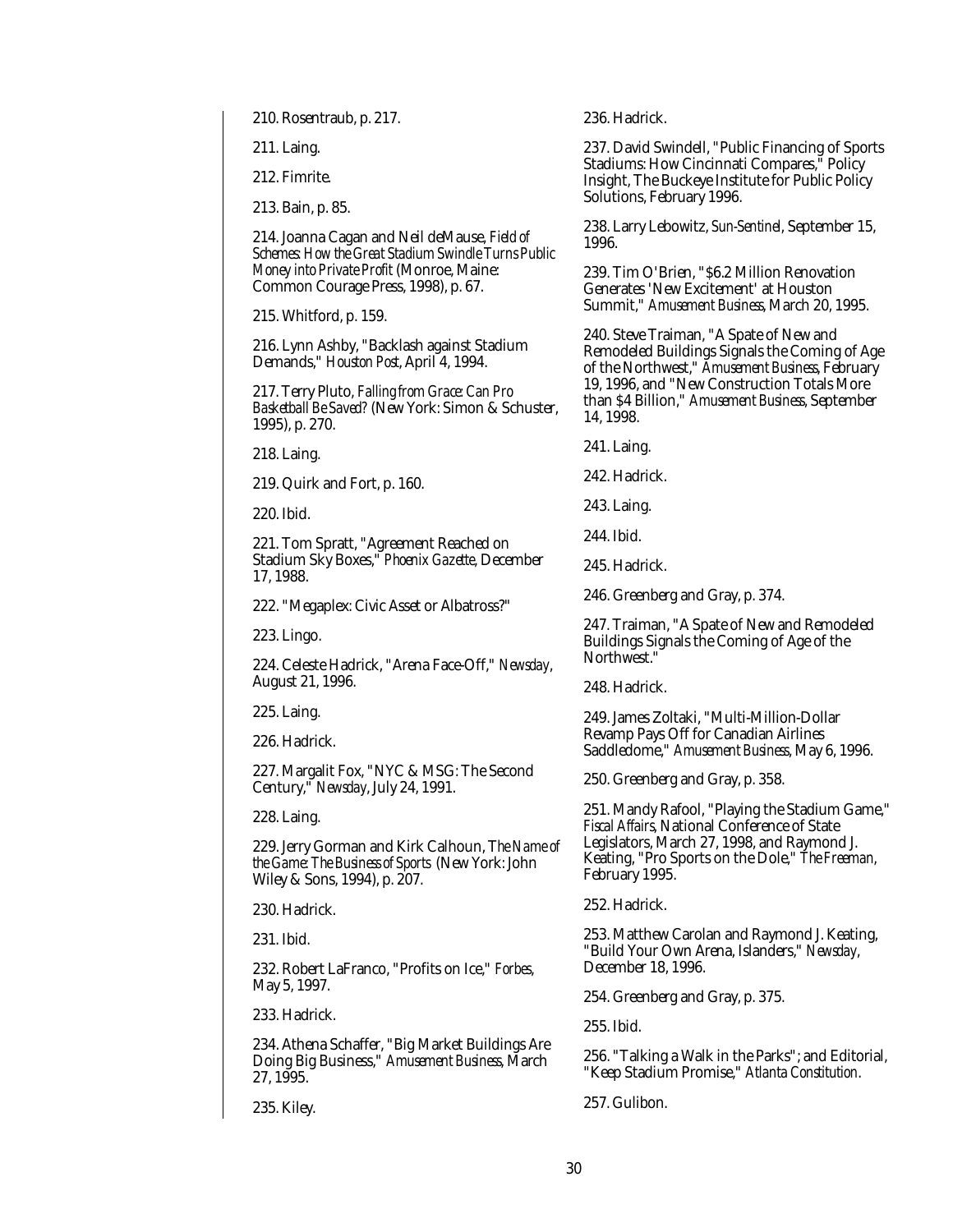258. Yolanda Woodlee, "District to Lease Skybox for Barry at MCI Center," *Washington Post*, November 14, 1997.

259. Bernie Wilson, "Qualcomm Got Deal for \$18 Million," Associated Press, January 24, 1998.

260. Bruce Adams, "Warriors Turn to the Guys Next Door for Arena Remake Building on the Past," *San Francisco Examiner*, June 11, 1996.

261. Associated Press, "Kemper Arena Gets Facelift," March 4, 1997.

262. Associated Press, "Marino Says Pens Can't Survive in Igloo, Need New Arena," October 14, 1998.

263. Hepp.

264. Greenberg and Gray, p. 362.

265. Associated Press, "Report: Angels Park to Be Sponsored," September 13, 1997, and Ken Peters, "Angels' Stadium Gets Disney Look," Associated Press, March 31, 1998.

266. Associated Press, "New Arena Bears Corporate Name," July 11, 1998.

267. David Ginsberg, "Ravens Get Orioles-Like Home," Associated Press, August 4, 1998.

268. Associated Press, "New Bucs Stadium Gets a Name," June 26, 1998.

269. Associated Press, "Maple Leafs to Open New Arena," December 16, 1998.

270. Hepp.

271. Ibid.

272. Associated Press, "Browns Stadium to Get \$5M Change," January 13, 1999, and Richard Sandomir, "What Price for a City's Heart?" *New York Times*, September 2, 1998.

273. Julia Martinez, "Commonly Asked Stadium Questions," *Denver Post Online*, October 25, 1998.

274. Alan Schwarz, "San Diego Voters Reward Moores' Benevolence," *Baseball America*, December 7–20, 1998; and Peter Gammons, "Padres Rally Community to Win Park Vote," *Baseball America*, December 7–20, 1998.

275. Daine K. Shah, "The Biz: Pigskin Punting," ESPN.com, November 6, 1998; and Sports Ticker, "NFL Adopts 31-Team Format for '99," October 28, 1998.

276. Dennis Georgatos, "49ers Going Forward with Stadium," Associated Press, September 18, 1998.

277. Alan Robinson, "City OKs Pittsburgh Stadium Financing," Associated Press, July 10, 1998.

278. Ibid.

279. Peter Nicholas, "How the City Raises Its Share: Rendell Has a Few Notions," *Philadelphia Inquirer*, February 5, 1999.

280. Ibid.

281. Paul White, "New Parks Are No Guarantee of Success," *USA Today Baseball Weekly*, November 25–December 1, 1998.

282. Hepp.

283. Associated Press, "Bears Stadium Contract Is Sought," May 14, 1997, and "Gov. Unveils Bear Dome Plan," February 8, 1996.

284. Reuters, "Minnesota Governor Asks for Delay of Twins Move-Paper," February 20, 1998.

285. Associated Press, "95 Million Aid for Bills Gets OK," June 10, 1998.

286 . Michigan United Taxpayers, Press Release, October 24, 1996.

287. Associated Press, "Quebec Official Nixes Stadium Plan," September 19, 1998.

288. Hepp.

289 . Ibid.

290. Rachel Gordon and Ray Delgado, "Giants to Stay 'Til 2022 under Lease Plan," *San Francisco Examiner*, December 17, 1996.

291. Anthony Flint, "Ballpark Plan Seen Favored, Would Not Include Commercial Development," *Boston Globe*, January 27, 1999.

292. Associated Press, "Seahawks Sign Lease for Stadium," September 25, 1998.

293. Steven Wine, "New Marlins Owner Has Tough Job," Associated Press, November 7, 1998.

294. Sandomir, "Mets Unveil Model Stadium: Its Roof Moves, as Does Grass."

295. Ibid.

296. Robert Hardt, Jr., "Rudy Says Dome Could Make \$\$ without a Team," *New York Post*, January 16, 1999.

297. Associated Press, "Patriots Stadium Deal Revealed," November 21, 1998, and Mike Allen,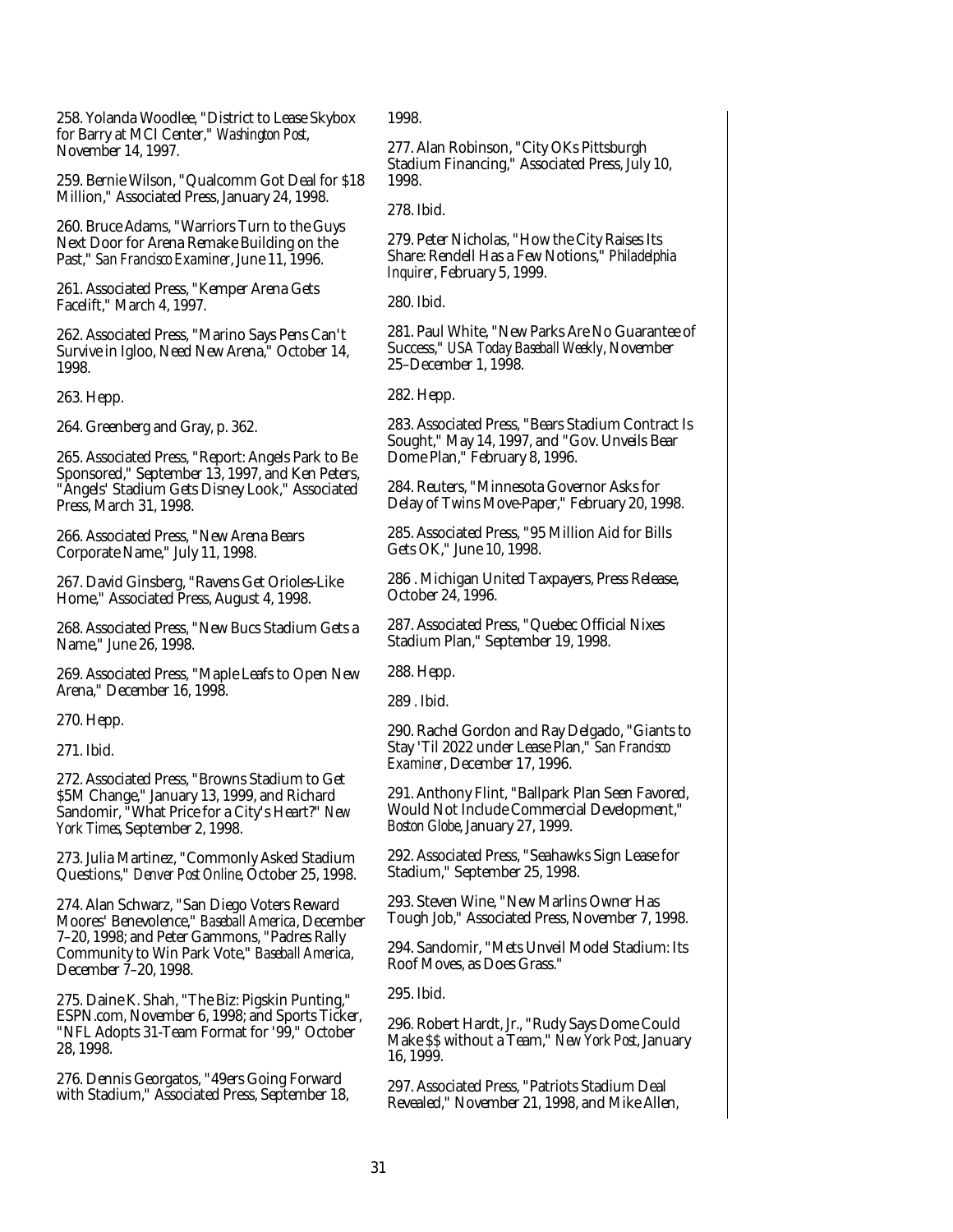"Legislators Raising Questions on Terms of Patriots Stadium," *New York Times*, December 4, 1998.

298. John Williams, "NHL Snub Halts Vote on Arena," *Houston Chronicle*, June 17, 1997.

299. Travis E. Poling and Christopher Anderson, "This Is the Plan That Works for Us," *Express-News*, August 12, 1998.

300. Matthew Carolan and Raymond J. Keating, "Safety Issue Is a Smokescreen at the Coliseum," *Newsday*, September 29, 1998.

301. Paul Newberry, "Atlanta Leads NHL Expansion Race," Associated Press, June 4, 1997; and Steve Trainman, "New Construction Across the Region," *Amusement Business*, June 30, 1997.

302. Rusty Miller, "Columbus Lands NHL Franchise," Associated Press, June 17, 1997.

303. Jim McCartney, "National Hockey League Team Expected to Face Off in New Downtown Arena in 2000," *St. Paul Pioneer Press*, June 18, 1997.

304. Gerry Brown and Michael Morrison, eds,. *The 1999 ESPN Information Please Sports Almanac*, (New York: Hyperion ESPN Books, 1998), p. 556.

305. Christy Lemire, "Voters Approve Dallas Arena Measure," Associated Press, January 18, 1998.

306. Office of Mayor Stephen Goldsmith, Indianapolis, news release, June 18, 1997.

307. Ken Peters, "New Arena Rising in Downtown L.A.," Associated Press, November 27, 1998; and Associated Press, "L.A. Tentatively Approves New Arena," October 22, 1997.

308. Brown and Morrison, p. 555, and Associated Press, "Heat's Future Home Catches Fire," November 13, 1998.

309. Ronald Smothers, "Devil's Owner Offers Plan for Arena in Hoboken," *New York Times*, March 12, 1999.

310. Ibid.

311. Brown and Morrison, p. 555.

312. Associated Press, "Penguins Not Looking to Move Yet," January 25, 1999.

313. Associated Press, "Packers May Change Position, Seek Tax Subsidy," *Wisconsin State Journa*l, January 31, 1999.

314. Tom Farrey, "New Stadiums, New Fans,"

ESPN.com, September 16, 1998.

315. Office of the Comptroller; "New York City's Sports Economy," City of New York, November 1996.

316. Robert J. Samuelson, "The Stadium Game," *Washington Post*, December 24, 1997.

317. Ibid.

318. Michael Ozanian, "Selective Accounting," *Forbes*, December 14, 1998.

319. Laing.

320. Office of the Comptroller, "New York City's Sports Economy."

321. Arthur Andersen LLP, "Economic Impact Report—Minnesota Twins and a Proposed New Ballpark," February 1997.

322. Tom Farrey, "Getting Your Money's Worth," ESPN.com, September 18, 1998.

323. Quoted in "Megaplex: Civic Asset or Public Albatross," *Dialogue*.

324. From Melvin L. Burstein and Arthur J. Rolnick, "Congress Should End the Economic War among the States," 1994 Annual Report Essay, Federal Reserve Bank of Minneapolis, March 1995.

325. See Editorial, "Stadium Madness," *Investor's Business Daily*, December 30, 1997; Michael Walden, "Don't Play Ball," *Carolina Journal*, October/November 1997; Robert Baade, "Stadiums, Professional Sports, and Economic Development: Assessing the Reality," Heartland Institute, March 28, 1994; and Robert Baade and Allen R. Sanderson, "The Employment Effect of Teams and Sports Facilities," in *Sports, Jobs and Taxes,* pp. 92–118.

326. Baade.

327. Baade and Sanderson.

328. Michael Walden, "Don't Play Ball," *Carolina Journal*, October/November 1997.

329. "Stadium Madness," *Investor's Business Daily*.

330. Tom Powell, "Influx of New Stadiums, Arenas Will Continue Past 2000: Lonegran," *Amusement Business*, August 18, 1997.

331. Joseph Bast, "Sports Stadium Madness: Why It Started, How to Stop It," Heartland Institute, February 23, 1998.

332. Zimmerman.